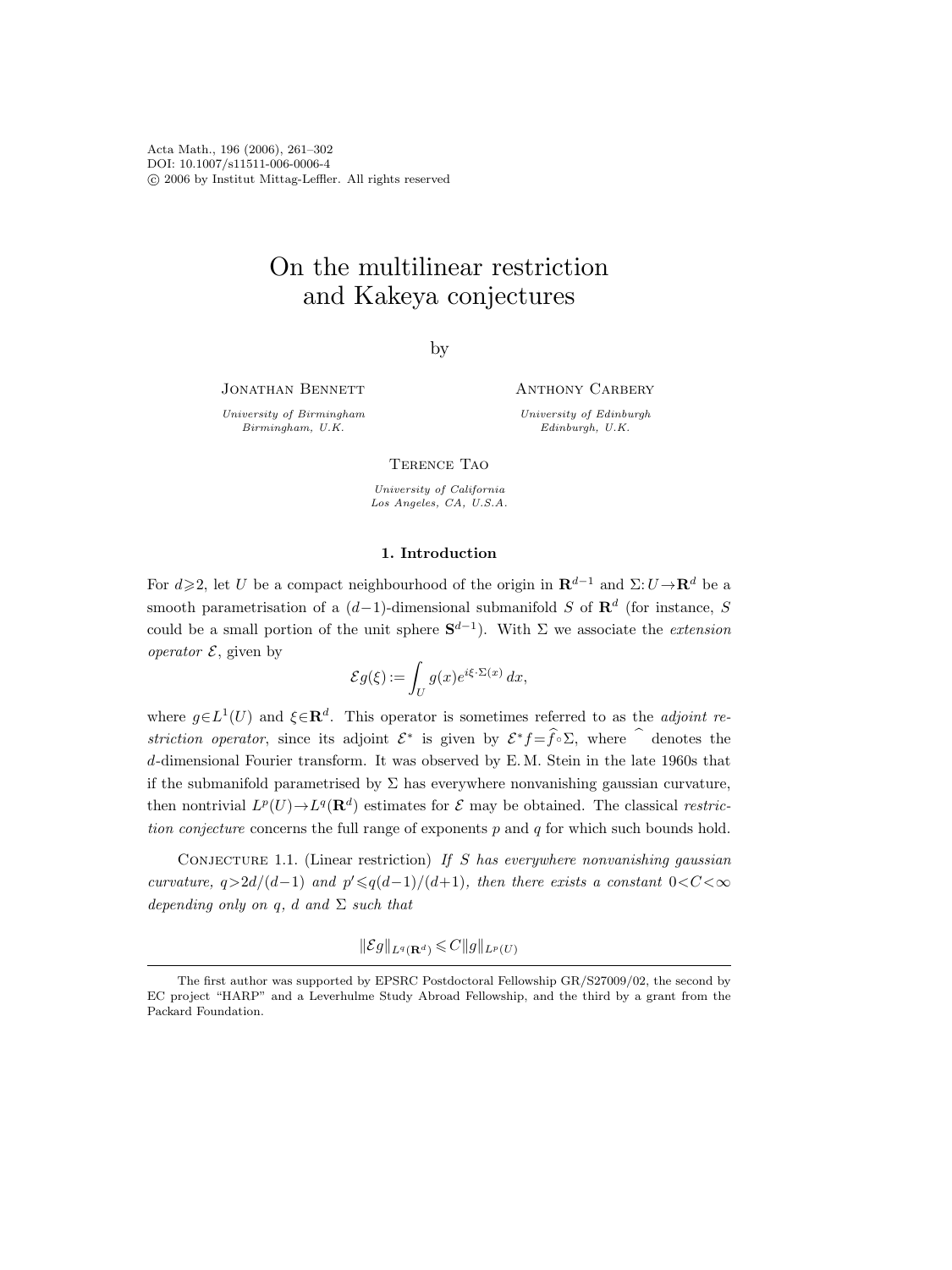# for all  $g \in L^p(U)$ . (Here, as usual, p' denotes the exponent dual to p.)

See for example [29] for a discussion of the progress made on this problem, the rich variety of techniques that have developed in its wake, and the connection to other problems in harmonic analysis, partial differential equations, and geometric analysis. In particular the restriction problem is intimately connected to the Kakeya problem, which we shall discuss later in this introduction.

In recent years, certain bilinear analogues of the restriction problem have come to light in natural ways from a number of sources (see for example [10], [19], [23], [30], [34], [27], [28], [31], [20], [14] concerning the well-posedness theory of nonlinear dispersive equations, and applications to a variety of central problems in harmonic and geometric analysis). More specifically, given two such smooth mappings  $\Sigma_1$  and  $\Sigma_2$ , with associated extension operators  $\mathcal{E}_1$  and  $\mathcal{E}_2$ , one may ask for which values of the exponents p and q the bilinear operator  $(g_1, g_2) \mapsto \mathcal{E}_1 g_1 \mathcal{E}_2 g_2$  may be bounded from  $L^p \times L^p$  to  $L^{q/2}$ . The essential point here is that if the submanifolds parametrised by  $\Sigma_1$  and  $\Sigma_2$  are assumed to be transversal (up to translations), then one can expect the range of such exponents to broaden; again see [30]. However, one of the more puzzling features of such bilinear problems is that, in three dimensions and above, they seem to somewhat confuse the role played by the curvature of the associated submanifolds. For example, it is known that the bilinear restriction theories for the cone and paraboloid are almost identical, whereas the linear theories for these surfaces are not (see [29] for further discussion of this). Moreover, simple heuristics suggest that the optimal "k-linear" restriction theory requires at least d−k nonvanishing principal curvatures, but that further curvature assumptions have no further effect. In d dimensions it thus seems particularly natural to consider a d-linear set-up, as one then does not expect to require any curvature conditions.

For each  $1 \leq j \leq d$ , let  $\Sigma_j : U_j \to \mathbf{R}^d$  be such a smooth mapping and let  $\mathcal{E}_j$  be the associated extension operator. Our analogue of the bilinear transversality condition will essentially amount to requiring that the normals to the submanifolds parametrised by the  $\Sigma_i$ 's span at all points of the parameter space. In order to express this in an appropriately uniform manner, let  $A, \nu > 0$  be given, and for each  $1 \leq j \leq d$  let  $Y_j$  be the  $(d-1)$ -form

$$
Y_j(x) := \bigwedge_{k=1}^{d-1} \frac{\partial}{\partial x_k} \Sigma_j(x)
$$

for all  $x \in U_j$ ; by duality, we can view  $Y_j$  as a vector field on  $U_j$ . We will not impose any curvature conditions (in particular, we permit the vector fields  $Y_j$  to be constant), but we will impose the "transversality" (or "spanning") condition

$$
\det(Y_1(x^{(1)}), ..., Y_d(x^{(d)})) \ge \nu \tag{1}
$$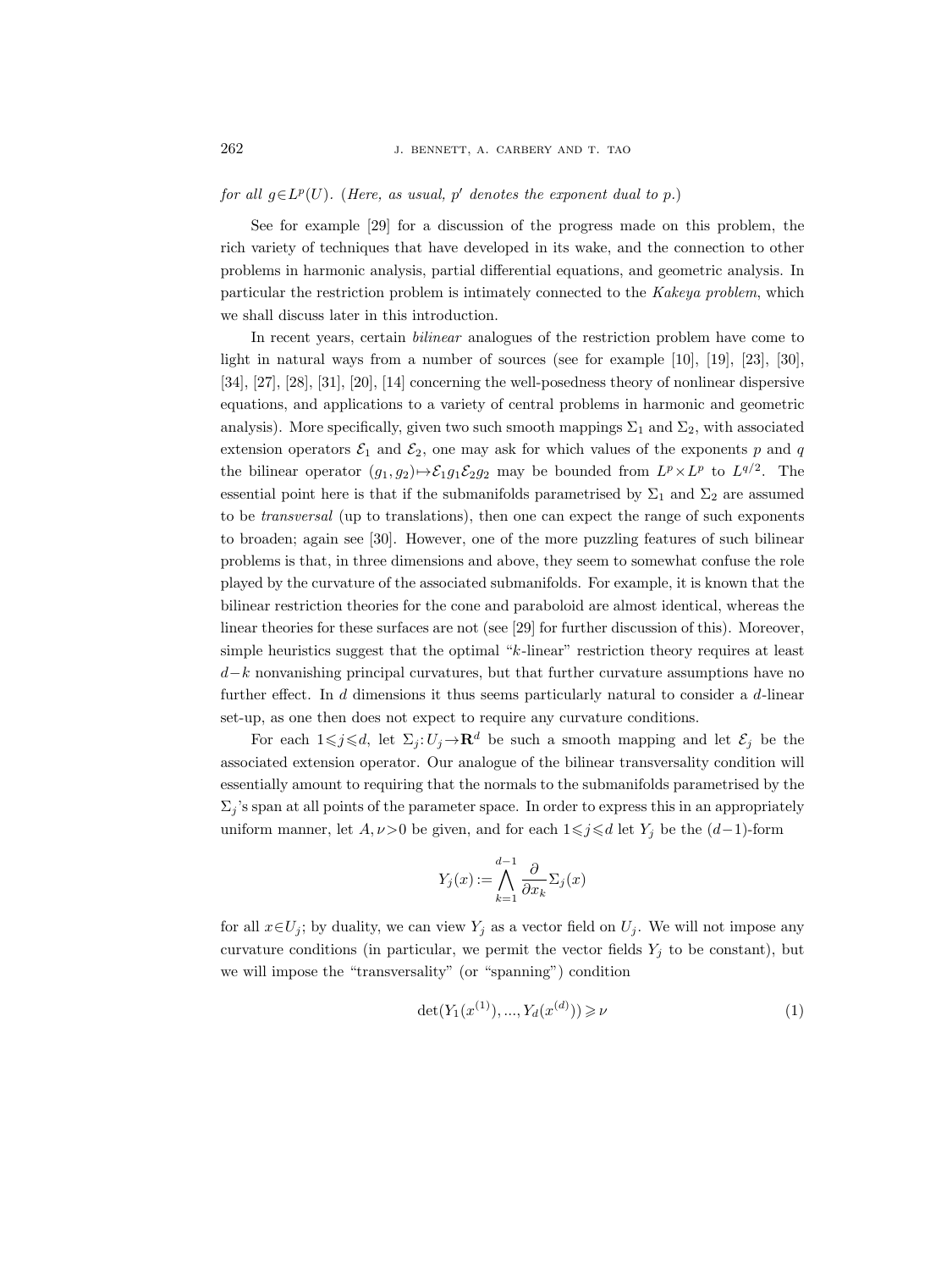for all  $x^{(1)} \in U_1, ..., x^{(d)} \in U_d$ , along with the smoothness condition

$$
\|\Sigma_j\|_{C^2(U_j)} \leq A \quad \text{for all } 1 \leq j \leq d. \tag{2}
$$

Remark 1.2. If  $U_j$  is sufficiently small, then  $\mathcal{E}_j g_j = \widehat{G_j d\sigma_j}$ , where  $G_j : \Sigma_j (U_j) \to \mathbb{C}$  is the "normalised lift" of  $g_j$ , given by  $G_j(\Sigma_j(x))=|Y_j(x)|^{-1}g_j(x)$ , and  $d\sigma_j$  is the induced Lebesgue measure on  $\Sigma_i(U_i)$ .

By testing on the standard examples that generate the original linear restriction conjecture (characteristic functions of small balls in  $\mathbb{R}^{d-1}$ ; see [26]), we are led to the following conjecture. $(1)$ 

CONJECTURE 1.3. (Multilinear restriction) Suppose that the conditions  $(1)$  and  $(2)$ hold, and let  $q \geq 2d/(d-1)$  and  $p' \leqslant q(d-1)/d$ . Then, there exists a constant C, depending only on  $A, \nu, d, and U_1, ..., U_d$ , for which

$$
\left\| \prod_{j=1}^{d} \mathcal{E}_{j} g_{j} \right\|_{L^{q/d}(\mathbf{R}^{d})} \leq C \prod_{j=1}^{d} \|g_{j}\|_{L^{p}(U_{j})}
$$
(3)

for all  $g_1 \in L^p(U_1), ..., g_d \in L^p(U_d)$ .

Remark 1.4. Using a partition of unity and an appropriate affine transformation, we may assume that  $\nu \sim 1$  and that for each  $1 \leq j \leq d$ ,  $\Sigma_j (U_j)$  is contained in a sufficiently small neighbourhood of the jth standard basis vector  $e_j \in \mathbb{R}^d$ .

*Remark* 1.5. By multilinear interpolation (see for example  $[6]$ ) and Hölder's inequality, Conjecture 1.3 may be reduced to the endpoint case  $p=2$  and  $q=2d/(d-1)$ ; i.e. the  $L^2$  estimate

$$
\left\| \prod_{j=1}^{d} \mathcal{E}_{j} g_{j} \right\|_{L^{2/(d-1)}(\mathbf{R}^{d})} \leq C \prod_{j=1}^{d} \|g_{j}\|_{L^{2}(U_{j})}.
$$
 (4)

We emphasise that at this d-linear level, the optimal estimate is on  $L^2$ , rather than  $L^{2d/(d-1)}$ . It should also be pointed out that the conjectured range of exponents p and  $q$  is independent of any additional curvature assumptions that one might make on the submanifolds parametrised by the  $\Sigma_j$ 's. This is very much in contrast with similar claims at lower levels of multilinearity. It is instructive to observe that if the mappings  $\Sigma_i$  are *linear*, then, by an application of Plancherel's theorem, the conjectured

<sup>(</sup> 1 ) Strictly speaking, this is a "multilinear extension" or "multilinear adjoint restriction" conjecture rather than a multilinear restriction conjecture, but the use of the term "restriction" is well established in the literature.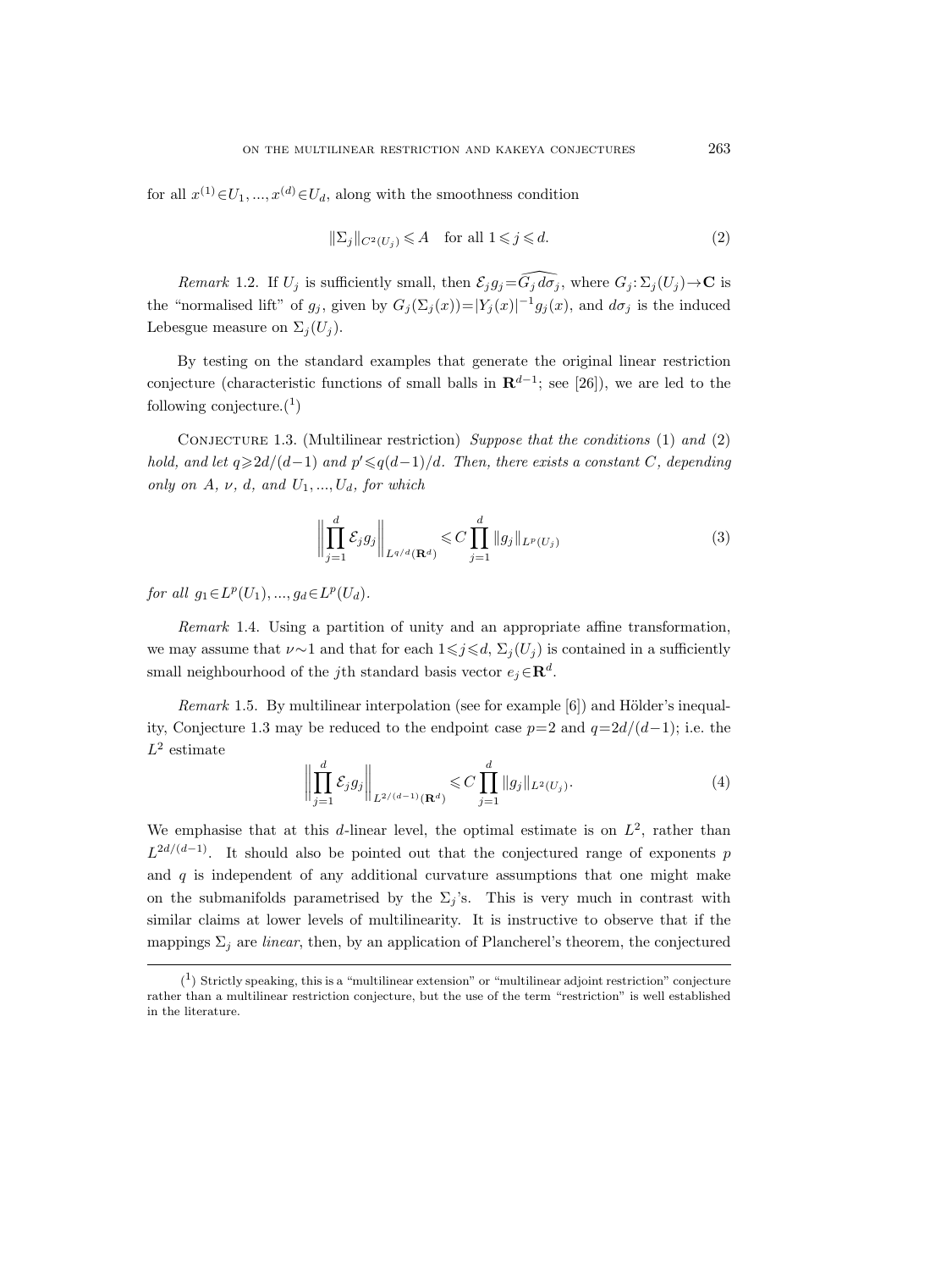inequality (4) (for an appropriate constant  $C$ ) is equivalent to the classical Loomis– Whitney inequality [22]. This elementary inequality states that if  $\pi_j : \mathbf{R}^d \to \mathbf{R}^{d-1}$  is given by  $\pi_j(x) := (x_1, ..., x_{j-1}, x_{j+1}, ..., x_d)$ , then

$$
\int_{\mathbf{R}^d} f_1(\pi_1(x)) \dots f_d(\pi_d(x)) dx \le \|f_1\|_{d-1} \dots \|f_d\|_{d-1}
$$
\n(5)

for all  $f_j \in L^{d-1}(\mathbf{R}^{d-1})$ . One may therefore view the multilinear restriction conjecture as a certain (rather oscillatory) generalisation of the Loomis–Whitney inequality. The nature of this generalisation is clarified in §2.

Remark 1.6. Conjecture 1.3 in two dimensions is elementary and classical, and is implicit in arguments of C. Fefferman and Sjölin. In three dimensions this (trilinear) problem was considered in [5] (and previously in [3]), where some partial results on the sharp line  $p' = q(d-1)/d$  were obtained.

It is a well-known fact that the linear restriction conjecture implies the so-called (linear) Kakeya conjecture. This conjecture takes several forms. A particularly simple one is the assertion that any compact set in  $\mathbb{R}^n$  which contains a unit line segment in every direction must have full Hausdorff (and thus Minkowski) dimension. Here we shall consider a more quantitative version of the conjecture, which is stronger than the one just described. For 0< $\delta \ll 1$  we define a  $\delta$ -tube to be any rectangular box T in  $\mathbb{R}^d$  with  $d-1$ sides of length  $\delta$  and one side of length 1; observe that such tubes have volume  $|T| \sim \delta^{d-1}$ . Let **T** be an arbitrary collection of such  $\delta$ -tubes whose orientations form a  $\delta$ -separated set of points on  $S^{d-1}$ . We use  $\#\mathbf{T}$  to denote the cardinality of  $\mathbf{T}$ , and  $\chi_T$  to denote the characteristic function of T (thus  $\chi_T(x)=1$  when  $x \in T$  and  $\chi_T(x)=0$  otherwise).

CONJECTURE 1.7. (Linear Kakeya) Let **T** and  $\delta$  be as above. For each  $d/(d-1)$  $q \leq \infty$  there exists a constant C, independent of  $\delta$  and the collection **T**, such that

$$
\left\| \sum_{T \in \mathbf{T}} \chi_T \right\|_{L^q(\mathbf{R}^d)} \leqslant C \delta^{(d-1)/q} (\#\mathbf{T})^{1-1/q(d-1)}.
$$
 (6)

The proof that Conjecture 1.1 implies Conjecture 1.7 follows a standard Rademacherfunction argument going back implicitly to [15] and [2]. The endpoint  $q=d/(d-1)$  of (6) can be seen to be false (unless one places an additional logarithmic factor in  $\delta$  on the right-hand side), either by considering a collection of tubes passing through the origin, or by Besicovitch set examples. See [35] for a detailed account of these facts, and discussion of some of the progress made on this conjecture.

By a straightforward adaptation<sup>(2)</sup> of the techniques in the linear situation, the multilinear restriction conjecture can be seen to imply a corresponding multilinear Kakeya-

<sup>(&</sup>lt;sup>2</sup>) In the multilinear setting one considers wave-packet decompositions of  $\mathcal{E}_j g_j$  for general  $g_j \in$  $L^2(U_j)$ , and places random  $\pm$  signs on each summand.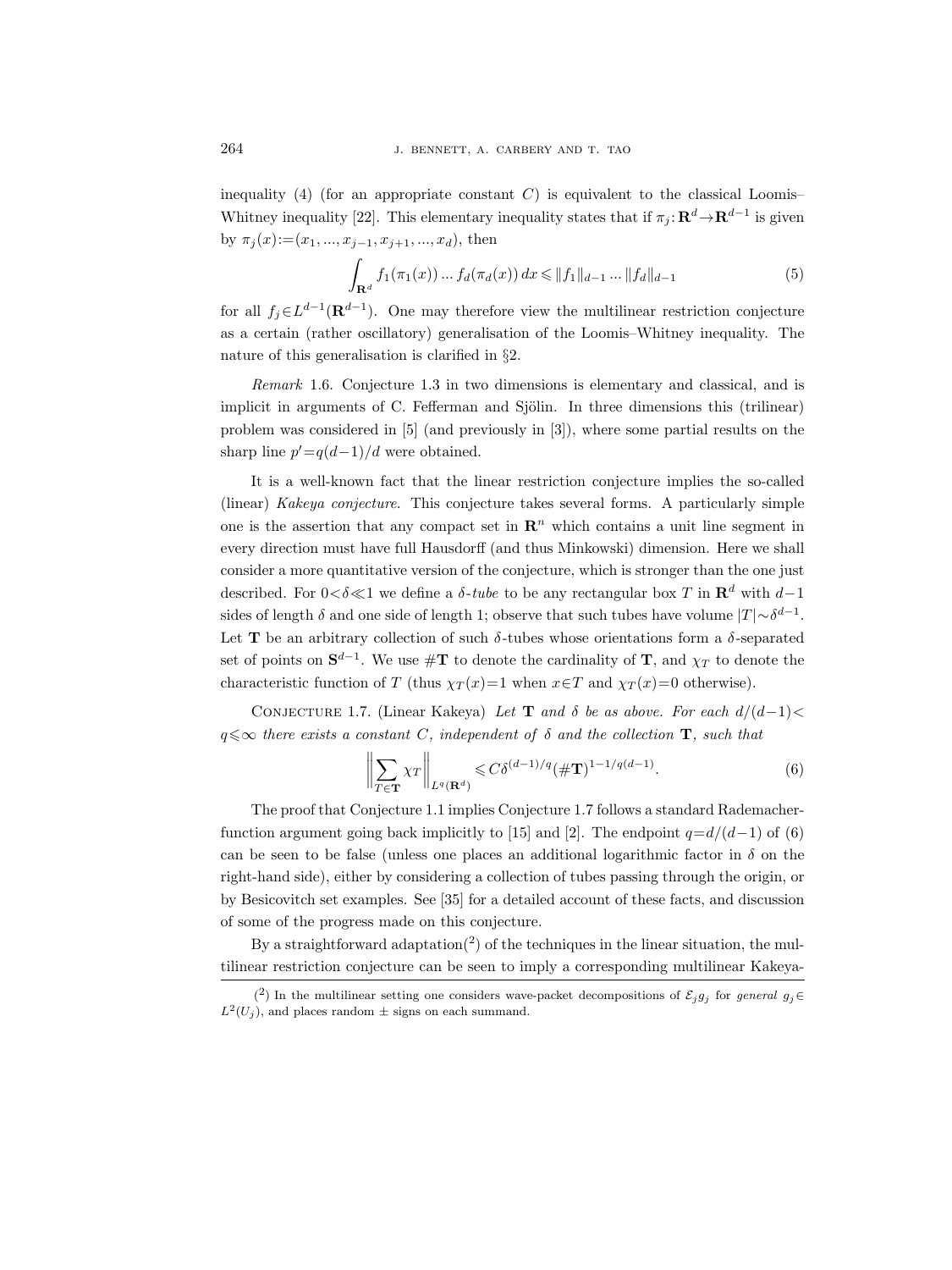type conjecture. Suppose  $\mathbf{T}_1, ..., \mathbf{T}_d$  are families of  $\delta$ -tubes in  $\mathbf{R}^d$ . We now allow the tubes within a single family  $\mathbf{T}_j$  to be parallel. However, we assume that for each  $1 \leq j \leq d$ , the tubes in  $\mathbf{T}_i$  have long sides pointing in directions belonging to some sufficiently small fixed neighbourhood of the j<sup>th</sup> standard basis vector  $e_j$  in  $S^{d-1}$ . It will be convenient to refer to such a family of tubes as being *transversal.* (The vectors  $e_1, ..., e_d$  may be replaced by any fixed linearly independent set of vectors in  $\mathbb{R}^d$  here, as affine invariance considerations reveal.)

CONJECTURE 1.8. (Multilinear Kakeya) Let  $T_1, ..., T_d$  and  $\delta$  be as above. For each  $d/(d-1)$  $\leq q \leq \infty$  there exists a constant C, independent of  $\delta$  and the families of tubes  $\mathbf{T}_1, ..., \mathbf{T}_d$ , such that

$$
\left\| \prod_{j=1}^{d} \left( \sum_{T_j \in \mathbf{T}_j} \chi_{T_j} \right) \right\|_{L^{q/d}(\mathbf{R}^d)} \leqslant C \prod_{j=1}^{d} (\delta^{d/q} \# \mathbf{T}_j). \tag{7}
$$

Remark 1.9. Since the case  $q=\infty$  is trivially true, the above conjecture is equivalent, via Hölder's inequality, to the endpoint case  $q=d/(d-1)$ . In contrast to the linear setting, there is no obvious counterexample prohibiting this claim holding at the endpoint  $q=d/(d-1)$ , and indeed in the  $d=2$  case it is easy to verify this endpoint estimate.

Remark 1.10. By contrast with similar statements at lower levels of multilinearity, each family  $\mathbf{T}_i$  is permitted to contain parallel tubes, and even arbitrary repetitions of tubes. By a limiting argument, we thus see that the conjectured inequality reduces to the superficially stronger inequality

$$
\left\| \prod_{j=1}^{d} \left( \sum_{T_j \in \mathbf{T}_j} \chi_{T_j} * \mu_{T_j} \right) \right\|_{L^{q/d}(\mathbf{R}^d)} \leqslant C \prod_{j=1}^{d} \left( \delta^{d/q} \sum_{T_j \in \mathbf{T}_j} \|\mu_{T_j}\| \right) \tag{8}
$$

for all finite measures  $\mu_{T_j}$   $(T_j \in \mathbf{T}_j, 1 \leq j \leq d)$  on  $\mathbf{R}^d$ .

Remark 1.11. The decision to formulate Conjecture 1.8 in terms of  $\delta \times ... \times \delta \times 1$  tubes is largely for historical reasons. However, just by scaling, it is easily seen that (7) is equivalent to the inequality

$$
\left\| \prod_{j=1}^{d} \left( \sum_{\widetilde{T}_j \in \widetilde{\mathbf{T}}_j} \chi_{\widetilde{T}_j} \right) \right\|_{L^{q/d}(\mathbf{R}^d)} \leqslant C \prod_{j=1}^{d} (\# \widetilde{\mathbf{T}}_j),\tag{9}
$$

where the collections  $\mathbf{T}_j$  consist of tubes of width 1 and arbitrary (possibly infinite) length. (Of course we continue to impose the appropriate transversality condition on the families  $\mathbf{T}_1, ..., \mathbf{T}_d$  here.)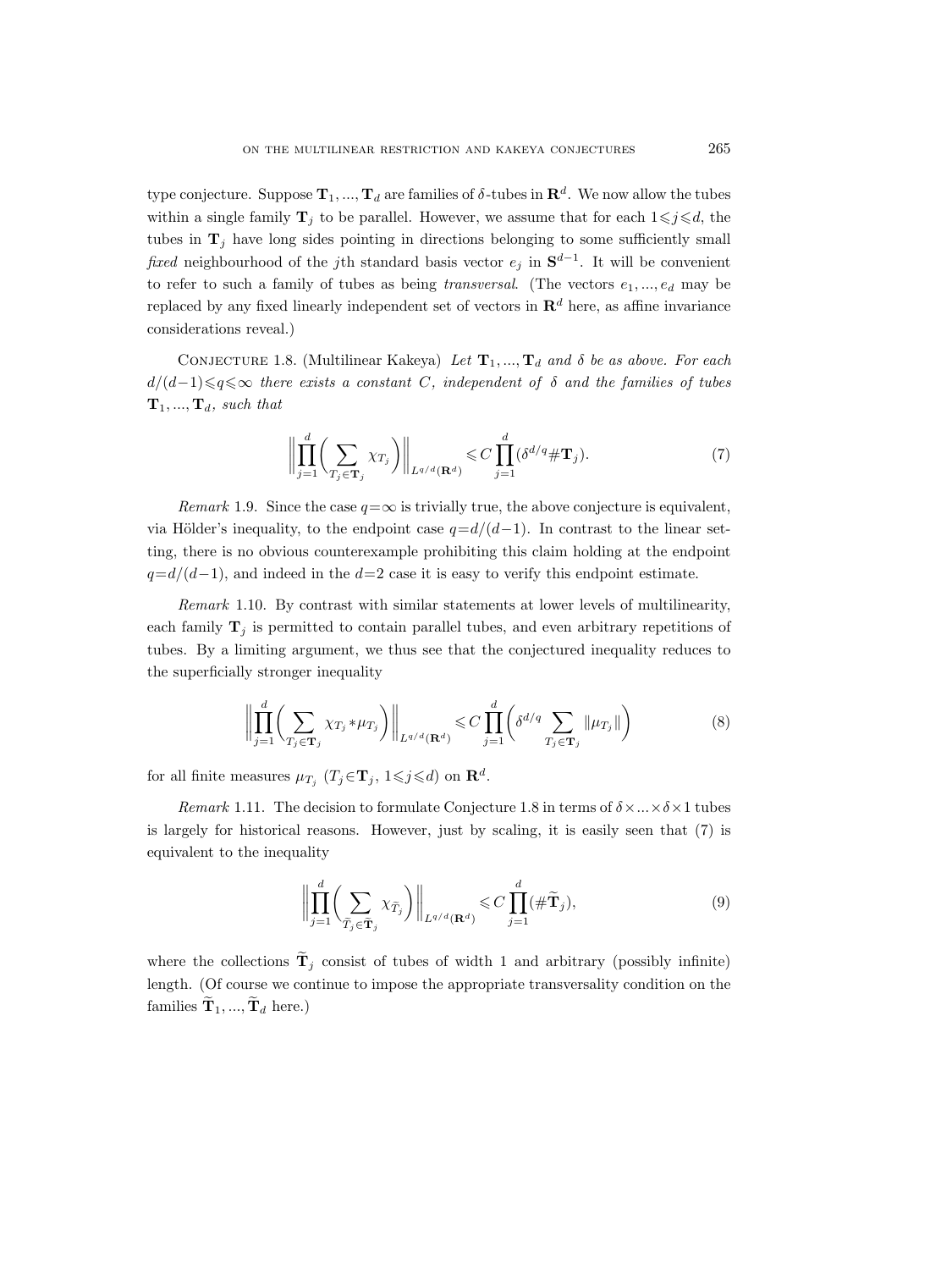Remark 1.12. As may be expected given Remark 1.5, the special case of the conjectured inequality (or rather the equivalent form  $(8)$  with  $q=d/(d-1)$  and an appropriate constant C) where all of the tubes in each family  $\mathbf{T}_j$  are parallel, is easily seen to be equivalent to the Loomis–Whitney inequality. We may therefore also view the multilinear Kakeya conjecture as a generalisation of the Loomis–Whitney inequality. The geometric nature of this generalisation is of course much more transparent than that of Conjecture 1.3. In particular, one may find it enlightening to reformulate (8) (with  $q=d/(d-1)$  as an  $l<sup>1</sup>$  vector-valued version of (5).

Remark 1.13. As mentioned earlier, the linear Kakeya conjecture implies something about the dimension of sets which contain a unit line segment in every direction. The multilinear Kakeya conjecture does not have a similarly simple geometric implication, however there is a connection in a similar spirit between this conjecture and the joints problem; see §7.

Remarkably, at this d-linear level it turns out that the restriction and Kakeya conjectures are essentially equivalent. This "equivalence", which is the subject of §2, follows from multilinearising a well-known induction-on-scales argument of Bourgain [8] (see also [30] for this argument in the bilinear setting). Once we have this equivalence, we may of course focus our attention on Conjecture 1.8, the analysis of which is the main innovation of this paper. The general idea behind our approach to this conjecture is sufficiently simple to warrant discussion here in the introduction. First let us observe that if each  $T_j \in \mathbf{T}_j$  is centred at the origin (for all  $1 \leq j \leq d$ ), then the two sides of the conjectured inequality (7) are trivially comparable. This observation leads to the suggestion that such configurations of tubes might actually be *extremal* for the left-hand side of (7).

Question 1.14. Is it reasonable to expect a quantity such as

$$
\left\| \prod_{j=1}^d \left( \sum_{T_j \in \mathbf{T}_j} \chi_{T_j} \right) \right\|_{L^{q/d}(\mathbf{R}^d)}
$$

to be monotone increasing for  $q \ge d/(d-1)$  as the constituent tubes "simultaneously slide" to the origin?

For both analytic and algebraic reasons, in pursuing this idea it seems natural to replace the rough characteristic functions of tubes by gaussians (of the form  $e^{-\pi \langle A(x-v),x-v\rangle}$ , for appropriate positive definite  $d\times d$  matrices A and vectors  $v\in \mathbf{R}^{d}$ adapted to them. As we shall see in §3 and §4, with this gaussian reformulation the answer to the above question is, to all intents and purposes, yes for  $q>d/(d-1)$ . In §3 we illustrate this by giving a new proof of the Loomis–Whitney inequality, which we then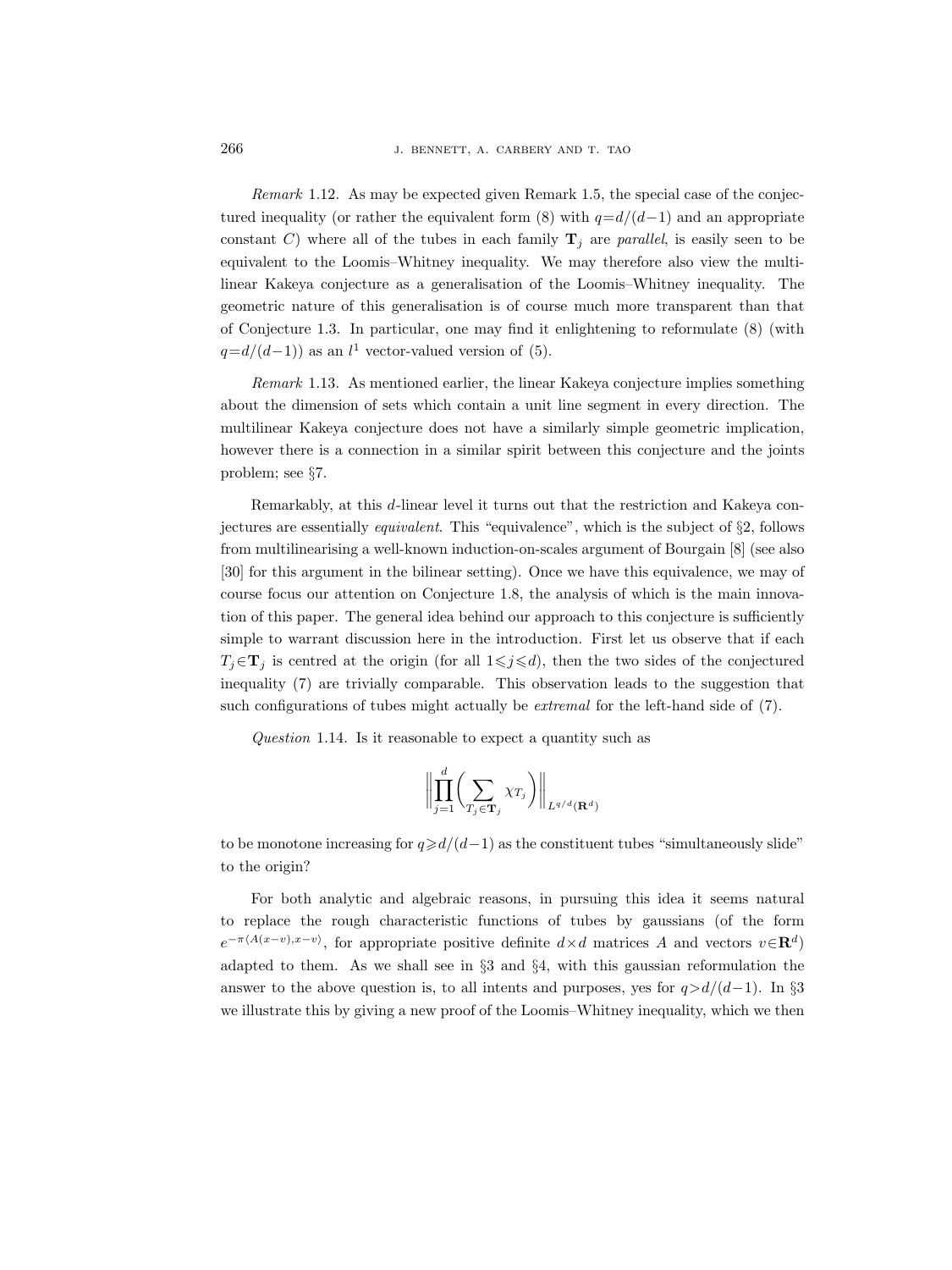are able to perturb in §4. As a corollary of our perturbed result in §4, we obtain the multilinear Kakeya conjecture up to the endpoint, and a "weak" form of the multilinear restriction conjecture.

More precisely, our main results are as follows.

THEOREM 1.15. (Near-optimal multilinear Kakeya) If  $d/(d-1) < q \leq \infty$ , then there exists a constant C, independent of  $\delta$  and the transversal families of tubes  $\mathbf{T}_1, ..., \mathbf{T}_d$ , such that

$$
\bigg\|\prod_{j=1}^d\bigg(\sum_{T_j\in\mathbf{T}_j}\chi_{T_j}\bigg)\bigg\|_{L^{q/d}(\mathbf{R}^d)}\leqslant C\prod_{j=1}^d(\delta^{d/q}\#\mathbf{T}_j).
$$

Furthermore, for each  $\varepsilon > 0$  there is a similarly uniform constant C for which

$$
\left\| \prod_{j=1}^d \left( \sum_{T_j \in \mathbf{T}_j} \chi_{T_j} \right) \right\|_{L^{1/(d-1)}(B(0,1))} \leqslant C \delta^{-\varepsilon} \prod_{j=1}^d \left( \delta^{d-1} \# \mathbf{T}_j \right).
$$

THEOREM 1.16. (Near-optimal multilinear restriction) For each  $\varepsilon > 0$ ,  $q \ge 2d/(d-1)$ and  $p' \leqslant q(d-1)/d$ , there exists a constant C, depending only on A,  $\nu$ ,  $\varepsilon$ , d, p and q, for which

$$
\left\| \prod_{j=1}^d \mathcal{E}_j g_j \right\|_{L^{q/d}(B(0,R))} \leq C R^{\varepsilon} \prod_{j=1}^d \|g_j\|_{L^p(U_j)}
$$

for all  $g_j \in L^p(U_j)$ ,  $1 \leq j \leq d$ , and all  $R \geq 1$ .

In §2 we show that Theorem 1.16 follows from Theorem 1.15. In §4 we prove Theorem 1.15, and in §5 we discuss the applications of our techniques to lower orders of multilinearity, and to more general multilinear  $k$ -plane transforms. In  $\S6$  we derive the natural variable coefficient extensions of our results using further bootstrapping arguments closely related to those of Bourgain. Finally, in §7 we give an application of our results to a variant of the classical "joints" problem considered in [12], [25] and [16].

Remark 1.17. The monotonicity approach that we take here arose from an attempt to devise a continuous and more efficient version of an existing induction-on-scales ar- $\text{gument}({}^3)$  introduced by Wolff (and independently by the third author). This inductive argument allows one to deduce linear (and multilinear) Kakeya estimates for families  $\delta$ -tubes from corresponding ones for families of  $\sqrt{\delta}$ -tubes. However, unfortunately, there are inefficiencies present which prevent one from keeping the constants in the inequalities under control from one iteration to the next. Our desire to minimise these inefficiencies led to the introduction of the formulations in terms of gaussians adapted

 $(3)$  This induction-on-scales argument is closely related to that of Bourgain, and plays an important role in our applications in §6.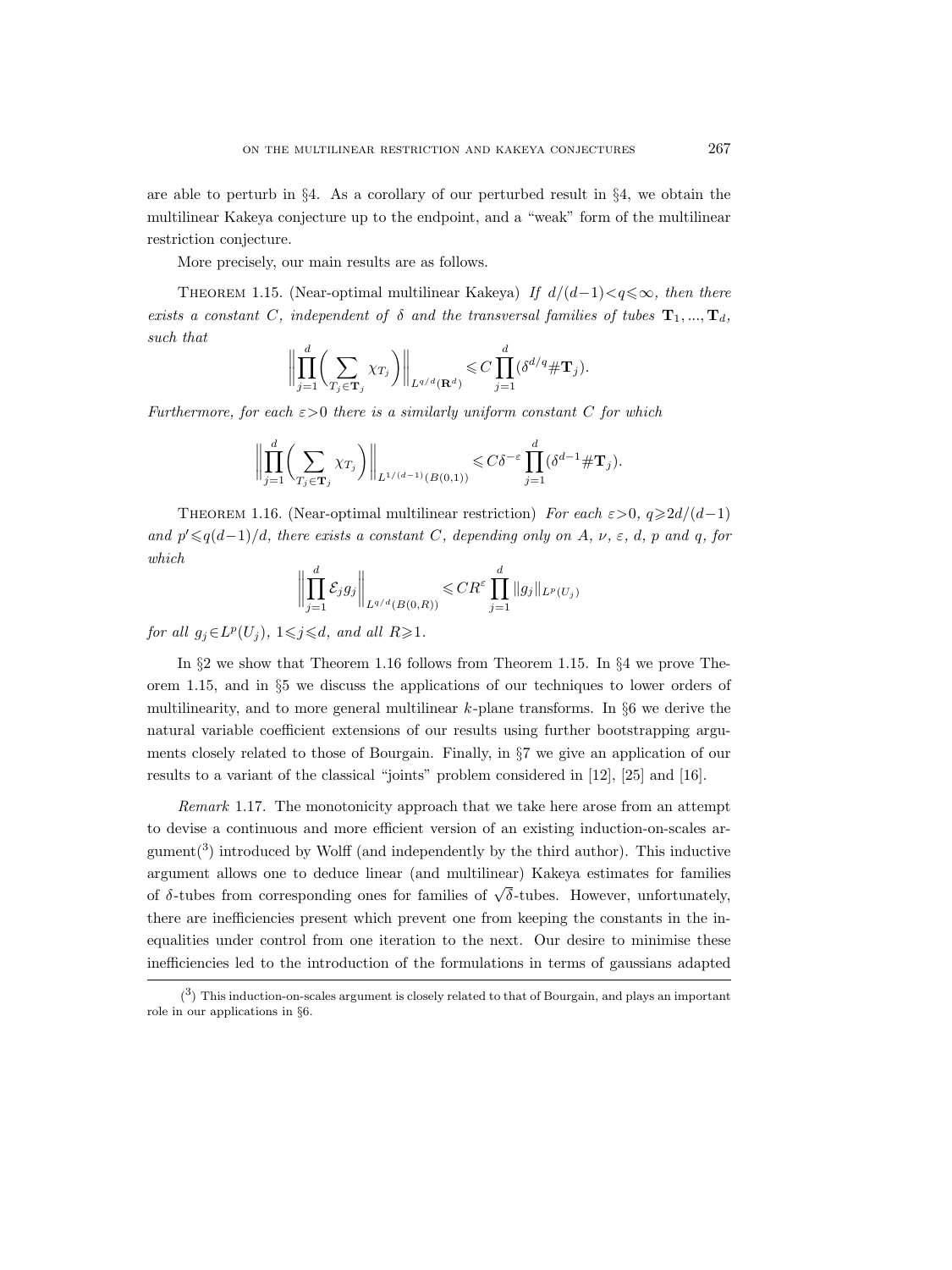to tubes (rather than rough characteristic functions of tubes). The suggestion that one might then proceed by an induction-on-scales argument, incurring constant factors of at most 1 at each scale, is then tantamount to a certain monotonicity property. We should emphasise that this reasoning served mainly as philosophical motivation, and that there are important differences between the arguments presented here and the aforementioned induction arguments. (Curiously however, one of the most natural seeming formulations of monotonicity fails at the endpoint  $q=d/(d-1)$  when  $d\geqslant3$ ; see Proposition 4.6.) We also remark that closely related monotonicity arguments for gaussians are effective in analysing the Brascamp–Lieb inequalities [11], [4]; see Remark 3.4 below.

Remark 1.18. There is perhaps some hope that variants of the techniques that we introduce here may lead to progress on the original linear form of the Kakeya conjecture. For  $d \geq 3$  it seems unlikely that our multilinear estimates (in their current forms) may simply be "reassembled" in order to achieve this. However, our multilinear results do suggest (in some nonrigorous sense) that if there were some counterexamples to either the linear restriction or Kakeya conjectures, then they would have to be somewhat "nontransverse" (or "plany", in the terminology of [18]). Issues of this nature arise in our application to "joints" problems in §7.

Remark 1.19. The d-linear transversality condition (1) has also turned out to be decisive when estimating spherical averages of certain multilinear extension operators  $(g_1, ..., g_d) \rightarrow \mathcal{E}_1 g_1 ... \mathcal{E}_d g_d$  of the type considered here. See [1] for further details.

*Notation.* For non-negative quantities X and Y, we will use the statement  $X \leq Y$  to denote the existence of a constant C for which  $X \leq CY$ . The dependence of this constant on various parameters will depend on the context, and will be clarified where appropriate.

Acknowledgement. We would like to thank Jim Wright for many helpful discussions on a variety of techniques touched on in this paper.

# 2. Multilinear Restriction  $\iff$  Multilinear Kakeya

It is convenient to introduce some notation. For  $\alpha \geq 0$ ,  $q \geq 2d/(d-1)$  and  $p' \leq q(d-1)/d$ , we use

$$
\mathcal{R}^*(p\times\ldots\times p\mathbin{\rightarrow} q; \alpha)
$$

to denote the estimate

$$
\biggl\|\prod_{j=1}^d\mathcal{E}_jg_j\biggr\|_{L^{q/d}(B(0,R))}\leqslant CR^{\alpha}\prod_{j=1}^d\|g_j\|_{L^p(U_j)}
$$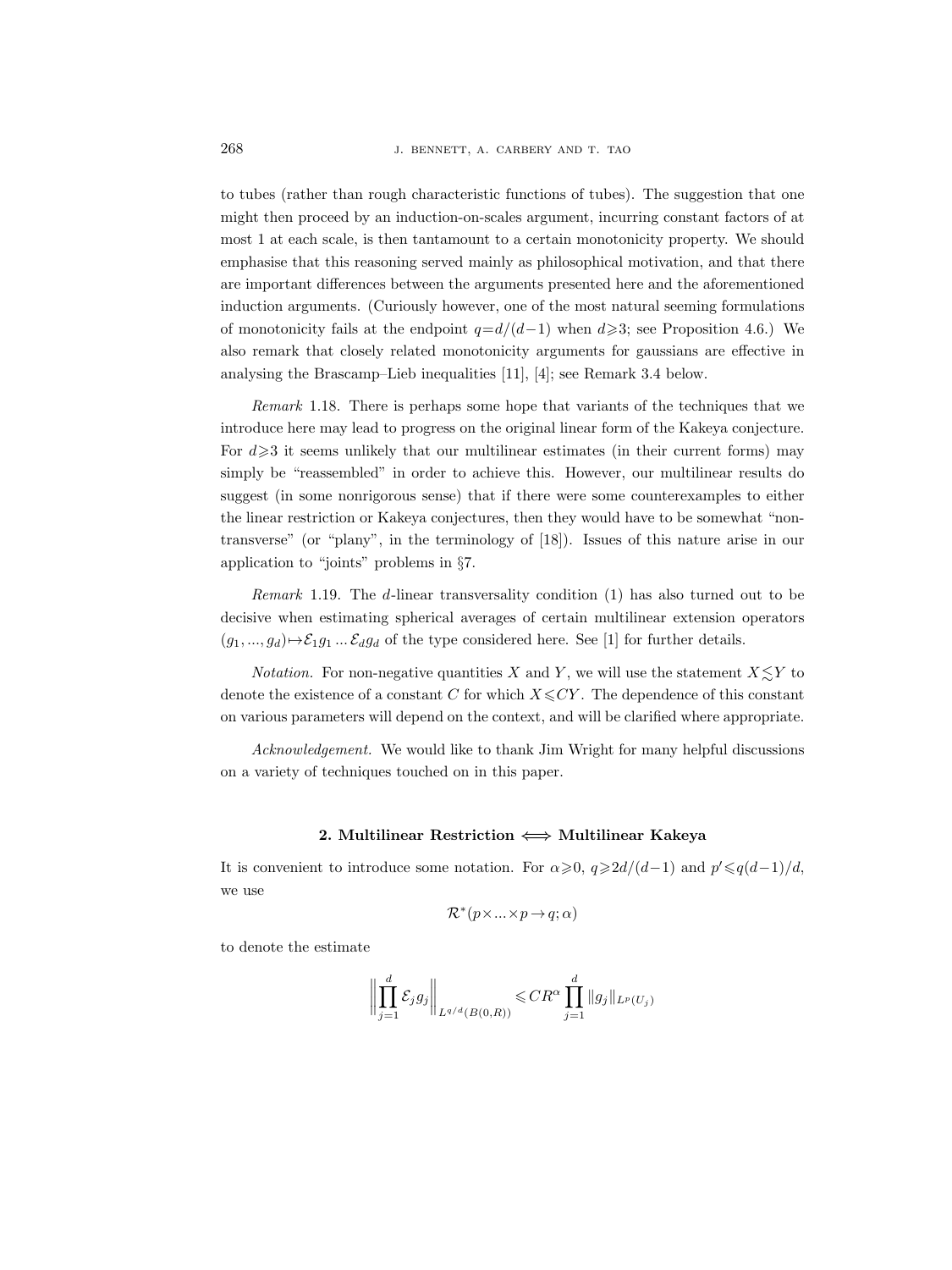for some constant C, depending only on A,  $\nu$ ,  $\alpha$ , d, p and q, for all  $g_j \in L^p(U_j)$ ,  $1 \leq j \leq d$ , and all  $R\geq 1$ . Similarly, for  $d/(d-1)\leq q\leq \infty$ , we use

$$
\mathcal{K}^*(1\times\ldots\times 1\to q;\alpha)
$$

to denote the estimate

$$
\left\| \prod_{j=1}^{d} \left( \sum_{T_j \in \mathbf{T}_j} \chi_{T_j} \right) \right\|_{q/d} \leqslant C \delta^{-\alpha} \prod_{j=1}^{d} (\delta^{d/q} \# \mathbf{T}_j)
$$
(10)

for some constant C, depending only on  $\alpha$ , d and q, for all transversal collections of families of  $\delta$ -tubes in  $\mathbb{R}^d$ , and all  $0 < \delta \leq 1$ . We again note that (10) is equivalent, by standard density arguments (in suitable weak topologies), to the superficially stronger inequality

$$
\left\| \prod_{j=1}^{d} \left( \sum_{T_j \in \mathbf{T}_j} \chi_{T_j} * \mu_{T_j} \right) \right\|_{L^{q/d}(\mathbf{R}^d)} \leqslant C\delta^{-\alpha} \prod_{j=1}^{d} \left( \delta^{d/q} \sum_{T_j \in \mathbf{T}_j} \|\mu_{T_j}\| \right) \tag{11}
$$

for all finite measures  $\mu_{T_j}$   $(T_j \in \mathbf{T}_j, 1 \leqslant j \leqslant d)$  on  $\mathbb{R}^d$ .

With this notation, Theorem 1.15 is equivalent to the statements  $\mathcal{K}^*(1 \times ... \times 1 \rightarrow q; 0)$ for all  $d/(d-1) < q \le \infty$ , and  $\mathcal{K}^*(1 \times ... \times 1 \to d/(d-1); \varepsilon)$  for all  $\varepsilon > 0$ ; Theorem 1.16 is equivalent to  $\mathcal{R}^*(2 \times ... \times 2 \rightarrow 2d/(d-1); \varepsilon)$  for all  $\varepsilon > 0$ .

As we have already discussed, a standard Rademacher-function argument allows one to deduce the multilinear Kakeya conjecture from the multilinear restriction conjecture. In the localised setting, this of course continues to be true; i.e. for any  $\alpha \geqslant 0$ ,

$$
\mathcal{R}^* \left( 2 \times \ldots \times 2 \to \frac{2d}{d-1}; \alpha \right) \quad \Longrightarrow \quad \mathcal{K}^* \left( 1 \times \ldots \times 1 \to \frac{d}{d-1}; 2\alpha \right). \tag{12}
$$

Multilinearising a well-known bootstrapping argument of Bourgain [8] (again see [30] for this argument in the bilinear setting) we shall obtain the following reverse mechanism.

PROPOSITION 2.1. For all  $\alpha, \varepsilon \geq 0$  and  $2d/(d-1) \leqslant q \leqslant \infty$ ,

$$
\mathcal{R}^*(2\times\ldots\times 2\to q;\alpha) \quad and \quad \mathcal{K}^*\left(1\times\ldots\times 1\to \frac{1}{2}q;\varepsilon\right) \quad \Longrightarrow \quad \mathcal{R}^*\left(2\times\ldots\times 2\to q;\frac{1}{2}\alpha+\frac{1}{4}\varepsilon\right).
$$

Using elementary estimates, we may easily verify  $\mathcal{R}^*(2 \times ... \times 2 \rightarrow 2d/(d-1);\alpha)$  for some large positive value of  $\alpha$ . For example, noting that  $|B(0,R)| = c_d R^d$  for some constant  $c_d$ , we have that

$$
\left\| \prod_{j=1}^d \mathcal{E}_j g_j \right\|_{L^{2/(d-1)}(B(0,R))} \leqslant c_d R^{d(d-1)/2} \prod_{j=1}^d \|\mathcal{E}_j g_j\|_{\infty} \leqslant c_d R^{d(d-1)/2} \prod_{j=1}^d \|g_j\|_{L^1(U_j)},
$$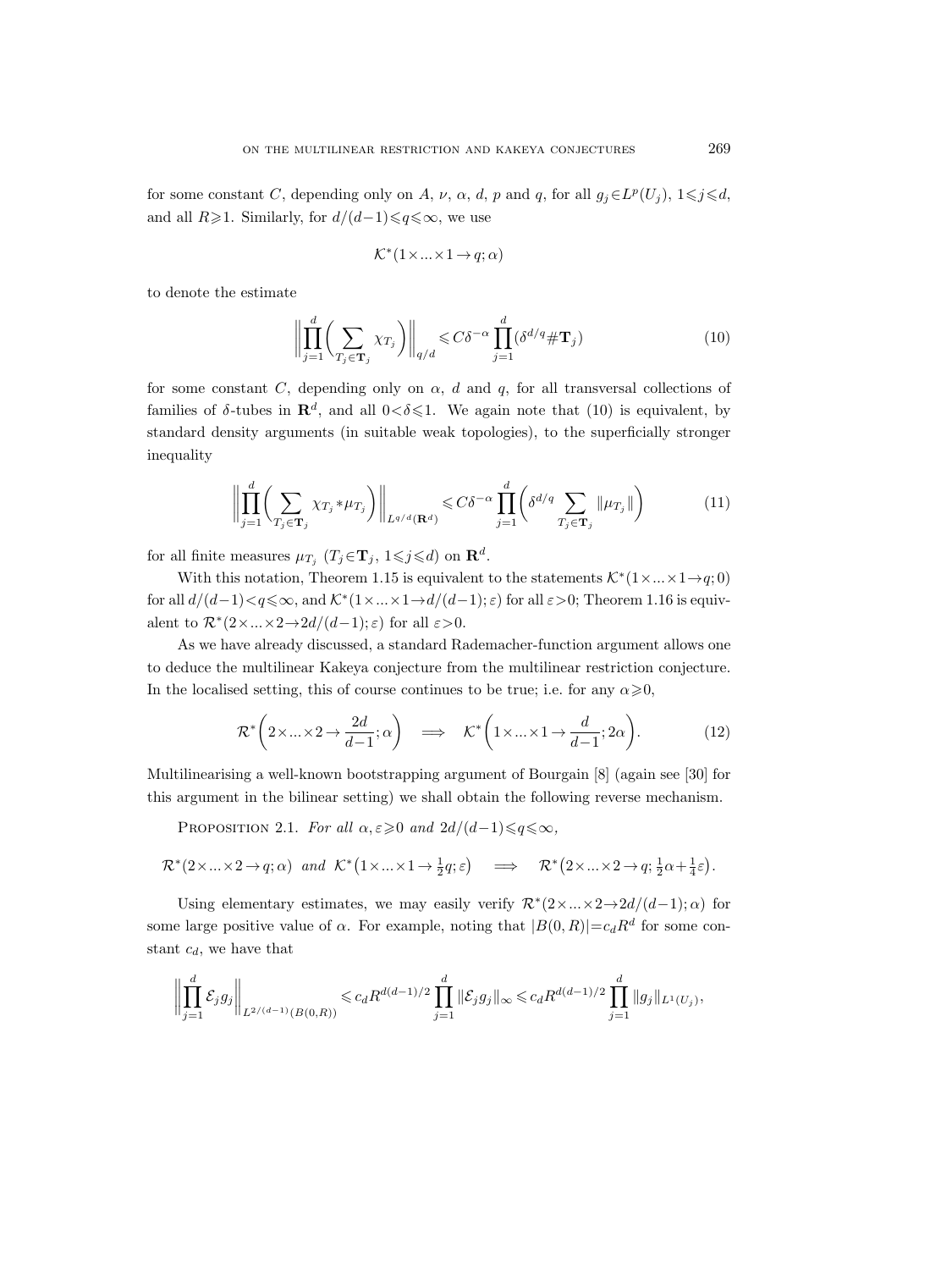which, by the Cauchy–Schwarz inequality, yields  $\mathcal{R}^*(2 \times ... \times 2 \rightarrow 2d/(d-1); \frac{1}{2}d(d-1))$ . In the presence of appropriately favourable Kakeya estimates, this value of  $\alpha$  may then be reduced by a repeated application of the above proposition. In particular, Proposition 2.1, along with implication (12), easily allows one to deduce the equivalence

$$
\mathcal{R}^*\left(2 \times \ldots \times 2 \to \frac{2d}{d-1}; \varepsilon\right) \text{ for all } \varepsilon > 0 \quad \Longleftrightarrow \quad \mathcal{K}^*\left(1 \times \ldots \times 1 \to \frac{d}{d-1}; \varepsilon\right) \text{ for all } \varepsilon > 0.
$$

Arguing in much the same way allows us to reduce the proof of Theorem 1.16 to Theorem 1.15, as claimed in the introduction.

Our proof of Proposition 2.1 is very similar to that of [30, Lemma 4.4], and on a technical level is slightly more straightforward. We begin by stating a lemma which, given Remark 1.2 and the control of  $|Y_i|$  implicit in (1) and (2), is a standard manifestation of the uncertainty principle (see [13] for the origins of this, and [30, Proposition 4.3] for a proof in the bilinear case which immediately generalises to the multilinear case).

LEMMA 2.2.  $\mathcal{R}^*(2 \times ... \times 2 \rightarrow q; \alpha)$  is true if and only if

$$
\left\| \prod_{j=1}^{d} \hat{f}_{j} \right\|_{L^{q/d}(B(0,R))} \leqslant CR^{\alpha - d/2} \prod_{j=1}^{d} \|f_{j}\|_{2}
$$
\n(13)

for all  $R \geqslant 1$  and functions  $f_j$  supported on  $A_j^R := \sum_j (U_j) + O(R^{-1}), 1 \leqslant j \leqslant d$ .

We now turn to the proof of the proposition, where the implicit constants in the  $\lesssim$ notation will depend on at most A,  $\nu$ , d, p,  $\alpha$  and  $\varepsilon$ .

Proof of Proposition 2.1. From the above lemma, it suffices to show that

$$
\left\| \prod_{j=1}^d \widehat{f}_j \right\|_{L^{q/d}(B(0,R))} \lesssim R^{\alpha/2 + \varepsilon/4 - d/2} \prod_{j=1}^d \| f_j \|_{L^2(A_j^R)}
$$

for all  $f_j$  supported in  $A_j^R$ ,  $1 \leq j \leq d$ . To this end, we let  $\phi$  be a real-valued bump function adapted to  $B(0, C)$ , such that its Fourier transform is non-negative on the unit ball. For each  $R \geqslant 1$  and  $x \in \mathbf{R}^d$  let  $\phi_{R^{1/2}}^x(\xi) := e^{-ix \cdot \xi} R^{d/2} \phi(R^{1/2}\xi)$ . Observe that  $\phi_{R^{1/2}}^x$  is an  $L^1$ normalised modulated bump function adapted to  $B(0, C/R^{1/2})$ , whose Fourier transform is non-negative and bounded below on  $B(x, R^{1/2})$ , uniformly in x. From the hypothesis  $\mathcal{R}^*(2 \times \ldots \times 2 \rightarrow q; \alpha)$  and Lemma 2.2 we have

$$
\left\| \prod_{j=1}^{d} \widehat{\phi_{R^{1/2}}^{x} f_j} \right\|_{L^{q/d}(B(x, R^{1/2}))} \lesssim R^{\alpha/2 - d/4} \prod_{j=1}^{d} \| f_j \ast \phi_{R^{1/2}}^{x} \|_{L^{2}(A_j^R)} \tag{14}
$$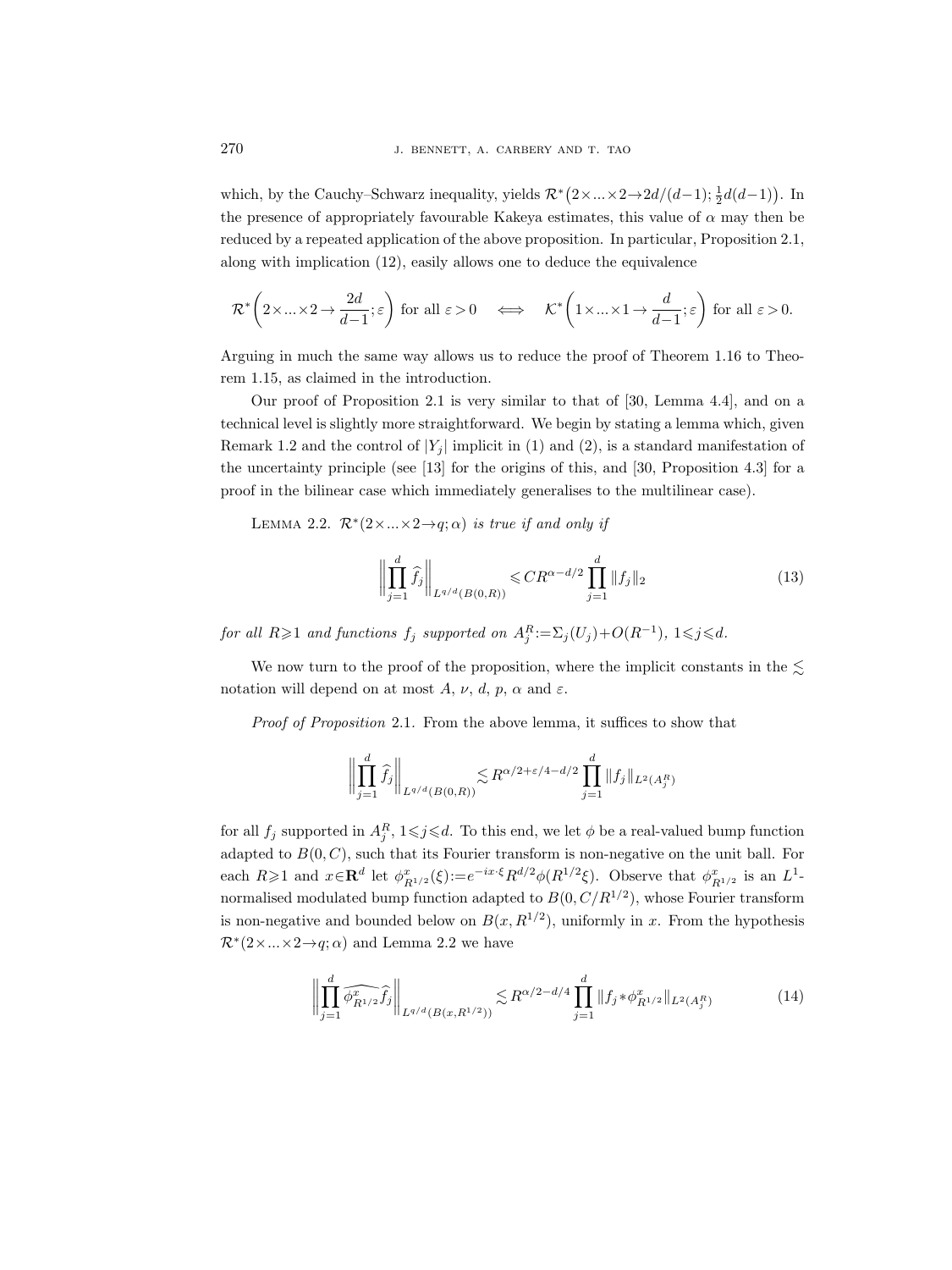for all x. Averaging this over  $x \in B(0, R)$ , we obtain

$$
\left\| \prod_{j=1}^{d} \hat{f}_{j} \right\|_{L^{q/d}(B(0,R))} \lesssim R^{\alpha/2 - d/4} \left( R^{-d/2} \int_{B(0,R)} \left( \prod_{j=1}^{d} \| f_{j} * \phi_{R^{1/2}}^{x} \|_{L^{2}(\mathbf{R}^{d})}^{2} \right)^{q/2d} dx \right)^{d/q} . \tag{15}
$$

Now, for each  $1 \leq j \leq d$ , we cover  $A_j^R$  by a boundedly overlapping collection of discs  $\{ \varrho_j \}$ of diameter  $R^{-1/2}$ , and set  $f_{j, \varrho_j} := \chi_{\varrho_j} f_j$ . Since (for each j) the supports of the functions  $f_{j,\varrho_j} * \phi^x_{R^{1/2}}$  have bounded overlap, it suffices to show that

$$
\left\| \prod_{j=1}^{d} \widehat{f}_{j} \right\|_{L^{q/d}(B(0,R))} \lesssim R^{\alpha/2 - d/4} \left( R^{-d/2} \int_{B(0,R)} \left( \prod_{j=1}^{d} \sum_{\varrho_{j}} \| f_{j,\varrho_{j}} \ast \phi_{R^{1/2}}^{x} \|_{L^{2}(\mathbf{R}^{d})}^{2} \right)^{q/2d} dx \right)^{d/q}.
$$
\n(16)

The function  $\widehat{\phi_{R^{1/2}}^*}$  is rapidly decreasing away from  $B(x, R^{1/2})$ , and so, by Plancherel's theorem, the left-hand side of (16) is bounded by

$$
CR^{\alpha/2-d/4}\bigg(R^{-d/2}\int_{B(0,R)}\bigg(\prod_{j=1}^d\sum_{\varrho_j}\|\widehat{f_{j,\varrho_j}}\|_{L^2(B(x,R^{1/2}))}^2\bigg)^{q/2d}dx\bigg)^{d/q},
$$

since the portions of  $\widehat{\phi_{R^{1/2}}^x}$  on translates of  $B(x, R^{1/2})$  can be handled by translation symmetry. For each  $\varrho_j$  let  $\psi_{\varrho_j}$  be a Schwartz function which is comparable to 1 on  $\varrho_j$ , and whose Fourier transform satisfies

$$
|\widehat{\psi_{\varrho_j}}(x+y)| \lesssim R^{-(d+1)/2} \chi_{\varrho_j^*}(x)
$$

for all  $x, y \in \mathbf{R}^d$  with  $|y| \le R^{1/2}$ , where  $\rho_j^*$  denotes an  $O(R) \times O(R^{1/2}) \times ... \times O(R^{1/2})$ -tube, centred at the origin, and with long side pointing in the direction normal to the disc  $\rho_i$ ; the implicit constants here depending only on  $A$ ,  $\nu$  and  $d$ . We point out that this is where we use the full  $C^2(U_j)$  control given by condition (2). If we define  $\tilde{f}_{j,\varrho_j} := f_{j,\varrho_j}/\psi_{\varrho_j}$ , then  $f_{j, \varrho_j}$  and  $\hat{f}_{j, \varrho_j}$  are pointwise comparable, and furthermore, by Jensen's inequality,

$$
|\widehat{f_{j,\varrho_{j}}}(x+y)|^{2} = |\widehat{\widetilde{f_{j,\varrho_{j}}}}*\widehat{\psi_{\varrho_{j}}}(x+y)|^{2} \lesssim R^{-(d+1)/2}|\widehat{\widetilde{f_{j,\varrho_{j}}}}|^{2}*\chi_{\varrho_{j}^{*}}(x)|
$$

whenever  $x \in \mathbb{R}^d$  and  $|y| \le R^{1/2}$ . Integrating this in y, we conclude that

$$
\|\widehat{f_{j,\varrho_{j}}}\|_{L^{2}(B(x,R^{1/2}))}^{2} \lesssim R^{-1/2}|\tilde{\tilde{f}}_{j,\varrho_{j}}|^{2} \ast \chi_{\varrho_{j}^{*}}(x),
$$

and hence, by rescaling the hypothesis  $\mathcal{K}(1 \times ... \times 1 \rightarrow \frac{1}{2}q; \varepsilon)$  (in its equivalent form (11)), we obtain

$$
\left\| \prod_{j=1}^{d} \hat{f}_{j} \right\|_{L^{q/d}(B(0,R))} \lesssim R^{\alpha/2 - d/4} \left( R^{-d/2} \int_{B(0,R)} \left( \prod_{j=1}^{d} \sum_{\varrho_{j}} R^{-1/2} |\widehat{f}_{j,\varrho_{j}}|^{2} * \chi_{\varrho_{j}^{*}}(x) \right)^{q/2d} dx \right)^{d/q}
$$
  

$$
\lesssim R^{\alpha/2 + \varepsilon/4 - d/2} \prod_{j=1}^{d} \left( \sum_{\varrho_{j}} ||\widetilde{f}_{j,\varrho_{j}}||_{L^{2}(A_{j}^{R})}^{2} \right)^{1/2}
$$
  

$$
\lesssim R^{\alpha/2 + \varepsilon/4 - d/2} \prod_{j=1}^{d} ||f_{j}||_{L^{2}(A_{j}^{R})}.
$$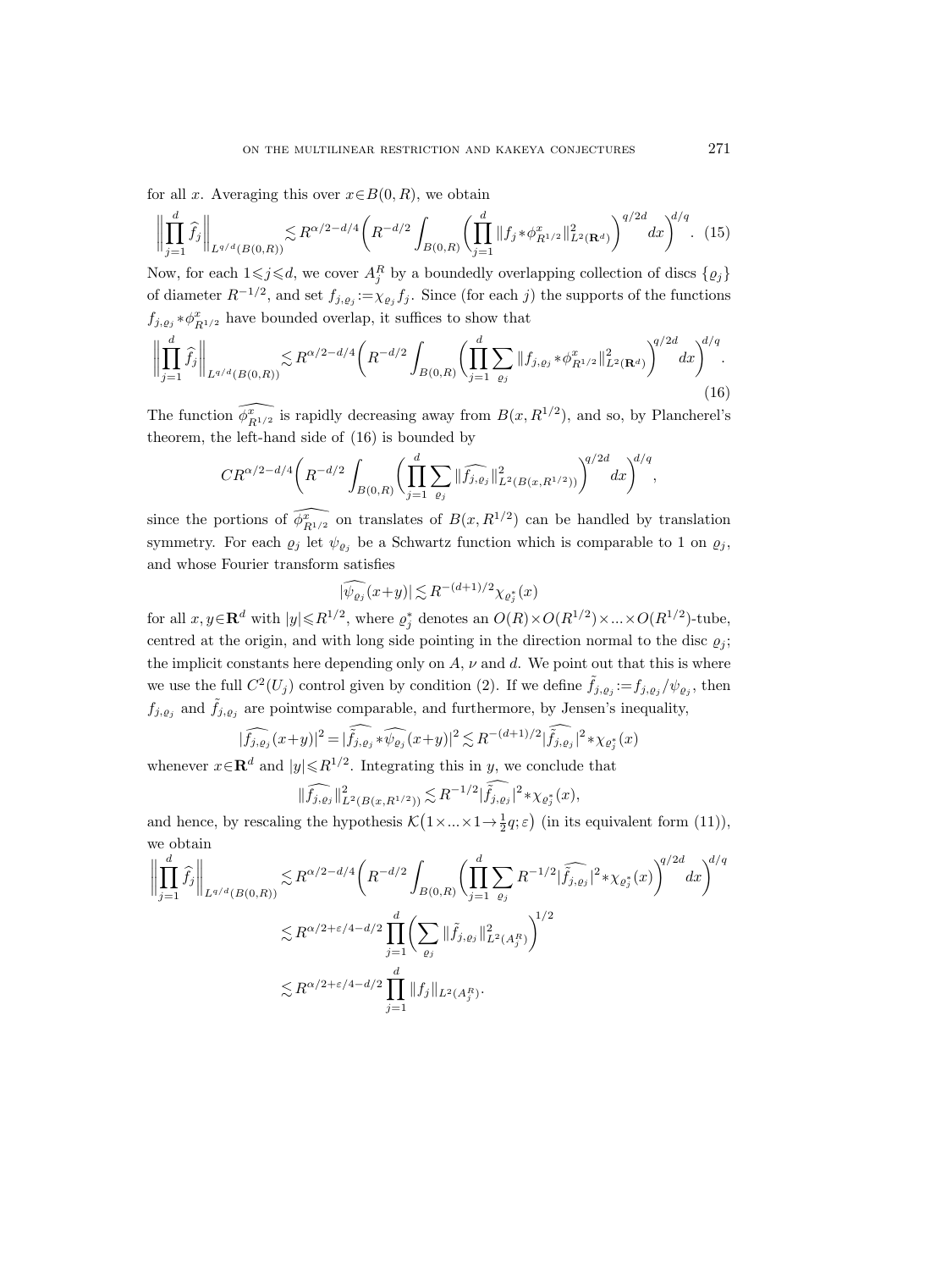In the last two lines, we have used Plancherel's theorem, disjointness and the pointwise comparability of  $\tilde{f}_{j,e_j}$  and  $f_{j,e_j}$ . This completes the proof of Proposition 2.1.  $\Box$ 

# 3. The Loomis–Whitney case

As we have already discussed, the "Loomis–Whitney case" of Conjecture 1.8 corresponds to the situation where each family  $T_j$  consists of translates of a fixed tube with direction  $e_i$ ; the transversality hypothesis allows us to assume (after a linear change of variables) that  $e_1, ..., e_d$  is the standard orthonormal basis of  $\mathbf{R}^d$ . The gaussian reformulation of this inequality (or rather the equivalent inequality (9)) alluded to in the introduction is now

$$
\left\| \prod_{j=1}^{d} \left( \sum_{v_j \in \mathbf{V}_j} e^{-\pi \langle A_j^0(\cdot - v_j), (\cdot - v_j) \rangle} \right) \right\|_{L^{1/(d-1)}(\mathbf{R}^d)} \leq C \prod_{j=1}^{d} \# \mathbf{V}_j,
$$
(17)

where for each  $1 \leq j \leq d$ ,  $A_j^0$  is the orthogonal projection to the *j*th coordinate hyperplane  $\{x \in \mathbf{R}^d : x_j = 0\}$ , and  $\mathbf{V}_j$  is an arbitrary finite subset of  $\mathbf{R}^d$ . The matrix  $A_j^0$ , which is just the diagonal matrix whose diagonal entries are all 1 except for the jth entry, which is zero, we refer to as the jth Loomis–Whitney matrix.

We will actually consider a rather more general *n*-linear setup, where there are  $n$  distinct matrices  $A_j$ , which are not necessarily commuting, and no relation between n and d is assumed. We adopt the notation that  $A \leq_{\text{pd}} B$  if  $B-A$  is positive semidefinite, and  $A \leq_{\text{pd}} B$  if  $B-A$  is positive definite. The observations that if  $A \leq_{\text{pd}} B$ , then  $D^*AD \leq_{\text{pd}} D^*BD$  for any matrix D, and also if  $A \geq_{\text{pd}} B >_{\text{pd}} 0$  then  $B^{-1} \geq_{\text{pd}} A^{-1} >_{\text{pd}} 0$ (as can be seen by comparing the norms  $\langle Ax, x \rangle^{1/2}$  and  $\langle Bx, x \rangle^{1/2}$  on  $\mathbb{R}^d$ , and then using duality) will be useful at the end of the proof of the next proposition.

PROPOSITION 3.1. Let  $d, n \geq 1$  and  $A_1, ..., A_n$  be positive semi-definite real symmetric  $d \times d$  matrices. Let  $\mu_1, ..., \mu_n$  be finite compactly supported positive Borel measures on  $\mathbf{R}^d$ . For  $t \geqslant 0$ ,  $x \in \mathbf{R}^d$  and  $1 \leqslant j \leqslant n$ , let  $f_j(t,x)$  denote the non-negative quantity

$$
f_j(t,x) := \int_{\mathbf{R}^d} e^{-\pi \langle A_j(x-v_jt), (x-v_jt) \rangle} d\mu_j(v_j).
$$

Then if  $\bigcap_{j=1}^n \ker A_j = \{0\}^4$  and  $p=(p_1,...,p_n) \in (0,\infty)^n$  is such that

$$
A_1, ..., A_n \leq_{\text{pd}} p_1 A_1 + ... + p_n A_n,\tag{18}
$$

<sup>&</sup>lt;sup>(4</sup>) Note that this is equivalent to the nonsingularity of  $p_1A_1+...+p_nA_n$ . See [4] for further analysis of the condition (18).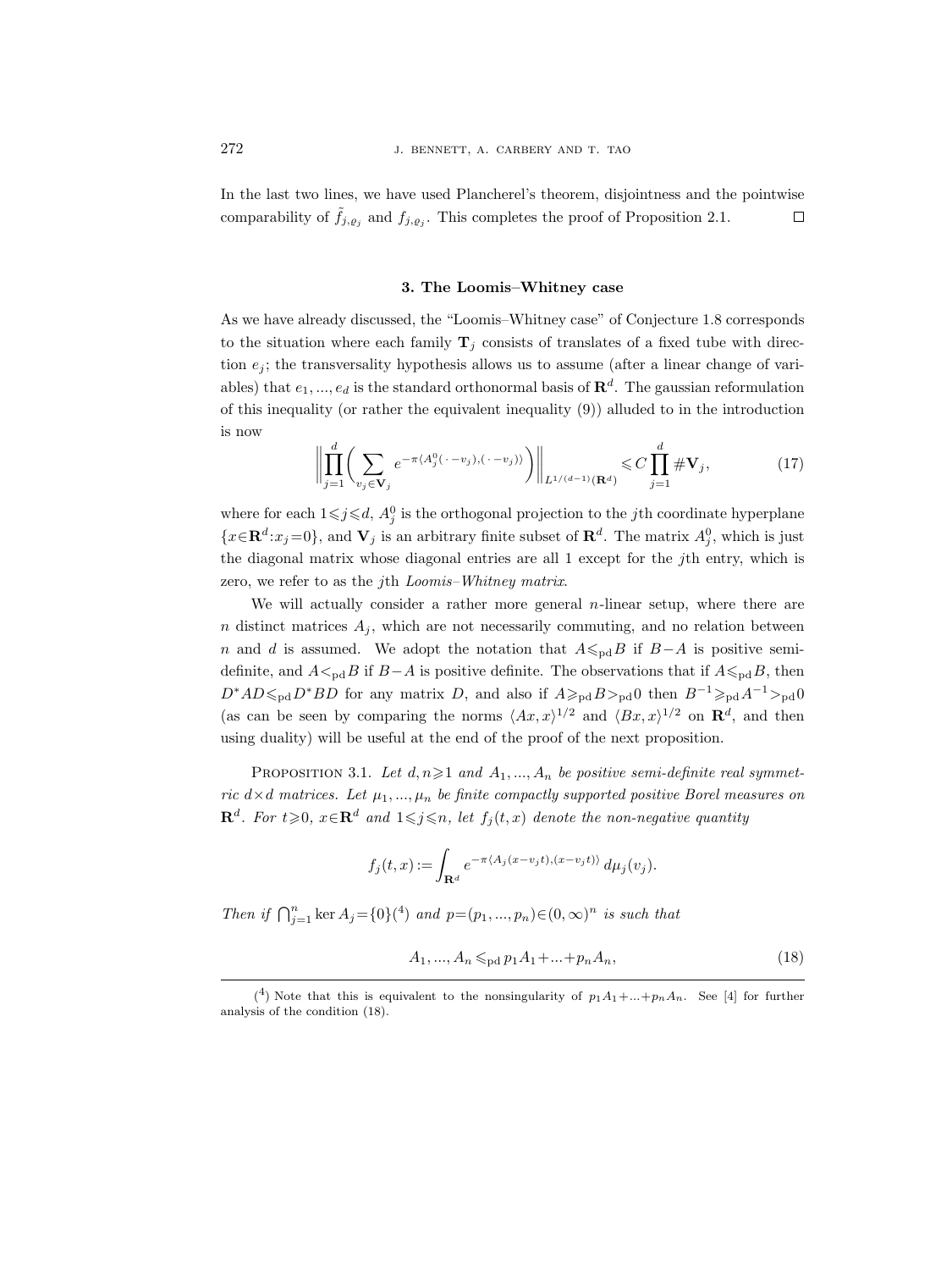the *quantitu* 

$$
Q_p(t) := \int_{\mathbf{R}^d} \prod_{j=1}^n f_j(t, x)^{p_j} dx
$$

is nonincreasing in time.

COROLLARY 3.2. Under the conditions of Proposition 3.1,

$$
\int_{\mathbf{R}^d} \prod_{j=1}^n f_j(1,x)^{p_j} dx \leq \int_{\mathbf{R}^d} \prod_{j=1}^n f_j(0,x)^{p_j} dx = \left(\frac{1}{\det A_*}\right)^{1/2} \prod_{j=1}^n \|\mu_j\|^{p_j},
$$

where  $A_* := p_1 A_1 + ... + p_n A_n$ .

*Remark* 3.3. The Loomis–Whitney case (17) (with  $C=1$ ) now follows from Corollary 3.2, on setting  $n=d$ ,  $A_j = A_j^0$ ,  $p_j = 1/(d-1)$  for all j, and the measures  $\mu_j$  to be arbitrary sums of Dirac masses.

Remark 3.4. Variants of Proposition 3.1 and Corollary 3.2, by the current authors and M. Christ [4], have recently lead to new proofs of the fundamental theorem of Lieb [21] concerning the exhaustion by gaussians of the Brascamp–Lieb inequalities (of which the Loomis–Whitney inequality is an important special case). Although our proof of Proposition 3.1 is rather less direct than the one given in [4] (which is closely related to the heat-flow approach of [11]), it does seem to lend itself much better to the perturbed situation, as we will discover in the next section.

*Remark* 3.5. In the statement of Proposition 3.1, we interpret t as the "time" variable so that the  $v_j$ 's are the velocities with which the gaussians slide to the origin.

Our proof of Proposition 3.1 is rather unusual. We begin by considering the integer exponent case when  $p=(p_1, ..., p_n) \in \mathbb{N}^n$ . By multiplying the  $p_i$ -th powers in the expression for  $Q_p(t)$ , and using Fubini's theorem, we may obtain an explicit formula for the time derivative  $Q'_p(t)$ . With some careful algebraic and combinatorial manipulation, we are then able to rewrite this expression in a way that makes sense for  $p \notin \mathbb{N}^n$ , and is manifestly nonpositive whenever  $A_1, ..., A_n \leq_{\text{pd}} p_1 A_1 + ... + p_n A_n$ . Finally, we appeal to an extrapolation lemma (see the appendix) to conclude that the formula must in fact also hold for  $p \in (0, \infty)^n$ . It may also be interesting to consider this approach in the light of the notion of a fractional cartesian product of a set (see [7]).

*Proof of Proposition* 3.1. We begin by considering the case when  $p \in \mathbb{N}^n$ . Then, the quantity  $Q_p(t)$  defined in this proposition can be expanded as

$$
\int_{\mathbf{R}^d}\int_{(\mathbf{R}^d)^{p_1}}\dots\int_{(\mathbf{R}^d)^{p_n}}e^{-\pi\sum_{j=1}^n\sum_{k=1}^{p_j}\langle A_j(x-v_{j,k}t),(x-v_{j,k}t)\rangle}\prod_{j=1}^n\prod_{k=1}^{p_j}d\mu_j(v_{j,k})\,dx.
$$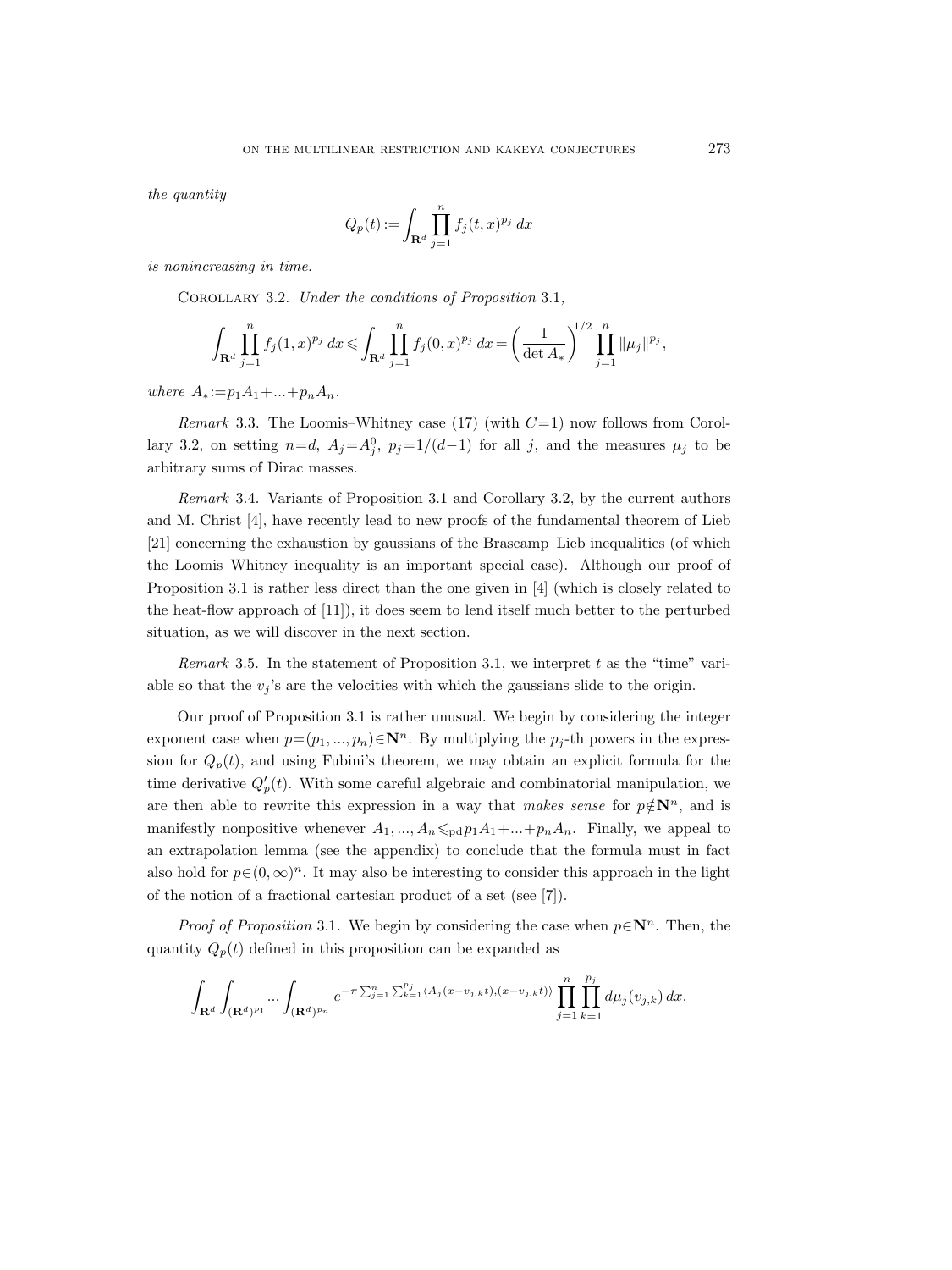On completing the square, we find that

$$
\sum_{j=1}^{n} \sum_{k=1}^{p_j} \langle A_j(x - v_{j,k}t), (x - v_{j,k}t) \rangle = \langle A_*(x - \overline{v}t), (x - \overline{v}t) \rangle + \delta t^2,
$$

where  $A_*:=\sum_{j=1}^n p_j A_j$  is a positive definite matrix,  $\bar{v}:=A_*^{-1}\sum_{j=1}^n A_j \sum_{k=1}^{p_j} v_{j,k}$  is the weighted average velocity, and  $\delta$  is the weighted variance of the velocity:

$$
\delta := \sum_{j=1}^{n} \sum_{k=1}^{p_j} \langle A_j v_{j,k}, v_{j,k} \rangle - \langle A_* \bar{v}, \bar{v} \rangle.
$$
 (19)

Using translation invariance in  $x$ , we thus have

$$
Q_p'(t) = - 2 \pi t \int_{\mathbf{R}^d} \int_{(\mathbf{R}^d)^{p_1}} \dots \int_{(\mathbf{R}^d)^{p_n}} \delta \prod_{j=1}^n \prod_{k=1}^{p_j} e^{- \pi \langle A_j(x - v_{j,k}t), (x - v_{j,k}t) \rangle} \, d\mu_j(v_{j,k}) \, dx.
$$

If for each j we let  $\mathbf{v}_i$  be  $v_i$  regarded as a random variable associated to the probability measure

$$
\frac{e^{-\pi \langle A_j(x-v_jt),(x-v_jt)\rangle}d\mu_j(v_j)}{f_j(t,x)},
$$

and let  $\mathbf{v}_{j,1},...,\mathbf{v}_{j,p_j}$  be  $p_j$  independent samples of these random variables (with the  $\mathbf{v}_{j,k}$ 's being independent in both  $j$  and  $k$ ), then we can write the equation above as

$$
Q'_p(t) = -2\pi t \int_{\mathbf{R}^d} \mathbf{E}(\boldsymbol{\delta}) \prod_{j=1}^n f_j(t,x)^{p_j} dx,
$$

where  $\delta$  is now considered a function of the  $\mathbf{v}_{j,k}$ 's, and  $\mathbf{E}(\cdot)$  denotes probabilistic expectation. By linearity of expectation, we have

$$
\mathbf{E}(\boldsymbol{\delta}) = \sum_{j=1}^{n} \sum_{k=1}^{p_j} \mathbf{E}(\langle A_j \mathbf{v}_{j,k}, \mathbf{v}_{j,k} \rangle) - \mathbf{E}(\langle A_* \bar{\mathbf{v}}, \bar{\mathbf{v}} \rangle)
$$
(20)

(where of course  $\bar{\mathbf{v}}$  is  $\bar{v}$  regarded as a random variable). By symmetry, the first term on the right-hand side is  $\sum_{j=1}^n p_j \mathbf{E}(\langle A_j \mathbf{v}_j, \mathbf{v}_j \rangle)$ . As for the second term, by definition of  $\bar{\mathbf{v}}$ , we have

$$
\mathbf{E}(\langle A_*\bar{\mathbf{v}}, \bar{\mathbf{v}} \rangle) = \mathbf{E} \bigg( \bigg\langle A_*^{-1} \sum_{j=1}^n \sum_{k=1}^{p_j} A_j \mathbf{v}_{j,k}, \sum_{j'=1}^n \sum_{k'=1}^{p_{j'}} A_{j'} \mathbf{v}_{j',k'} \bigg\rangle \bigg)
$$
  
= 
$$
\sum_{j=1}^n \sum_{j'=1}^n \sum_{k=1}^{p_j} \sum_{k'=1}^{p_{j'}} \mathbf{E}(\langle A_*^{-1} A_j \mathbf{v}_{j,k}, A_{j'} \mathbf{v}_{j',k'} \rangle).
$$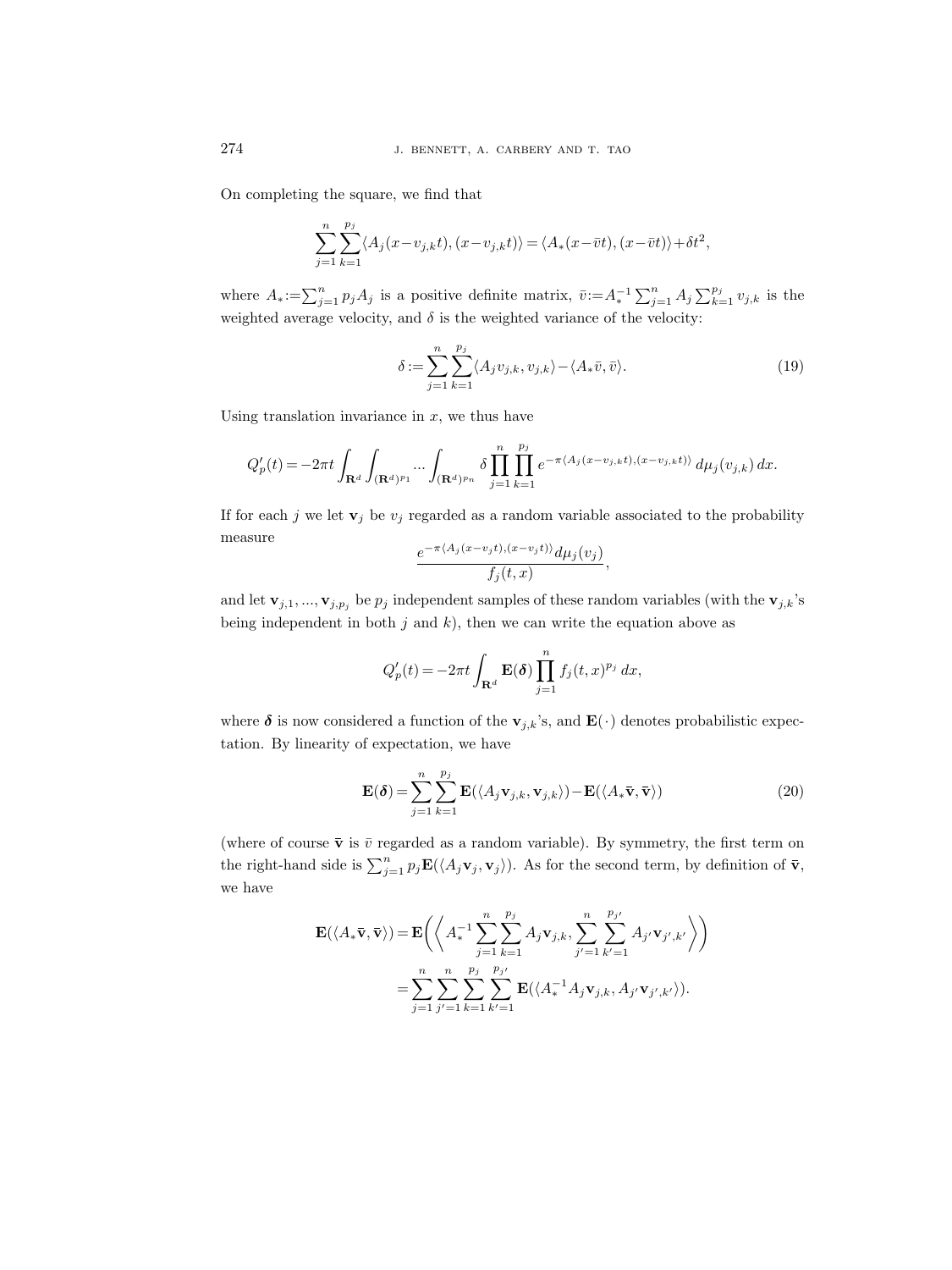When  $(j, k) \neq (j', k')$ , we can factorise the expectation using independence and symmetry to obtain

$$
\mathbf{E}(\langle A_*\bar{\mathbf{v}}, \bar{\mathbf{v}} \rangle) = \sum_{j=1}^n p_j \mathbf{E}(\langle A_*^{-1} A_j \mathbf{v}_j, A_j \mathbf{v}_j \rangle) - \sum_{j=1}^n p_j \langle A_*^{-1} A_j \mathbf{E}(\mathbf{v}_j), A_j \mathbf{E}(\mathbf{v}_j) \rangle + \sum_{1 \leq j, j' \leq n} p_j p_{j'} \langle A_*^{-1} A_j \mathbf{E}(\mathbf{v}_j), A_{j'} \mathbf{E}(\mathbf{v}_{j'}) \rangle.
$$

Combining these observations, we obtain

$$
Q_p'(t) = -2\pi t \int_{\mathbf{R}^d} G(p, t, x) \prod_{j=1}^n f_j(t, x)^{p_j} dx,
$$
\n(21)

where  $G$  is the function

$$
G(p,t,x) := \sum_{j=1}^{n} p_j(\mathbf{E}(\langle (A_j - A_j A_*^{-1} A_j) \mathbf{v}_j, \mathbf{v}_j \rangle) - \langle (A_j - A_j A_*^{-1} A_j) \mathbf{E}(\mathbf{v}_j), \mathbf{E}(\mathbf{v}_j) \rangle)
$$
  
+ 
$$
\sum_{j=1}^{n} p_j \langle A_j \mathbf{E}(\mathbf{v}_j), \mathbf{E}(\mathbf{v}_j) \rangle - \sum_{1 \le j, j' \le n} p_j p_{j'} \langle A_*^{-1} A_j \mathbf{E}(\mathbf{v}_j), A_{j'} \mathbf{E}(\mathbf{v}_{j'}) \rangle
$$
  
= 
$$
\sum_{j=1}^{n} p_j \mathbf{E}(\langle (A_j - A_j A_*^{-1} A_j) (\mathbf{v}_j - \mathbf{E}(\mathbf{v}_j)), (\mathbf{v}_j - \mathbf{E}(\mathbf{v}_j)) \rangle)
$$
  
+ 
$$
\sum_{j=1}^{n} p_j \langle A_j (\mathbf{E}(\mathbf{v}_j) - \mathbf{E}(\bar{\mathbf{v}})), (\mathbf{E}(\mathbf{v}_j) - \mathbf{E}(\bar{\mathbf{v}})) \rangle.
$$

Note that G makes sense now not just for  $p \in \mathbb{N}^n$ , but for all  $p \in (0,\infty)^n$ . On the other hand, by the chain rule, we have

$$
Q_p'(t) = 2\pi \int_{\mathbf{R}^d} \left( \sum_{k=1}^n p_k \mathbf{E}(\langle A_k \mathbf{v}_k, x - t \mathbf{v}_k \rangle) \right) \prod_{j=1}^n f_j(t, x)^{p_j} dx.
$$
 (22)

Now we observe that, since the adjugate (or cofactor) matrix  $adj(A_*)$ :=det $(A_*)A_*^{-1}$  is polynomial in p,  $\det(A_*)G(p,t,x)$  is also polynomial in p. Hence, multiplying both (21) and (22) by  $\det(A_*)$ , and using Lemma 8.2 of the appendix (along with the hypothesis that  $A_*$  is nonsingular), we may deduce that (21) in fact holds for all  $p \in (0, \infty)^n$ . Now, if we choose p so that  $A_* \geq_{\text{pd}} A_j$  holds for all  $1 \leq j \leq n$ , then the inner product

$$
\langle (A_j - A_j A_*^{-1} A_j) \cdot , \cdot \rangle
$$

is positive semi-definite, and hence  $G(p, t, x)$  is manifestly non-negative for all t and x. This proves Proposition 3.1. $\Box$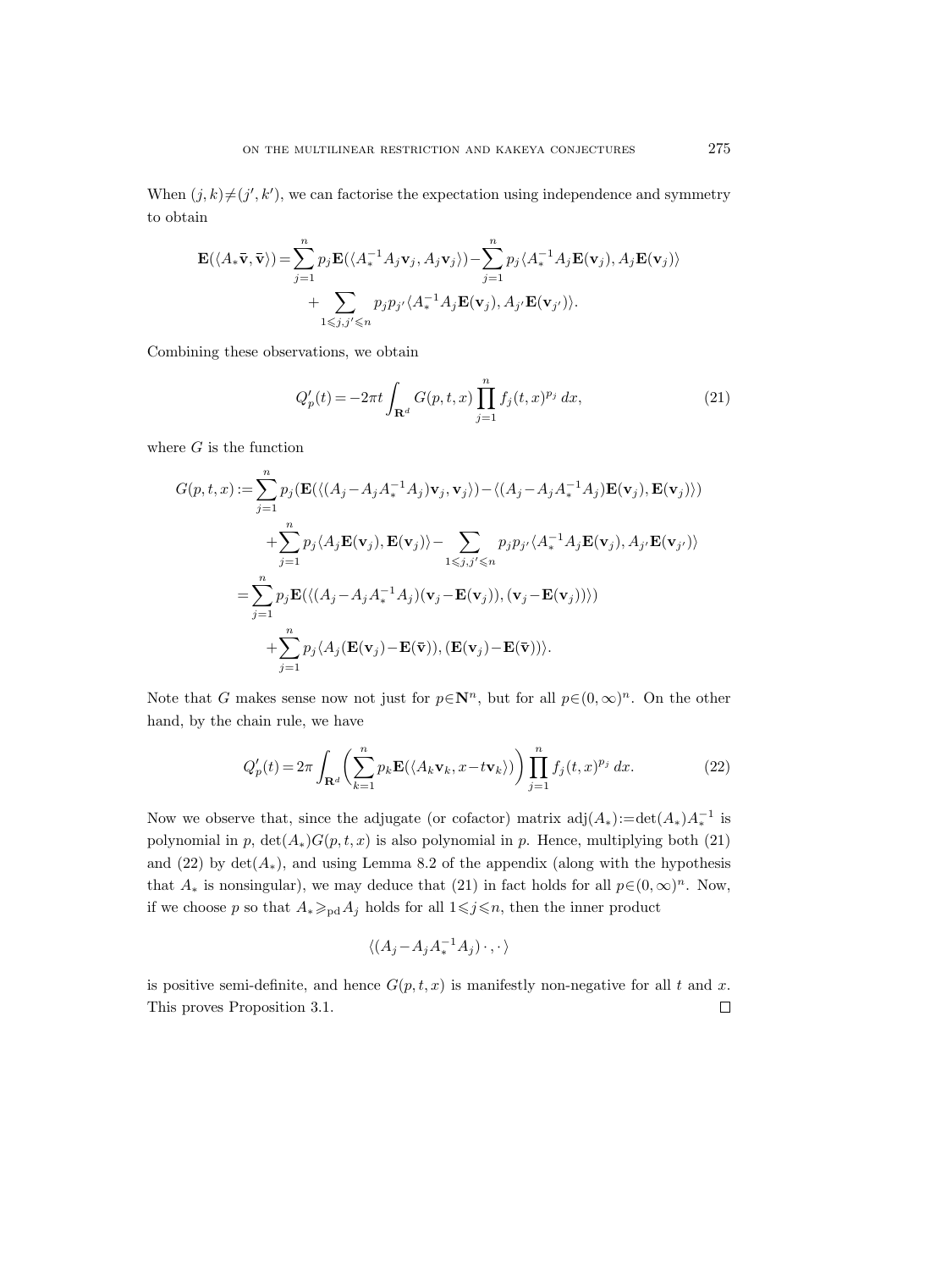Remark 3.6. The second formula for  $G(p, t, x)$  above may be re-expressed as

$$
G(p, t, x) = \sum_{j=1}^{n} p_j \mathbf{E}(\langle (A_j - A_j A_*^{-1} A_j) (\mathbf{v}_j - \mathbf{E}(\mathbf{v}_j)), (\mathbf{v}_j - \mathbf{E}(\mathbf{v}_j)) \rangle)
$$
  
+ 
$$
\sum_{j=1}^{n} p_j \langle A_j \mathbf{E}(\mathbf{v}_j), \mathbf{E}(\mathbf{v}_j) \rangle - \langle A_* \mathbf{E}(\bar{\mathbf{v}}), \mathbf{E}(\bar{\mathbf{v}}) \rangle.
$$

While in this formulation it is not obvious at a glance that  $G(p, t, x) \geq 0$ , we can make a "centre of mass" change in the preceding argument to deduce this. Indeed, if we subtract  $v_0 = v_0(t, x)$  from each  $v_{j,k}$  in the definition (19) of  $\delta$ , then the value of  $\delta$  remains unchanged. If we now choose  $v_0 = \mathbf{E}(\bar{\mathbf{v}})$ , the last term in our expression for  $G(p, t, x)$ vanishes, whence  $G$  is non-negative as before. This type of "Galilean invariance" will also be used crucially in the next section to obtain a similar positivity.

While this proof of Proposition 3.1 is a little more laboured than the one that we have presented in [4] (see also [11]), it nevertheless paves the way for the arguments of the next section where the (constant) matrices  $A_i$  are replaced by *random* matrices  $A_i$ and are thus subject to the expectation operator E. In that context, we are able to prove a suitable variant of the formula for G presented in this remark.

Remark 3.7. If  $\sum_{j=1}^{n} p_j A_j > A_l$  for all l, then we can expect there to be room for a stronger estimate to hold. This will also play an important role in the next section, where we will use it to handle error terms arising in our analysis.

# 4. The perturbed Loomis–Whitney case

In this section, we prove a perturbed version of Proposition 3.1 of the previous section. Theorem 1.15 will then follow as a special case. Although Theorem 1.15 is our main goal, working at this increased level of generality has the advantage of providing more general (multilinear) k-plane transform estimates at all levels of multilinearity. We shall discuss these further applications briefly in the next section.

If A is a real symmetric  $d \times d$  matrix, we use  $||A||$  to denote the operator norm of A (one could also use other norms here, such as the Hilbert–Schmidt norm, as we are not tracking the dependence of constants on d).

PROPOSITION 4.1. Let  $d, n \geq 1$ ,  $\varepsilon > 0$  and  $M_1, ..., M_n$  be positive semi-definite real symmetric  $d \times d$  matrices. Also, suppose that  $\bigcap_{j=1}^{n} \ker M_j = \{0\}$  and  $p=(p_1, ..., p_n) \in$  $(0,\infty)^n$  is such that

$$
p_1 M_1 + \dots + p_n M_n >_{\text{pd}} M_j \tag{23}
$$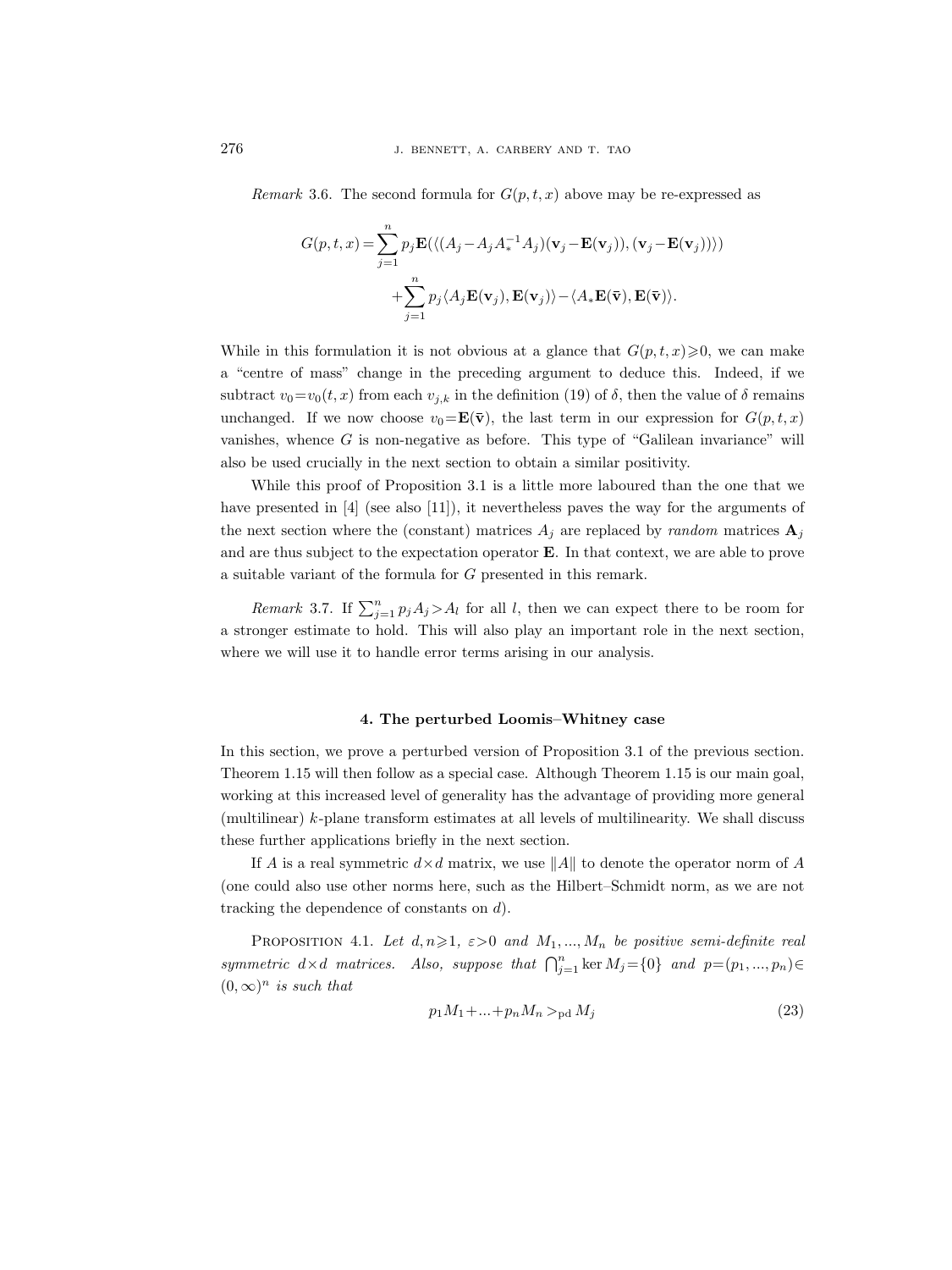for all  $1\leqslant j\leqslant n$ . For each  $1\leqslant j\leqslant n$ , let  $\Omega_j$  be a collection of pairs  $(A_j, v_j)$ , where  $v_j\in \mathbf{R}^d$ ,  $A_j \geqslant_{\rm pd} 0$  and  $||A_j^{1/2} - M_j^{1/2}|| \leqslant \varepsilon$ , and let  $\mu_j$  be a finite compactly supported positive Borel measure on  $\Omega_j$ . For  $t \geqslant 0$ ,  $x \in \mathbb{R}^d$ , and  $1 \leqslant j \leqslant n$ , let  $f_j(t,x)$  denote the non-negative quantity

$$
f_j(t,x) := \int_{\Omega_j} e^{-\pi \langle A_j(x-v_jt), (x-v_jt) \rangle} d\mu_j(A_j, v_j).
$$

Then if  $\varepsilon$  is sufficiently small depending on p and the  $M_j$ 's, we have the approximate monotonicity formula

$$
\int_{\mathbf{R}^d} \prod_{j=1}^n f_j(t,x)^{p_j} dx \leq (1+O(\varepsilon)) \int_{\mathbf{R}^d} \prod_{j=1}^n f_j(0,x)^{p_j} dx
$$

for all  $t\geqslant0$ , where we use  $O(X)$  to denote a quantity bounded by CX for some constant  $C>0$  depending only on p and the  $M_j$ 's.

COROLLARY 4.2. If p is such that (23) holds, then if  $\varepsilon$  is small enough depending on p and the  $M_i$ 's, we have the inequality

$$
\int_{\mathbf{R}^d} \prod_{j=1}^n f_j(1,x)^{p_j} dx \leq (1+O(\varepsilon)) \left( \frac{1}{\det(M_*)} \right)^{1/2} \prod_{j=1}^n \|\mu_j\|^{p_j},
$$

where  $M_* = p_1 M_1 + ... + p_n M_n$ .

To prove the corollary, it is enough to show that there is a  $c>0$  (depending only on p and the  $M_i$ 's) such that

$$
\prod_{j=1}^{n} f_j(0, x)^{p_j} \leqslant e^{-\pi \langle (1 - c\varepsilon)M_* x, x \rangle} \prod_{j=1}^{n} \|\mu_j\|^{p_j}
$$
\n(24)

for all  $x \in \mathbb{R}^d$ . To this end, we first observe that for any  $\lambda > 0$  we have the identity

$$
\prod_{j=1}^{n} f_j(0,x)^{p_j} = \prod_{j=1}^{n} \left( \int_{\Omega_j} e^{-\pi \langle A_j x, x \rangle} d\mu_j(A_j, v_j) \right)^{p_j}
$$
\n
$$
= e^{-\pi \langle (1 - \lambda \varepsilon \sum_{k=1}^{n} p_k) M_* x, x \rangle} \prod_{j=1}^{n} \left( \int_{\Omega_j} e^{-\pi \langle (A_j - M_j + \lambda \varepsilon M_*) x, x \rangle} d\mu_j(A_j, v_j) \right)^{p_j}.
$$

Now, since  $M_* >_{\text{pd}} 0$ , there exists a constant  $c' > 0$ , such that  $M_* \geq_{\text{pd}} c' I$ , where I denotes the identity matrix. Using this and (26) below, we may choose  $\lambda > 0$  (depending only on p and the  $M_i$ 's) such that  $A_i - M_i + \lambda \varepsilon M_*$  is positive definite, and hence  $e^{-\pi\langle (A_j-M_j+\lambda\varepsilon M_*)x,x\rangle}\leqslant 1$  for all x. Setting  $c=\lambda\sum_{k=1}^n p_k$  completes the proof of (24), and hence the corollary.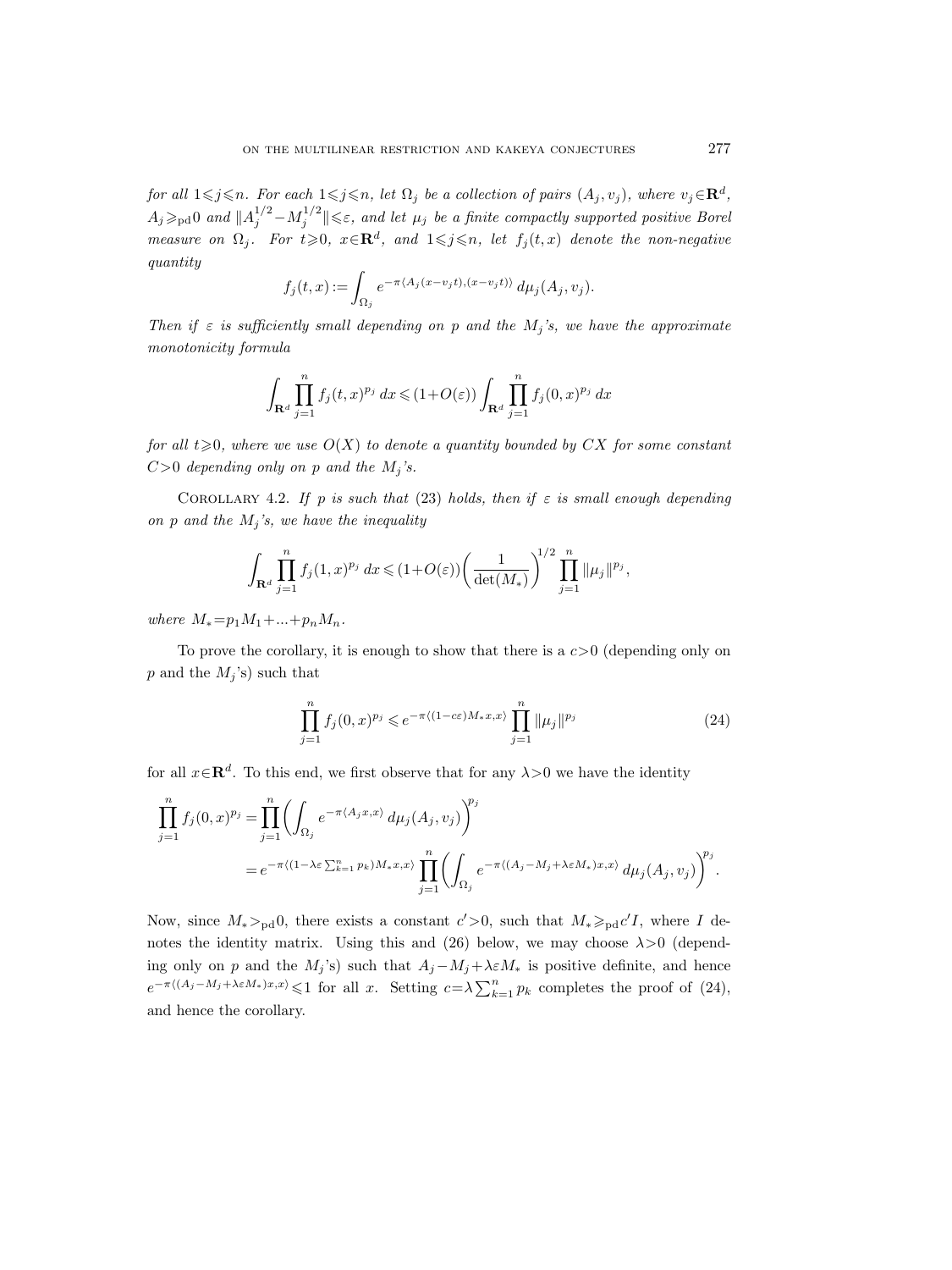Remark 4.3. When the directions of the tubes in  $\mathbf{T}_j$  are sufficiently close to  $e_j$ , Theorem 1.15 follows from Corollary 4.2, on setting  $n=d$ ,  $M_j = A_j^0$ ,  $p_j = p > 1/(d-1)$  and the measures  $\mu_i$  to be appropriate sums of Dirac masses. By affine invariance and the triangle inequality, one can handle any linearly independent direction sets, although of course the constants may now get significantly larger than 1.

*Proof of Proposition* 4.1. From the estimate  $||A_j^{1/2} - M_j^{1/2}|| \leq \varepsilon$ , we have

$$
A_j^{1/2} = M_j^{1/2} + O(\varepsilon)
$$
 (25)

and thus

$$
A_j = M_j + O(\varepsilon). \tag{26}
$$

Again, we begin by considering the case when p is an integer. Let  $Q_p$  denote the quantity

$$
Q_p(t) := \int_{\mathbf{R}^d} \prod_{j=1}^n f_j(t,x)^{p_j} dx;
$$

we can expand this as

$$
Q_p(t)=\int_{\mathbf{R}^d}\int_{\Omega_1^{p_1}}\dots\int_{\Omega_n^{p_n}}e^{-\pi\sum_{j=1}^n\sum_{k=1}^{p_j}\langle A_{j,k}(x-v_{j,k}t),(x-v_{j,k}t)\rangle}\prod_{j=1}^n\prod_{k=1}^{p_j}d\mu_j(A_{j,k},v_{j,k})\,dx.
$$

It turns out that this quantity will not be easy for us to study directly (mainly because of the quantity  $A_*^{-1}$  which will appear in the derivative of  $Q_p$ ). Instead, we shall consider the modified quantity  $\widetilde{Q}_p(t)$  defined by

$$
\widetilde{Q}_p(t) := \int_{\mathbf{R}^d} \int_{\Omega_1^{p_1}} \cdots \int_{\Omega_n^{p_n}} \det(A_*) e^{-\pi \sum_{j=1}^n \sum_{k=1}^{p_j} \langle A_{j,k}(x - v_{j,k}t), (x - v_{j,k}t) \rangle} \times \prod_{j=1}^n \prod_{k=1}^{p_j} d\mu_j(A_{j,k}, v_{j,k}) dx,
$$
\n(27)

where  $A_* := \sum_{j=1}^n \sum_{k=1}^{p_j} A_{j,k}$  is a positive definite matrix: the point is that the determinant  $\det(A_*)$  will eventually be used to convert  $A_*^{-1}$  into a quantity which is a *polynomial* in the  $A_{j,k}$ 's; i.e.  $\det(A_*)A_*^{-1} = \text{adj}(A_*)$ , the adjugate matrix of  $A_*$ .

Let us now see why the weight  $\det(A_*)$  is mostly harmless. From (26), we have  $A_* = M_* + O(\varepsilon)$ , where  $M_* = p_1 M_1 + ... + p_n M_n$ , and so in particular we have

$$
\det(A_*) = \det(M_*) + O(\varepsilon).
$$

Thus, for  $\varepsilon$  small enough,  $\det(A_*)$  is comparable to the positive constant  $\det(M_*)$ . Since all the terms in  $Q_p(t)$  and  $\tilde{Q}_p(t)$  are non-negative, we have thus established the relation

$$
Q_p(t) = (1 + O(\varepsilon)) \det(M_*)^{-1} \widetilde{Q}_p(t)
$$
\n(28)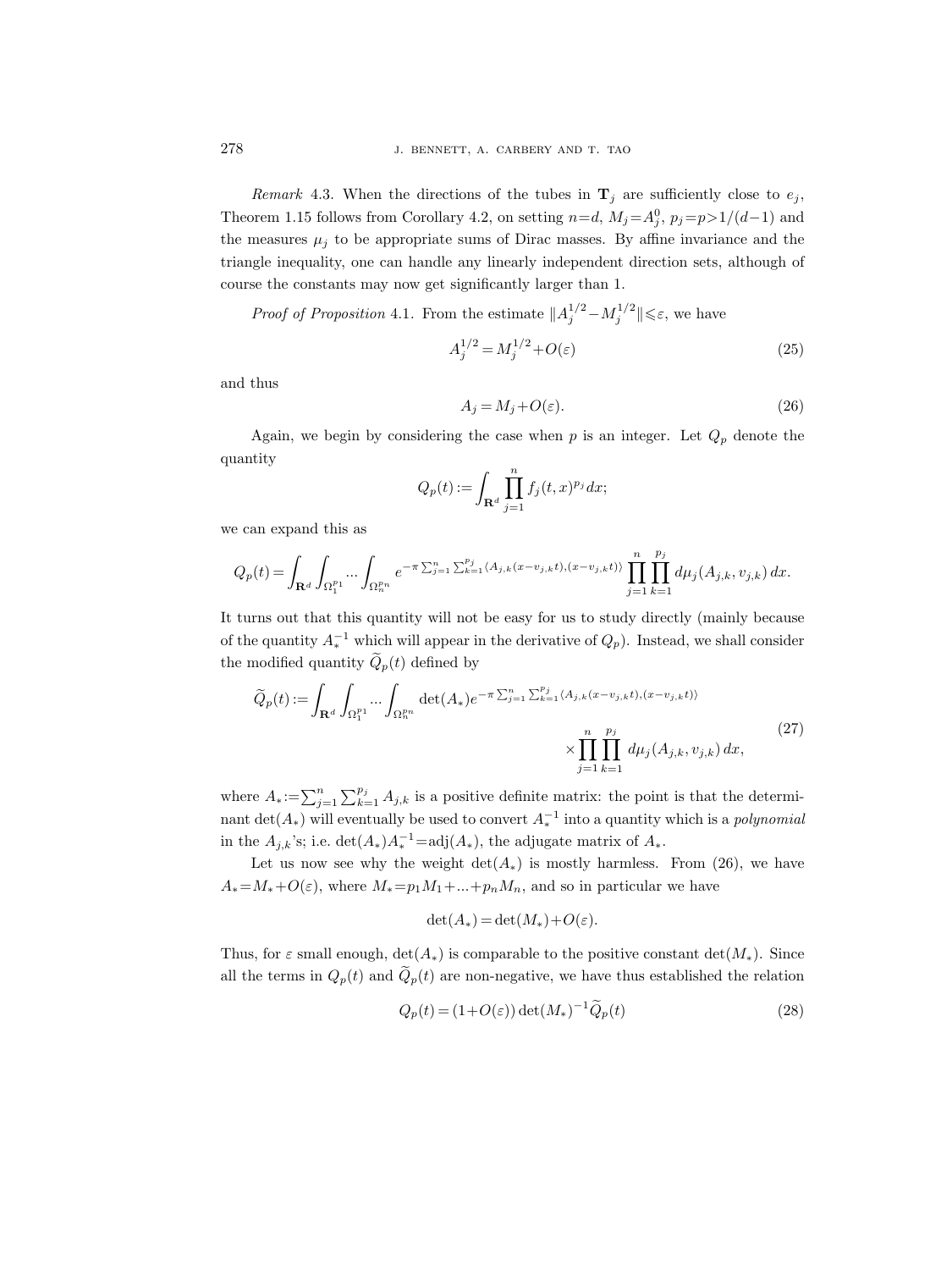for integer  $p_1, ..., p_n$ . However, for applications we need this relation for noninteger  $p_1, ..., p_n$ . There is an obvious difficulty in doing so, namely that  $\tilde{Q}_p(t)$  is not even defined for  $p \notin \mathbb{N}^n$ . However, this can be fixed by performing some manipulations (similar to ones considered previously) to rewrite  $\tilde{Q}_p(t)$  as an expression which makes sense for arbitrary  $p\in (0,\infty)^n$ .

To this end, for each j we let  $(\mathbf{A}_i, \mathbf{v}_i)$  be random variables (as before) associated to the probability measure

$$
\frac{e^{-\pi \langle A_j(x-v_jt),(x-v_jt)\rangle}\,d\mu_j(A_j,v_j)}{f_j(t,x)}
$$

and let  $(\mathbf{A}_{j,1}, \mathbf{v}_{j,1}), ..., (\mathbf{A}_{j,p_j}, \mathbf{v}_{j,p_j})$  be  $p_j$  independent samples of these random variables (with  $(\mathbf{A}_{j,k}, \mathbf{v}_{j,k})$  being independent of  $(\mathbf{A}_{j',k'}, \mathbf{v}_{j',k'})$  when  $(j,k)\neq (j',k')$ ). Then, we can rewrite (27) as

$$
\widetilde{Q}_p(t) = \int_{\mathbf{R}^d} \mathbf{E}(\det(\mathbf{A}_*)) \prod_{j=1}^n f_j(t, x)^{p_j} dx,
$$

where  $\mathbf{A}_{*} := \sum_{j=1}^{n} \sum_{k=1}^{p_j} \mathbf{A}_{j,k}$ . If we write  $\mathbf{R}_{j,k} := M_j - \mathbf{A}_{j,k}$ , then the random variables  $\mathbf{R}_{j,k}$  are  $O(\varepsilon)$  (by (26)). Observe that for fixed j, all the  $\mathbf{R}_{j,k}$ 's have the same distribution as some fixed random variable  $\mathbf{R}_i$ , and we can write

$$
\det(\mathbf{A}_*) = \det(M_*) + P((\mathbf{R}_{j,k})_{1 \leqslant j \leqslant n; 1 \leqslant k \leqslant p_j}),
$$

where P is a polynomial in the coefficients of the  $\mathbf{R}_{j,k}$ 's which has no constant term (i.e.  $P(0)=0$ ). Thus, we have

$$
\widetilde{Q}_p(t) = \det(M_*)Q_p(t) + \int_{\mathbf{R}^d} \mathbf{E}(P(\mathbf{R}_{j,k})_{1 \leq j \leq n; 1 \leq k \leq p_j}) \prod_{j=1}^n f_j(t,x)^{p_j} dx.
$$

Now, by taking advantage of independence and symmetry of the random variables  $\mathbf{R}_{i,k}$ , we can write  $\mathbf{E}(P(\mathbf{R}_{i,k}))$  as a polynomial combination of p and of the (tensor-valued) moments  $\mathbf{E}(\mathbf{R}_j^{\otimes m})$ , for some finite number of values of  $m$   $(m=1,...,M)$ , with M depending only on n, d and of course the  $M_j$ 's); thus, we have

$$
\widetilde{Q}_p(t) = \det(M_*)Q_p(t) + \int_{\mathbf{R}^d} \widetilde{P}(p, \mathbf{E}(\mathbf{R}_j^{\otimes m})_{1 \leqslant j \leqslant n; 1 \leqslant m \leqslant M}) \prod_{j=1}^n f_j(t, x)^{p_j} dx \tag{29}
$$

for some polynomial  $\widetilde{P}$  depending only on n, d and the  $M_j$ 's. Since P has no constant term, it is easy to see that  $\widetilde{P}(p, \cdot)$  also has no constant term, i.e.  $\widetilde{P}(p, 0)=0$  (this can also be seen by considering the  $\varepsilon=0$  case). We remark that this polynomial can be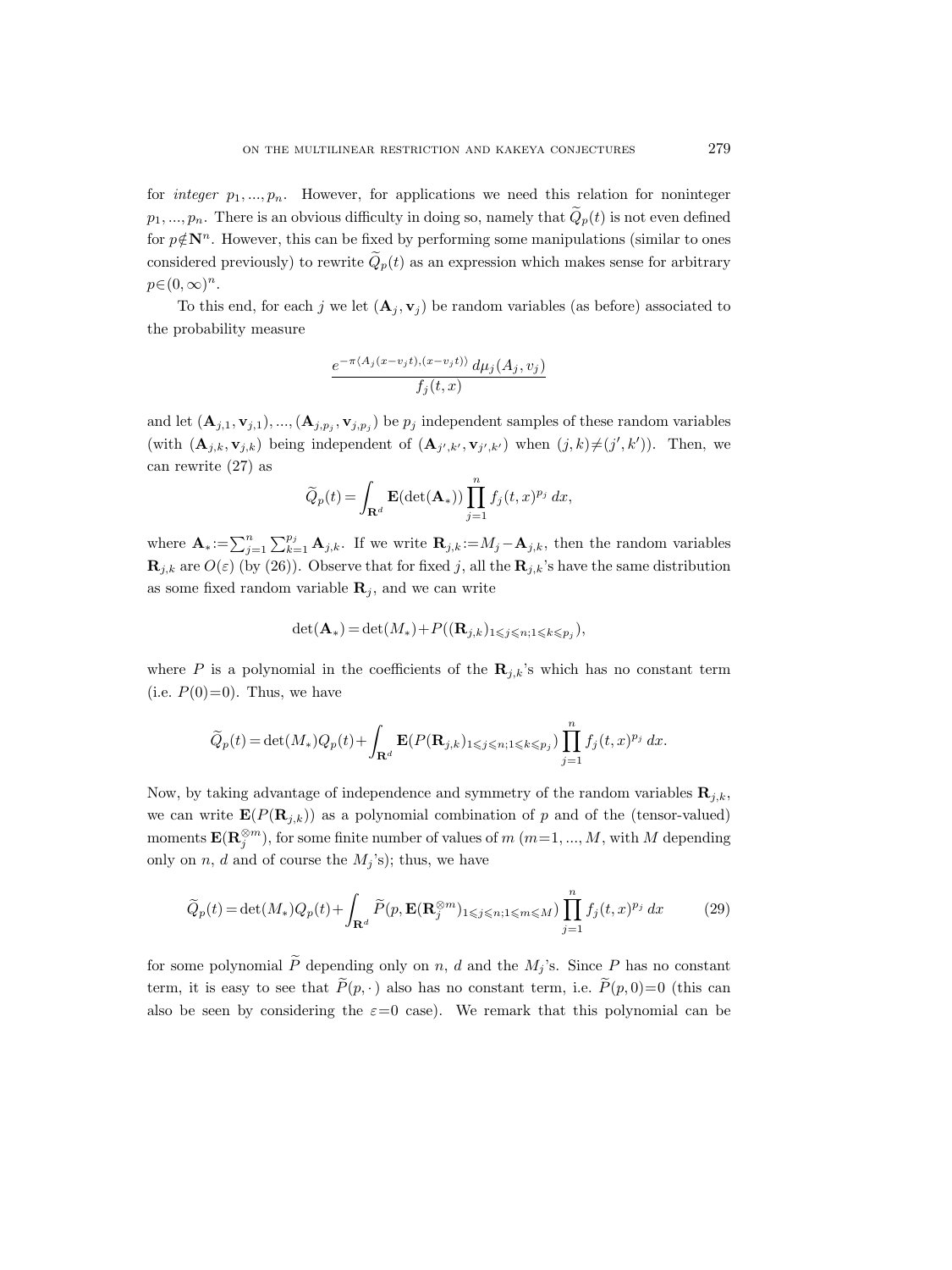computed explicitly using the Lagrange interpolation formula, although we make no use of this here. The right-hand side of (29) makes sense for any  $p_1, ..., p_n > 0$ , not necessarily integers, and so we shall adopt it as our *definition* of  $\tilde{Q}_p$  in general. Since  $\mathbf{R}_j=O(\varepsilon)$  and  $\widetilde{P}$  has no constant term, we observe that  $\widetilde{P}(p, \mathbf{E}(\mathbf{R}_{j}^{\otimes m})_{1 \leqslant j \leqslant n; 1 \leqslant m \leqslant M})=O(\varepsilon)$ , whence we obtain (28) for all  $p_1, ..., p_n > 0$  (not just the integers), though of course the implicit constants in the  $O$  notation will certainly depend (polynomially) on  $p$ .

In order to prove the proposition, it thus suffices by (28) to show that the quantity  $\tilde{Q}_p(t)$  is nondecreasing in time for sufficiently small  $\varepsilon$ . Again, we begin by working with  $p \in \mathbb{N}^n$ , so that we may use (27). Now, we differentiate  $\widetilde{Q}_p(t)$ . As before, we can complete the square and write

$$
\sum_{j=1}^{n} \sum_{k=1}^{p_j} \langle A_{j,k}(x - v_{j,k}t), (x - v_{j,k}t) \rangle = \langle A_*(x - \overline{v}t), (x - \overline{v}t) \rangle + \delta t^2,
$$

where  $\bar{v}:=A_*^{-1}\sum_{j=1}^n\sum_{k=1}^{p_j}A_{j,k}v_{j,k}$  is the weighted average velocity, and  $\delta$  is the weighted variance

$$
\delta := \sum_{j=1}^{n} \sum_{k=1}^{p_j} \langle A_{j,k} v_{j,k}, v_{j,k} \rangle - \langle A_* \bar{v}, \bar{v} \rangle.
$$
 (30)

Arguing as in the previous section, we thus have

$$
\widetilde{Q}'_p(t) = -2\pi t \int_{\mathbf{R}^d}\int_{\Omega_1^{p_1}}\hspace{-3mm}\cdots \int_{\Omega_n^{p_n}} \det(A_*)\delta \prod_{j=1}^n\prod_{k=1}^{p_j} e^{-\pi \langle A_{j,k}(x-v_{j,k}t),(x-v_{j,k}t)\rangle}d\mu_j(A_{j,k},v_{j,k})\,dx.
$$

Recalling the random variables  $\mathbf{A}_{j,k}$  and  $\mathbf{v}_{j,k}$ , we thus have

$$
\widetilde{Q}'_p(t) = -2\pi t \int_{\mathbf{R}^d} \mathbf{E}(\det(\mathbf{A}_*)\boldsymbol{\delta}) \prod_{j=1}^n f_j(t,x)^{p_j} dx,
$$
\n(31)

where  $\delta$  is now considered a function of the  $\mathbf{A}_{j,k}$ 's and  $\mathbf{v}_{j,k}$ 's.

Let us rewrite  $\delta$  slightly by inserting the definition of  $\bar{v}$  and using the self-adjointness of  $A_*^{-1}$ , to obtain

$$
\pmb\delta=\sum_{j=1}^n\sum_{k=1}^{p_j}\langle \mathbf{A}_{j,k}\mathbf{v}_{j,k},\mathbf{v}_{j,k}\rangle-\bigg\langle\mathbf{A}_*^{-1}\sum_{j=1}^n\sum_{k=1}^{p_j}\mathbf{A}_{j,k}\mathbf{v}_{j,k},\sum_{j'=1}^n\sum_{k'=1}^{p_{j'}}\mathbf{A}_{j',k'}\mathbf{v}_{j',k'}\bigg\rangle.
$$

We now take advantage of a certain "Galilean invariance" of the problem. We introduce an arbitrary (deterministic) vector field  $v_0(t, x)$  which we are at liberty to select later, and observe that the above expression is unchanged if we replace each  $\mathbf{v}_{i,k}$  by  $\mathbf{v}_{i,k}-v_0$ :

$$
\delta = \sum_{j=1}^{n} \sum_{k=1}^{p_j} \langle \mathbf{A}_{j,k}(\mathbf{v}_{j,k} - v_0), (\mathbf{v}_{j,k} - v_0) \rangle - \left\langle \mathbf{A}_*^{-1} \sum_{j=1}^{n} \sum_{k=1}^{p_j} \mathbf{A}_{j,k}(\mathbf{v}_{j,k} - v_0), \sum_{j'=1}^{n} \sum_{k'=1}^{p_{j'}} \mathbf{A}_{j',k'}(\mathbf{v}_{j',k'} - v_0) \right\rangle.
$$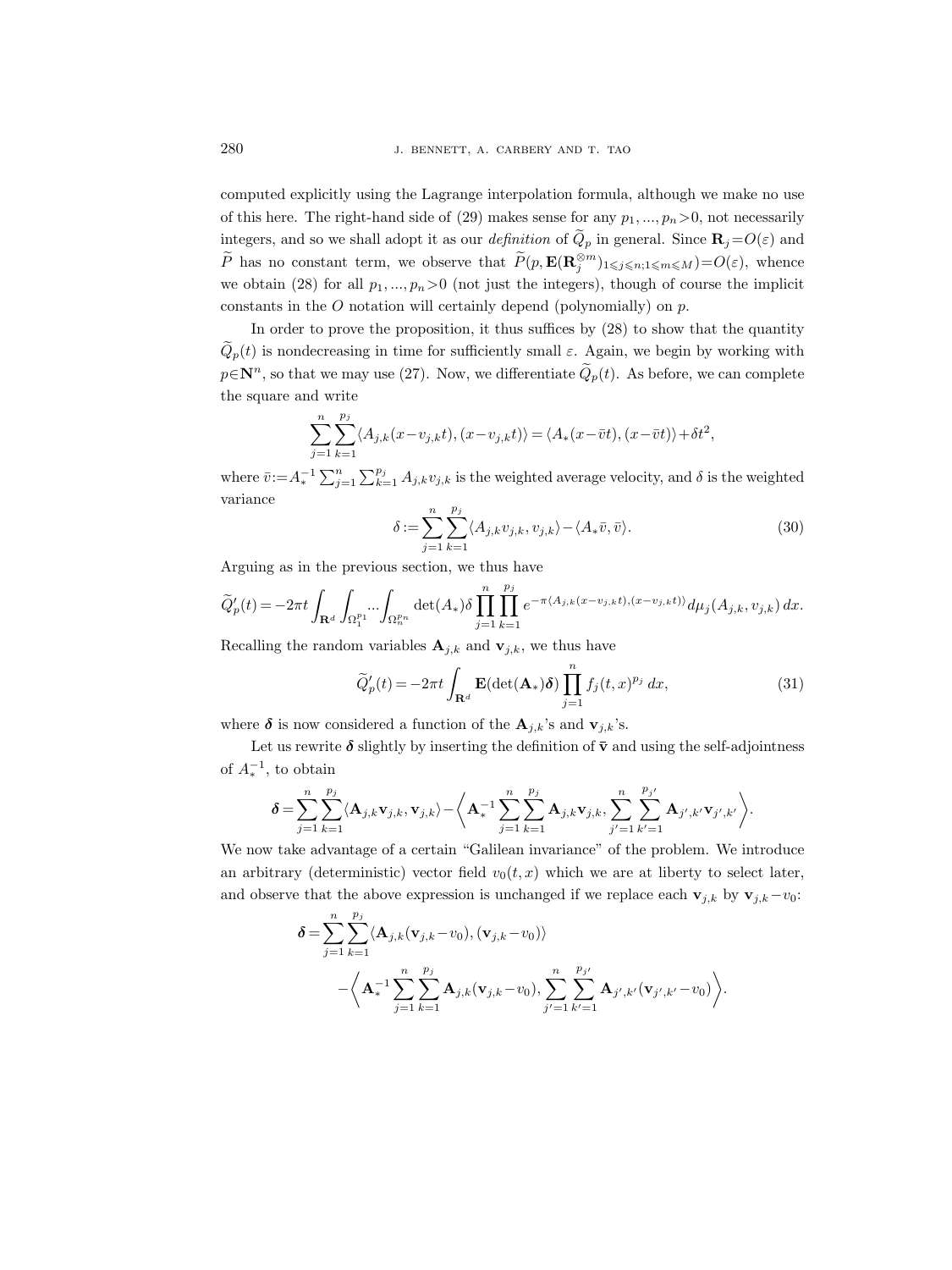If we multiply this quantity by  $\det(\mathbf{A}_{*})$ , then we obtain a polynomial:

$$
\det(\mathbf{A}_{*})\delta = \sum_{j=1}^{n} \sum_{k=1}^{p_{j}} \det(\mathbf{A}_{*}) \langle \mathbf{A}_{j,k}(\mathbf{v}_{j,k} - v_{0}), (\mathbf{v}_{j,k} - v_{0}) \rangle
$$
  
 
$$
- \left\langle \mathrm{adj}(\mathbf{A}_{*}) \sum_{j=1}^{n} \sum_{k=1}^{p_{j}} \mathbf{A}_{j,k}(\mathbf{v}_{j,k} - v_{0}), \sum_{j'=1}^{n} \sum_{k'=1}^{p_{j'}} \mathbf{A}_{j',k'}(\mathbf{v}_{j',k'} - v_{0}) \right\rangle,
$$
(32)

where adj $(\mathbf{A}_*)$  is the adjugate matrix of  $\mathbf{A}_*$ , which is a polynomial in the coefficients of  $\mathbf{A}_{*}$ , and is thus a polynomial in the coefficients of the  $\mathbf{A}_{j,k}$ 's. To make this expression more elliptic, we introduce the matrices  $\mathbf{B}_{j,k} := \mathbf{A}_{j,k}^{1/2}$  and the vectors

$$
\mathbf{w}_{j,k} := \mathbf{B}_{j,k} (\mathbf{v}_{j,k} - v_0),
$$

and write (32) as

$$
\det(\mathbf{A}_{*})\delta = \sum_{j=1}^{n} \sum_{k=1}^{p_{j}} \det(\mathbf{A}_{*}) ||\mathbf{w}_{j,k}||^{2}
$$
  
 
$$
- \left\langle \mathrm{adj}(\mathbf{A}_{*}) \sum_{j=1}^{n} \sum_{k=1}^{p_{j}} \mathbf{B}_{j,k} \mathbf{w}_{j,k}, \sum_{j'=1}^{n} \sum_{k'=1}^{p_{j'}} \mathbf{B}_{j',k'} \mathbf{w}_{j',k'} \right\rangle.
$$
 (33)

Note that  $\mathbf{A}_{*} = \sum_{j=1}^{n} \sum_{k=1}^{p_j} \mathbf{B}_{j,k}^2$  is a polynomial in the  $\mathbf{B}_{j,k}$ 's, so the right-hand side of (33) is a polynomial in the  $\mathbf{B}_{j,k}$ 's and  $\mathbf{w}_{j,k}$ 's. We can then take expectations, taking advantage of the independence and symmetry of the random variables  $(\mathbf{B}_{j,k}, \mathbf{w}_{j,k})$ , and obtain a formula of the form

$$
\mathbf{E}(\det(\mathbf{A}_{*})\boldsymbol{\delta}) = S(p, (\mathbf{E}((\mathbf{B}_{j}, \mathbf{w}_{j})^{\otimes m}))_{1 \leqslant j \leqslant n; 1 \leqslant m \leqslant M})
$$
\n(34)

for some polynomial  $S$ , and where the power of moments M depends only on  $d$  (in fact, it is 2d+2, which is the degree of the polynomial in (33)). Here of course  $(\mathbf{B}_i, \mathbf{w}_i)$  represents any random variable with the same distribution as the  $(\mathbf{B}_{j,k}, \mathbf{w}_{j,k})$ 's. Also note that, as the right-hand side of (33) is purely quadratic in the  $w_{j,k}$ 's, the expression (34) must be purely quadratic in the  $w_j$ 's. Just as before, one may of course use the Lagrange interpolation formula here to write down an explicit expression for S.

Inserting this formula back into (31), we obtain

$$
\widetilde{Q}'_p(t) = -2\pi t \int_{\mathbf{R}^d} S(p, (\mathbf{E}((\mathbf{B}_j, \mathbf{w}_j)^{\otimes m}))_{1 \leq j \leq n; 1 \leq m \leq M}) \prod_{j=1}^n f_j(t, x)^{p_j} dx \qquad (35)
$$

when  $p \in \mathbb{N}^n$ . However, differentiating with respect to t through the integral in (29) leads to an alternative expression for  $\tilde{Q}'_p(t)$  of the form

$$
\widetilde{Q}_p'(t) = 2\pi \int_{\mathbf{R}^d} K(p, t, x) \prod_{j=1}^n f_j(t, x)^{p_j} dx,
$$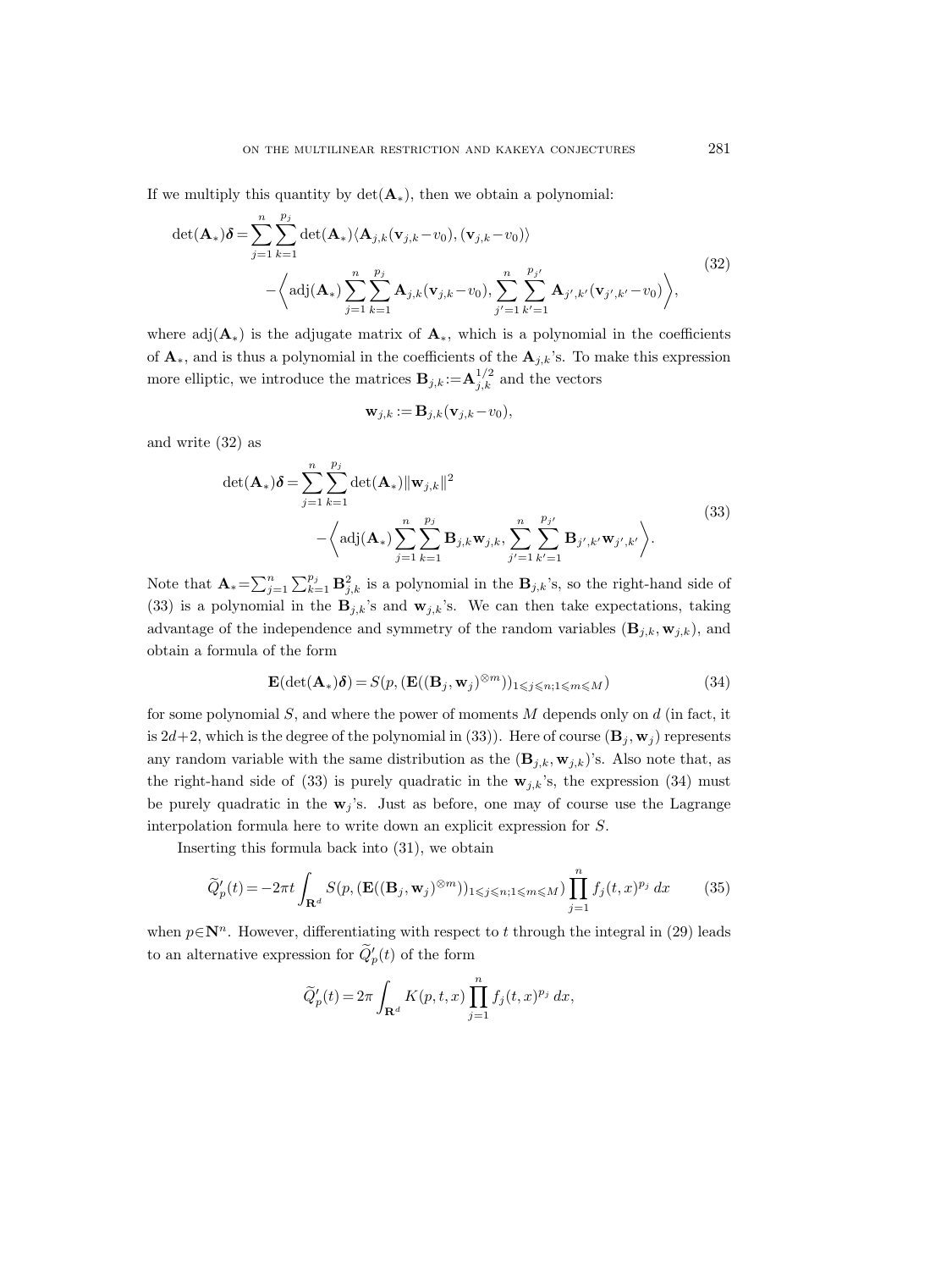valid for all  $p \in (0, \infty)^n$ , where K is polynomial in p and of polynomial growth in x. Hence, by Lemma 8.2 of the appendix, identity (35) must also be true for arbitrary  $p \in (0, \infty)^n$ . Thus, to conclude the proof, it will suffice to show that

$$
S(p, (\mathbf{E}((\mathbf{B}_j, \mathbf{w}_j)^{\otimes m}))_{1 \leq j \leq n; 1 \leq m \leq M}) \geq 0
$$
\n(36)

for any p satisfying the hypotheses of the theorem, if  $\varepsilon$  is sufficiently small depending on  $p$  and the  $M_j$ 's.

From (25), we know that  $\mathbf{B}_j = M_j^{1/2} + O(\varepsilon)$ , and in particular we have  $\mathbf{B}_j = O(1)$ . Since S is purely quadratic in the  $w_j$ 's, we thus have

$$
S(p, (\mathbf{E}((\mathbf{B}_j, \mathbf{w}_j)^{\otimes m}))_{1 \leqslant j \leqslant n; 1 \leqslant m \leqslant M})
$$
  
=  $S(p, (\mathbf{E}((M_j^{1/2}, \mathbf{w}_j)^{\otimes m}))_{1 \leqslant j \leqslant n; 1 \leqslant m \leqslant M}) - O\left(\varepsilon \sum_{j=1}^n \mathbf{E}(\|\mathbf{w}_j\|^2)\right),$  (37)

as we can use the Cauchy–Schwarz inequality to control any cross terms such as  $\mathbf{E}(\mathbf{w}_j)^{\otimes 2}$ or  $\mathbf{E}(\mathbf{w}_i) \otimes \mathbf{E}(\mathbf{w}_k)$ . Before going ahead with the proof of Proposition 4.1, we need the following lemma.

LEMMA 4.4. For arbitrary  $p_1, ..., p_n > 0$ ,

$$
S(p, (\mathbf{E}((M_j^{1/2}, \mathbf{w}_j)^{\otimes m}))_{1 \le j \le n; 1 \le m \le M} ) = \det M_* \left( \sum_{j=1}^n p_j \|\mathbf{E}(\mathbf{w}_j)\|^2 + \sum_{j=1}^n p_j \mathbf{E}(\langle (I - M_j^{1/2} M_*^{-1} M_j^{1/2}) (\mathbf{w}_j - \mathbf{E}(\mathbf{w}_j)), (\mathbf{w}_j - \mathbf{E}(\mathbf{w}_j)) \rangle) \right)
$$
(38)  

$$
- \left\| M_*^{-1/2} \sum_{j=1}^n p_j M_j^{1/2} \mathbf{E}(\mathbf{w}_j) \right\|^2 \right).
$$

*Proof.* Since the desired identity is polynomial in  $p_1, ..., p_n$ , it suffices to restrict our attention to  $p_1, ..., p_n \in \mathbb{N}$ . From (34) and (33) (with  $\mathbf{B}_j$  replaced by  $M_j^{1/2}$ ) we have

$$
S(p, (\mathbf{E}((M_j^{1/2}, \mathbf{w}_j)^{\otimes m}))_{1 \leqslant j \leqslant n; 1 \leqslant m \leqslant M})
$$
  
=  $\mathbf{E} \bigg( \sum_{j=1}^n \sum_{k=1}^{p_j} \det(M_*) ||\mathbf{w}_{j,k}||^2 - \bigg\langle \mathrm{adj}(M_*) \sum_{j=1}^n \sum_{k=1}^{p_j} M_j^{1/2} \mathbf{w}_{j,k}, \sum_{j'=1}^n \sum_{k'=1}^{p_{j'}} M_{j'}^{1/2} \mathbf{w}_{j',k'} \bigg\rangle \bigg).$ 

Writing  $\text{adj}(M_*) = \det(M_*)M_*^{-1}$ , we thus have

$$
S(p,(\mathbf{E}((M_j^{1/2}, \mathbf{w}_j)^{\otimes m}))_{1 \leqslant j \leqslant n; 1 \leqslant m \leqslant M}) = \det(M_*) \sum_{j=1}^n \sum_{k=1}^{p_j} \mathbf{E}(\|\mathbf{w}_{j,k}\|^2)
$$

$$
-\det(M_*) \mathbf{E}\bigg( \bigg\langle M_*^{-1} \sum_{j=1}^n \sum_{k=1}^{p_j} M_j^{1/2} \mathbf{w}_{j,k}, \sum_{j'=1}^n \sum_{k'=1}^{p_{j'}} M_{j'}^{1/2} \mathbf{w}_{j',k'} \bigg\rangle \bigg),
$$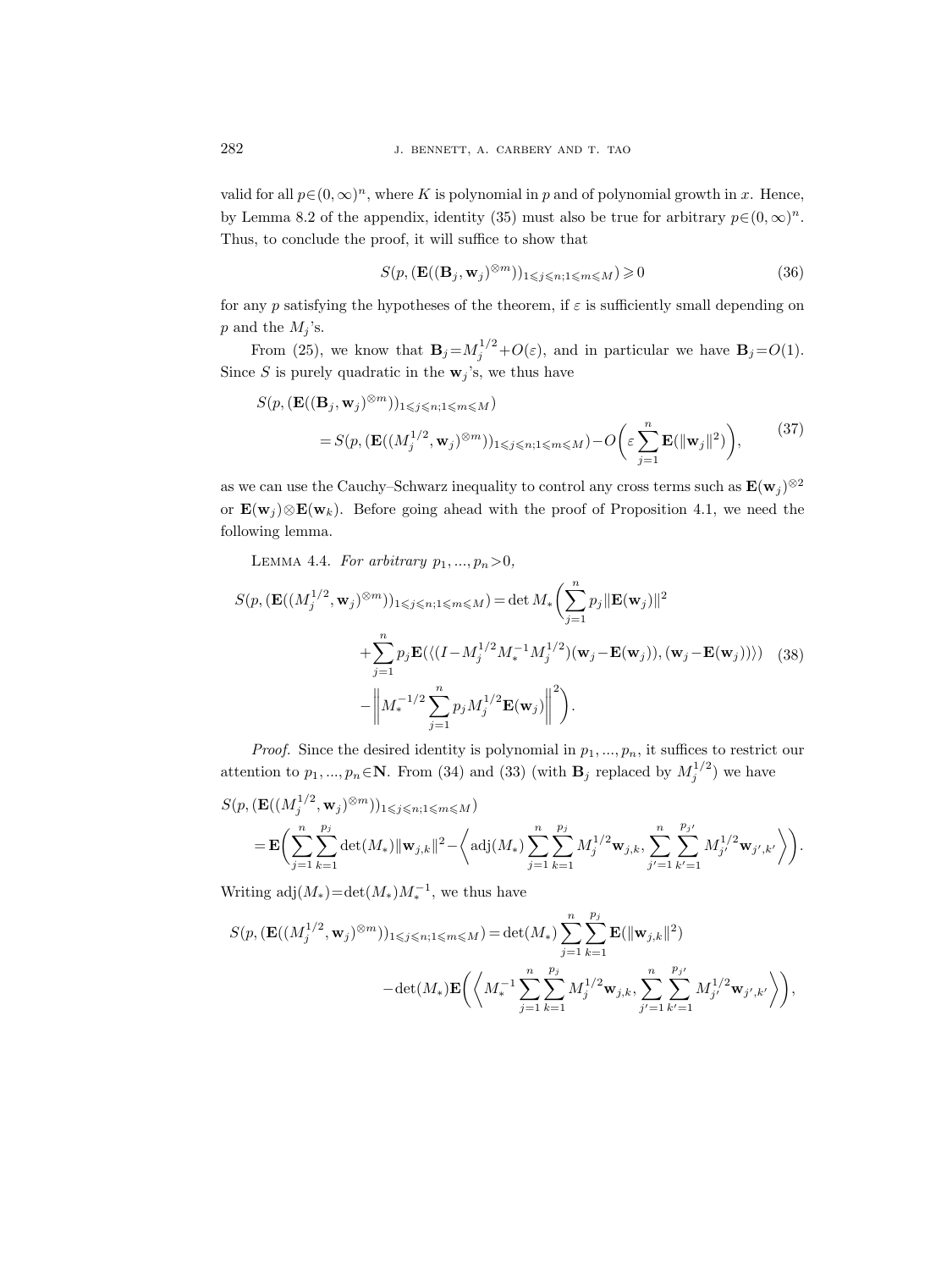which, by independence and symmetry, we can rewrite as

$$
\begin{aligned} \det(M_*)\sum_{j=1}^np_j\mathbf{E}(\|\mathbf{w}_j\|^2)-\det(M_*)\sum_{j=1}^np_j\mathbf{E}(\langle M_*^{-1}M_j^{1/2}\mathbf{w}_j,M_j^{1/2}\mathbf{w}_j\rangle)\\ -\det(M_*)\sum_{j=1}^np_j(p_j-1)\langle M_*^{-1}M_j^{1/2}\mathbf{E}(\mathbf{w}_j),M_j^{1/2}\mathbf{E}(\mathbf{w}_j)\rangle\\ -2\det(M_*)\sum_{1\leqslant j
$$

Now, we argue as in the previous section and write

$$
\begin{split} \sum_{j=1}^n p_j \mathbf{E}(\|\mathbf{w}_j\|^2) - \sum_{j=1}^n p_j \mathbf{E}(\langle M_*^{-1} M_j^{1/2} \mathbf{w}_j, M_j^{1/2} \mathbf{w}_j \rangle) \\ = \sum_{j=1}^n p_j \mathbf{E}(\langle (I - M_j^{1/2} M_*^{-1} M_j^{1/2}) \mathbf{w}_j, \mathbf{w}_j \rangle), \end{split}
$$

and

$$
\begin{split} \mathbf{E}(\langle (I-M_j^{1/2}M_*^{-1}M_j^{1/2})\mathbf{w}_j, \mathbf{w}_j \rangle) & = \langle (I-M_j^{1/2}M_*^{-1}M_j^{1/2})\mathbf{E}(\mathbf{w}_j), \mathbf{E}(\mathbf{w}_j) \rangle \\ & + \mathbf{E}(\langle (I-M_j^{1/2}M_*^{-1}M_j^{1/2})(\mathbf{w}_j-\mathbf{E}(\mathbf{w}_j)), (\mathbf{w}_j-\mathbf{E}(\mathbf{w}_j)) \rangle). \end{split}
$$

Hence

$$
S(p, (\mathbf{E}((M_j^{1/2}, \mathbf{w}_j)^{\otimes m}))_{1 \leqslant j \leqslant n; 1 \leqslant m \leqslant M})
$$
  
\n
$$
= \det(M_*) \Big( \sum_{j=1}^n p_j \langle (I - M_j^{1/2} M_*^{-1} M_j^{1/2}) \mathbf{E}(\mathbf{w}_j), \mathbf{E}(\mathbf{w}_j) \rangle + \sum_{j=1}^n p_j \mathbf{E}(\langle (I - M_j^{1/2} M_*^{-1} M_j^{1/2}) (\mathbf{w}_j - \mathbf{E}(\mathbf{w}_j)), (\mathbf{w}_j - \mathbf{E}(\mathbf{w}_j)) \rangle) - \sum_{j=1}^n p_j (p_j - 1) \langle M_*^{-1} M_j^{1/2} \mathbf{E}(\mathbf{w}_j), M_j^{1/2} \mathbf{E}(\mathbf{w}_j) \rangle - 2 \sum_{1 \leqslant j < j' \leqslant n} p_j p_{j'} \langle M_*^{-1} M_j^{1/2} \mathbf{E}(\mathbf{w}_j), M_{j'}^{1/2} \mathbf{E}(\mathbf{w}_{j'}) \rangle \Big).
$$

We can rearrange the right-hand side as

$$
\begin{aligned} \det(M_*) \bigg( & \sum_{j=1}^n p_j \| \mathbf{E}(\mathbf{w}_j) \|^2 + \sum_{j=1}^n p_j \mathbf{E}( \langle (I-M_j^{1/2} M_*^{-1} M_j^{1/2} ) (\mathbf{w}_j - \mathbf{E}(\mathbf{w}_j) ), (\mathbf{w}_j - \mathbf{E}(\mathbf{w}_j) ) \rangle ) \\ & - \sum_{j=1}^n p_j^2 \langle M_*^{-1} M_j^{1/2} \mathbf{E}(\mathbf{w}_j) , M_j^{1/2} \mathbf{E}(\mathbf{w}_j) \rangle \\ & - 2 \sum_{1 \leqslant j < j' \leqslant n} p_j p_{j'} \langle M_*^{-1} M_j^{1/2} \mathbf{E}(\mathbf{w}_j) , M_{j'}^{1/2} \mathbf{E}(\mathbf{w}_{j'} ) \rangle \bigg) \end{aligned}
$$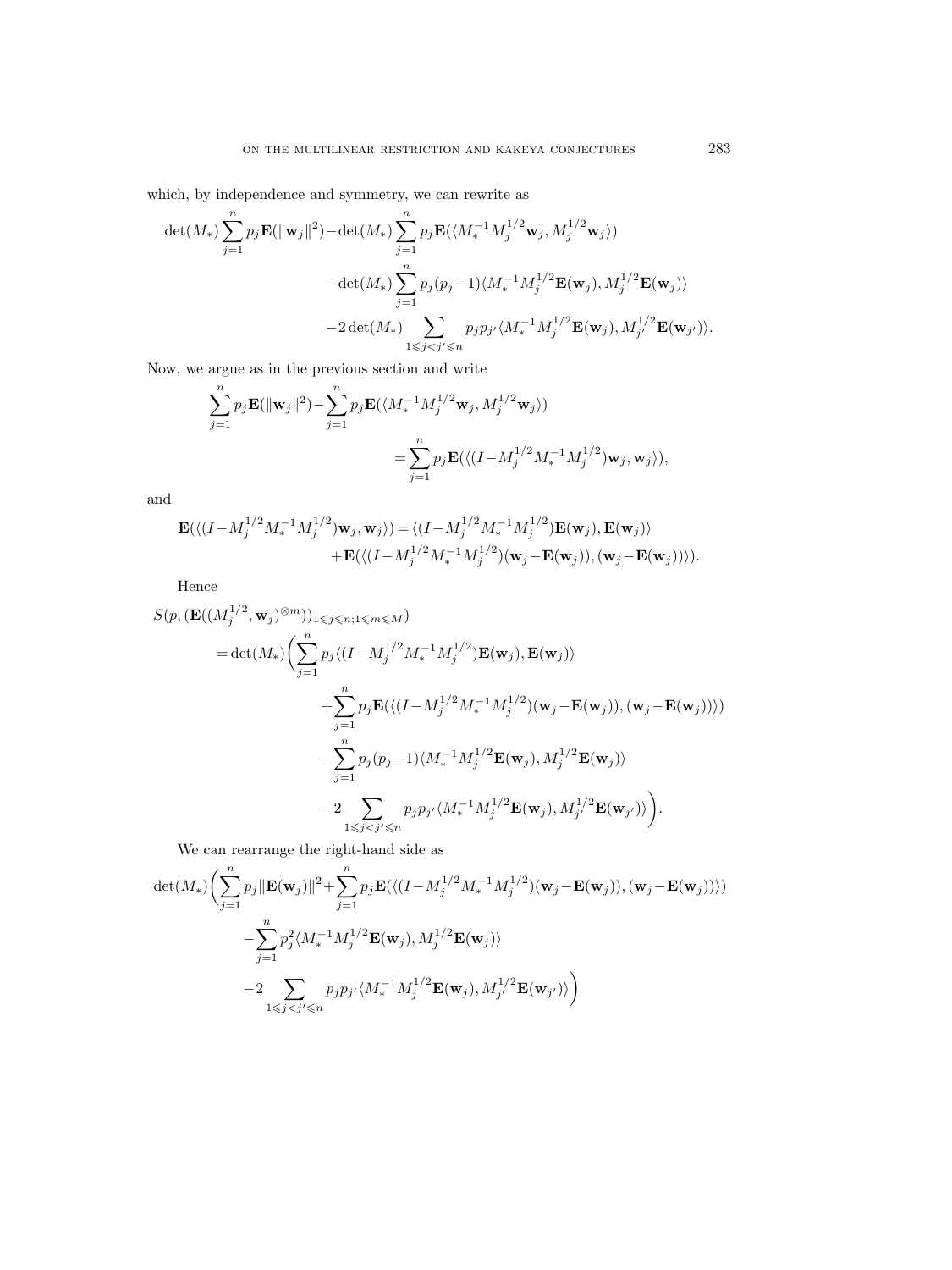which can be rearranged further as

$$
\begin{aligned} \det(M_*) \bigg( & \sum_{j=1}^n p_j \| \mathbf{E}(\mathbf{w}_j) \|^2 + \sum_{j=1}^n p_j \mathbf{E}(\langle (I-M_j^{1/2} M_*^{-1} M_j^{1/2}) (\mathbf{w}_j - \mathbf{E}(\mathbf{w}_j)), (\mathbf{w}_j - \mathbf{E}(\mathbf{w}_j)) \rangle ) \\ & - \bigg\| M_*^{-1/2} \sum_{j=1}^n p_j M_j^{1/2} \mathbf{E}(\mathbf{w}_j) \bigg\|^2 \bigg). \end{aligned}
$$

This concludes the proof of the lemma.

The last term in (38) has an unfavourable sign. However, we can at last select our vector field  $v_0$  in order to remove this term. More precisely, we define  $v_0$  by the formula

$$
v_0 := \left( \mathbf{E} \bigg( \sum_{j=1}^n p_j M_j^{1/2} \mathbf{A}_j^{1/2} \bigg) \right)^{-1} \sum_{j=1}^n p_j \mathbf{E} (M_j^{1/2} \mathbf{A}_j^{1/2} \mathbf{v}_j),
$$

which is well defined for  $\varepsilon$  sufficiently small since  $\mathbf{A}_j = M_j + O(\varepsilon)$ , and thus

$$
\sum_{j=1}^n p_j M_j^{1/2} {\bf A}_j^{1/2}
$$

is close to the invertible matrix  $M_*$ . With this choice of  $v_0$ , we compute that

$$
\sum_{j=1}^n p_j M_j^{1/2} \mathbf{E}(\mathbf{w}_j) = 0,
$$

and so the last term in (38) vanishes.

Recalling  $(37)$  and  $(38)$ , and using the fact that there exists a positive constant c, depending only on p and the  $M_j$ 's, such that  $I - M_j^{1/2} M_*^{-1} M_j^{1/2} \geq_{\text{pd}} cI$  for all  $1 \leq j \leq n$ , we see that it suffices to show that

$$
\sum_{j=1}^n p_j \|\mathbf{E}(\mathbf{w}_j)\|^2 + c \sum_{j=1}^n p_j \mathbf{E}(\|\mathbf{w}_j - \mathbf{E}(\mathbf{w}_j)\|^2) - O\bigg(\varepsilon \sum_{j=1}^n \mathbf{E}(\|\mathbf{w}_j\|^2)\bigg) \ge 0.
$$

However, we have  $\|\mathbf{w}_j\|^2 \leq 2\|\mathbf{w}_j - \mathbf{E}(\mathbf{w}_j)\|^2 + 2\|\mathbf{E}(\mathbf{w}_j)\|^2$ , and so the claim now follows if  $\varepsilon$  is sufficiently small depending on p and the  $M_i$ 's. This completes the proof of Proposition 4.1.  $\Box$ 

When each  $p_j$  is an integer, the quantity  $Q_p(t)$  is monotone without further hypotheses on the matrices  $A_j$ , since  $\delta$  defined in (30) is manifestly non-negative. This in particular includes the 2-dimensional bilinear Kakeya situation  $n=d=2$  and  $p_1=p_2=1$ . (While we do not in this paper establish monotonicity of  $Q_p(t)$  under the hypotheses of Proposition 4.1, neither do we rule it out.) The trilinear endpoint Kakeya situation in three dimensions corresponds to  $n=d=3$ ,  $p_1=p_2=p_3=\frac{1}{2}$  and each matrix  $A_j$  having rank 2. Interestingly, in this case  $Q_p(t)$  is not monotone decreasing, as the following lemma will demonstrate.

 $\Box$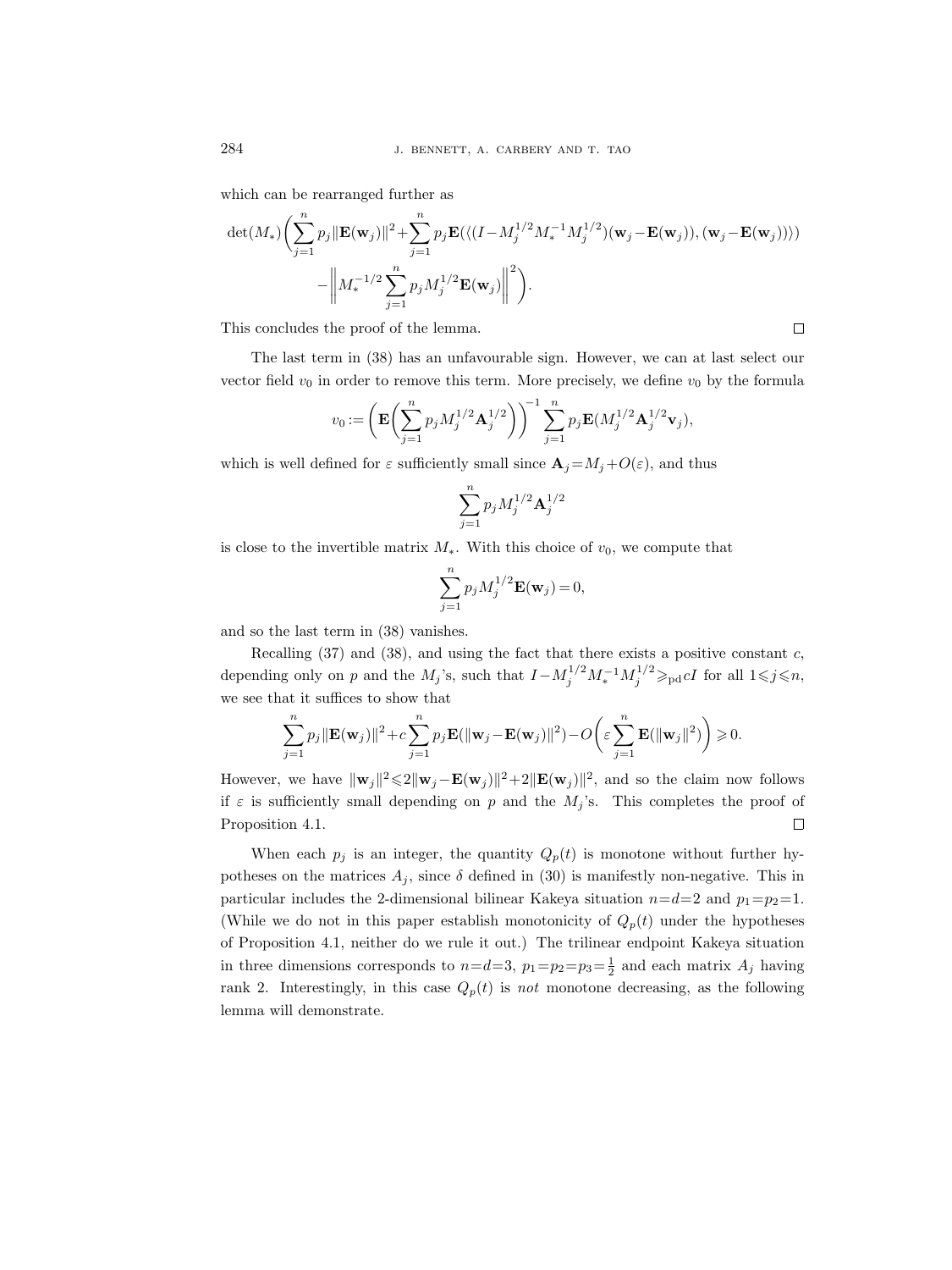LEMMA 4.5. Let  $d \geq 3$ . For  $j=1, ..., d$ , suppose  $A_j$  is a non-negative definite  $d \times d$ matrix of rank  $d-1$  such that ker  $A_1, \ldots,$  ker  $A_d$  span. Suppose furthermore that

$$
\frac{1}{d-1}(A_1 + \dots + A_d) \geqslant A_1, \dots, A_d.
$$

Then,  $A_d$  is uniquely determined by  $A_1, \ldots A_{d-1}$ .

Proof. According to [4, Proposition 3.6], under the hypotheses of the lemma there exists an invertible  $d \times d$  matrix D and rank d-1 projections  $P_j$  such that  $A_j = D^*P_jD$ for all  $j$  and

$$
\frac{1}{d-1}(P_1 + \dots + P_d) = I_d.
$$

We claim that, for  $j\neq k$ , ker  $P_i$  and ker  $P_k$  are orthogonal. To see this, let  $x_j$  be a unit vector in ker  $P_i$  and note that

$$
x_1 = \frac{1}{d-1}(P_1 + \dots + P_d)x_1 = \frac{1}{d-1}(P_2 + \dots + P_d)x_1.
$$

So

$$
\left\langle \frac{1}{d-1}(P_2+\ldots+P_d)x_1,x_1\right\rangle =1.
$$

On the other hand,  $\langle P_jx_1, x_1\rangle \leq 1$  for all j, since  $P_j$  is a projection. Thus  $\langle P_jx_1, x_1\rangle =1$ , and  $x_1 = P_j x_1$  for all  $j \neq 1$ . Similarly,  $P_j x_i = x_i$  for all  $i \neq j$ . Hence, for  $i \neq j$ ,  $\langle x_i, x_j \rangle =$  $\langle P_j x_i, x_j \rangle = \langle x_i, P_j x_j \rangle = 0$ . Thus, the kernels of the  $P_j$ 's are mutually orthogonal. By choosing a suitable orthonormal basis (and possibly changing  $D$ ), we may assume therefore that  $P_j = A_j^0$ , the jth Loomis–Whitney matrix.

Now, let us suppose that  $\widetilde{D}$  is another  $d \times d$  invertible matrix and that  $\widetilde{A}_j = \widetilde{D}^* A_j^0 \widetilde{D}$ . Then, the statement  $A_i = \tilde{A}_i$  is the same as  $A_i^0 = R^* A_i^0 R$  with  $R = \tilde{D} D^{-1}$ ; i.e. R leaves both ker  $A_i^0$  and its orthogonal complement  $\text{im } A_i^0$  invariant, and acts as an isometry on the latter. If now  $A_1 = \tilde{A}_1, ..., A_{d-1} = \tilde{A}_{d-1}$ , then this means that R acts as an isometry on every coordinate hyperplane except possibly  ${x:x_d=0}$ , and the standard basis vectors  $e_1, ..., e_{d-1}$  are eigenvectors of R. This forces the matrix of R with respect to the standard basis to be diagonal with entries  $\pm 1$  and thus  $A_d = \tilde{A}_d$  too.  $\Box$ 

PROPOSITION 4.6. For  $j=1,...,d$ , let  $W_j$  be a set of non-negative definite  $d \times d$ matrices of rank d−1 such that, for all  $A_i \in W_i$ , ker  $A_1, \ldots$ , ker  $A_d$  span. Let  $\mu_i$  be a positive Borel measure on  $W_j \times \mathbf{R}^d$ . Let  $p = (1/(d-1), ..., 1/(d-1))$ . If  $Q_p(1) \leq Q_p(0)$  for all such positive measures  $\mu_i$ , then either  $d=2$  or each  $W_i$  is a singleton, and

$$
\frac{1}{d-1}(A_1 + \dots + A_d) \geq A_1, \dots, A_d.
$$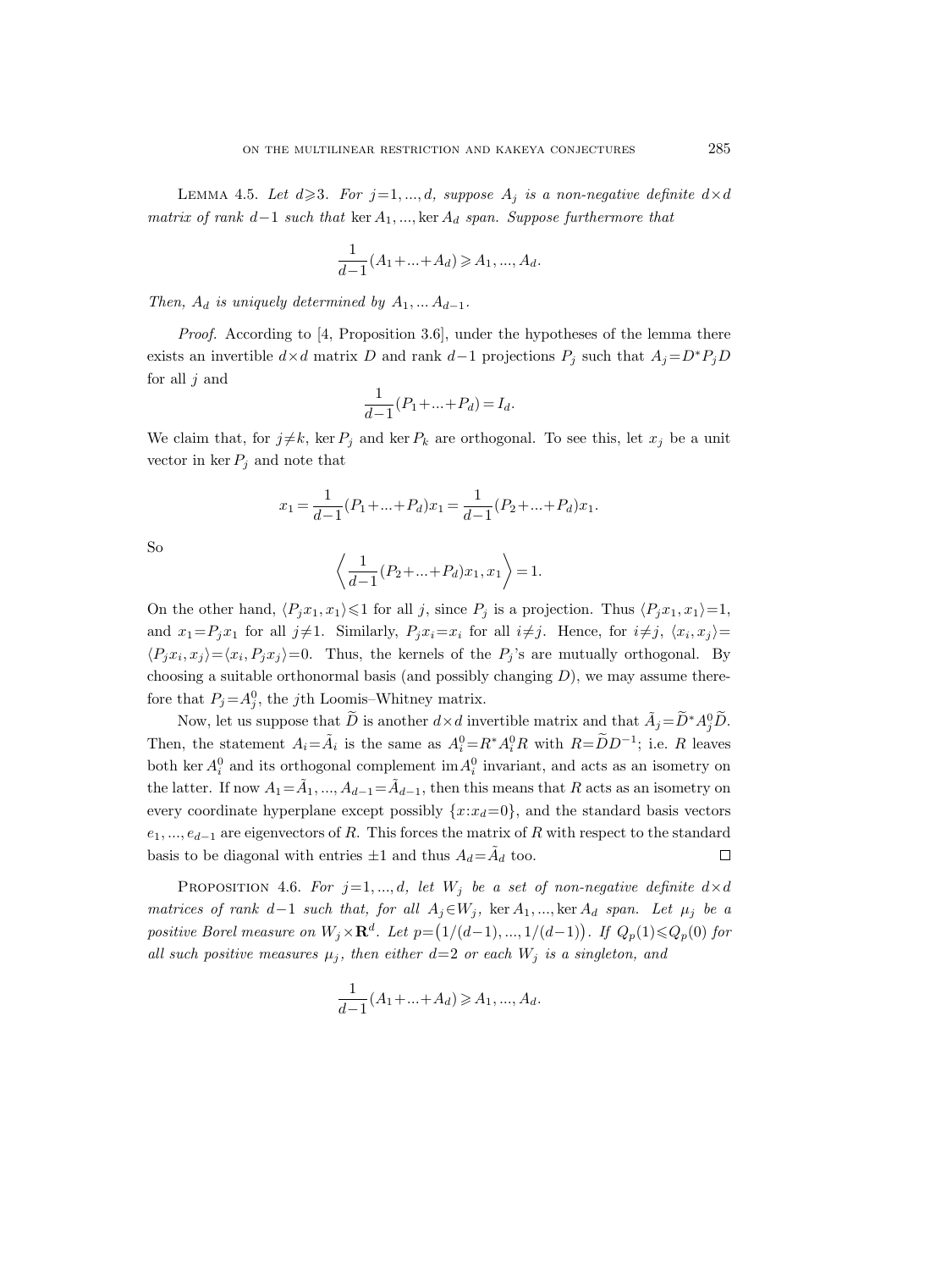Remark 4.7. In the latter case of Proposition 4.6  $(d \geq 3)$ , the family  $\{A_j\}_{1\leq j\leq d}$  is an affine image of the Loomis–Whitney matrices  $\{A_j^0\}_{1\leqslant j\leqslant d}$ , i.e. for some invertible D,  $A_j = D^* A_j^0 D$ , as the proof of Lemma 4.5 shows.

*Proof of Proposition* 4.6. Let  $\mu_j^{\#}$  be arbitrary positive finite Borel measures on  $\mathbb{R}^d$ , and let  $A_i \in W_i$ . With

$$
f_j(t,x):=\int_{\mathbf{R}^d}e^{-\pi\langle A_j(x-v_jt),(x-v_jt)\rangle}\,d\mu_j^\#(v_j)
$$

and

$$
Q_p^{\#}(t) := \int_{\mathbf{R}^d} f_1(t,x)^{1/(d-1)} \dots f_d(t,x)^{1/(d-1)} dx,
$$

setting  $\mu_j := \mu_j^{\#} \otimes \delta_0(A_j)$  we now have  $Q_p^{\#}(1) \leqslant Q_p^{\#}(0)$ . By [4, Proposition 3.6], this forces

$$
\frac{1}{d-1}(A_1 + \dots + A_d) \geqslant A_1, \dots, A_d.
$$

When  $d \ge 3$ , Lemma 4.5 shows that any  $d-1$  of the  $A<sub>i</sub>$ 's determine the remaining one. Thus, no  $W_j$  may contain more than one point.  $\Box$ 

Remark 4.8. The same argument applies if instead of  $Q_p$  we consider  $Q_p$ . Consequently the crucial single-signedness of  $S$  in (36) fails in this setting at the endpoint  $p = (1/(d-1), ..., 1/(d-1)).$ 

#### 5. Lower levels of multilinearity

As we remarked in the introduction, if  $n < d$  then the conjectured exponents for *n*-linear restriction type problems depend on the curvature properties of the submanifolds in question; with flatter surfaces expected to enjoy fewer restriction estimates. Our methods here cannot easily take advantage of such curvature hypotheses, though, and we will instead address the issue of establishing n-linear restriction estimates in  $\mathbb{R}^d$  which assume only transversality properties rather than curvature properties. In such a case we can establish quite sharp estimates.

A similar situation occurs when considering *n*-linear Kakeya estimates in  $\mathbb{R}^d$ . The analogue of "curvature" would be some sort of direction separation condition (or perhaps a mixed Lebesgue norm condition) on the tubes in a given family. Here we will only consider estimates in which the tubes are counted by cardinality rather than in mixed norms, and transversality is assumed rather than direction separation.

We begin by discussing the *n*-linear Kakeya situation. Fix  $3 \le n \le d$  (the case  $n=1$ turns out to be void, and the  $n=2$  case standard, see e.g. [30]). Suppose  $\mathbf{T}_1, ..., \mathbf{T}_n$  are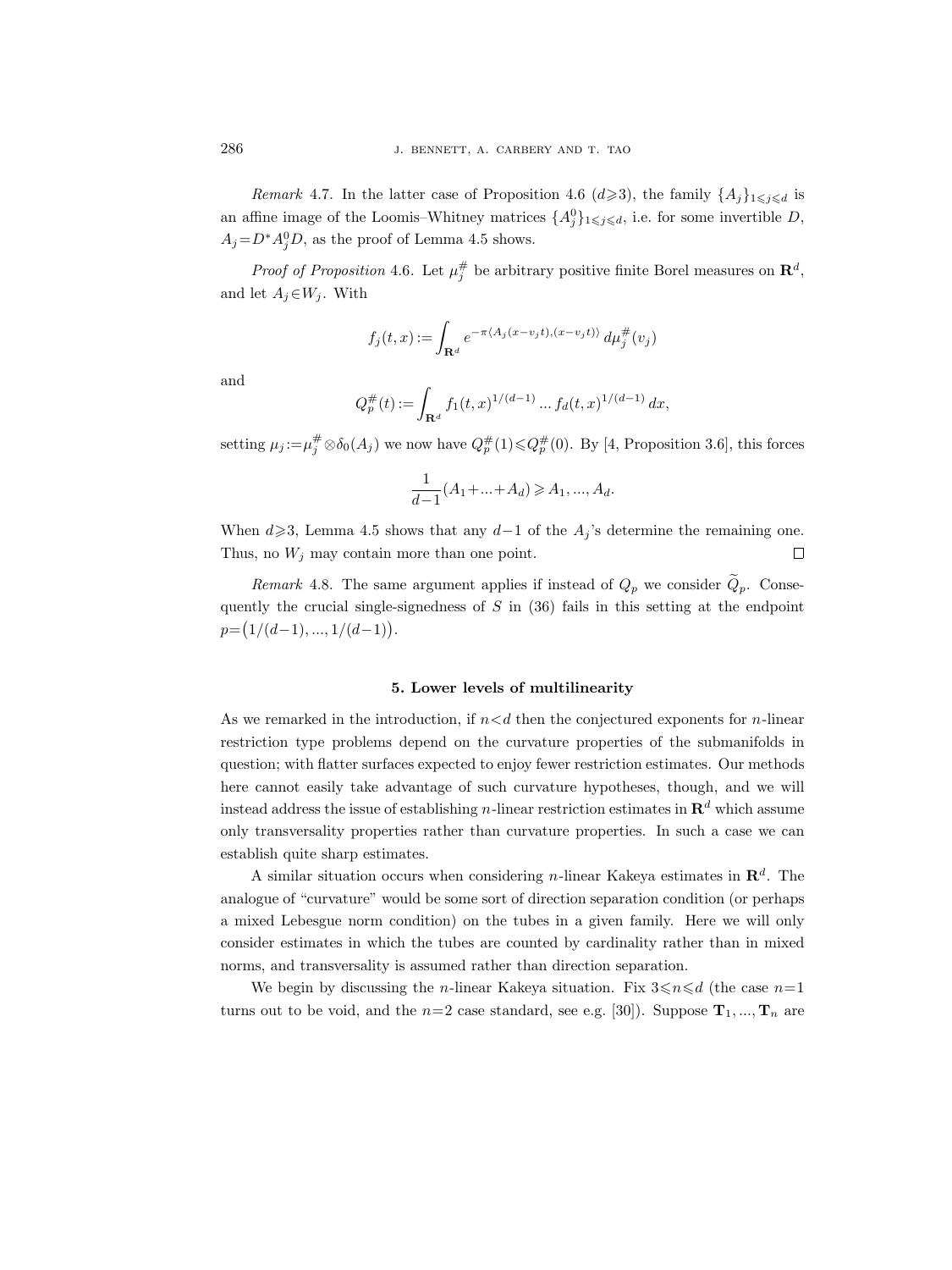families of  $\delta$ -tubes in  $\mathbf{R}^d$ . Suppose further that for each  $1 \leqslant j \leqslant n$ , the tubes in  $\mathbf{T}_j$  have long sides pointing in directions belonging to some sufficiently small fixed neighbourhood of the jth standard basis vector  $e_j$  in  $\mathbf{S}^{d-1}$ . (Again, the vectors  $e_1, ..., e_n$  may be replaced by any fixed set of n linearly independent vectors in  $\mathbb{R}^d$  here, as affine invariance considerations reveal.)

THEOREM 5.1. If  $n/(n-1) < q \leq \infty$ , then there exists a constant C, independent of  $\delta$  and the families of tubes  $\mathbf{T}_1, ..., \mathbf{T}_n$ , such that

$$
\left\| \prod_{j=1}^{n} \left( \sum_{T_j \in \mathbf{T}_j} \chi_{T_j} \right) \right\|_{L^{q/n}(\mathbf{R}^d)} \leqslant C \prod_{j=1}^{n} (\delta^{d/q} \# \mathbf{T}_j). \tag{39}
$$

Remark 5.2. One can conjecture the same result to hold at the endpoint  $q=n/(n-1);$ note for instance that the estimate is easily verifiable at this endpoint when  $n=2$ . For  $q \lt n/(n-1)$ , the estimate is false, as can be seen by choosing each family  $\mathbf{T}_i$  to be (essentially) a partition of a  $\delta$ -neighbourhood of the unit cube in span $\{e_1, ..., e_n\} \subset \mathbb{R}^d$ into parallel tubes oriented in the direction  $e_i$ . It is likely that the estimates can be improved if some direction separation condition is imposed on each of the  $T_i$ 's, but we do not pursue this matter here.

In order to prove Theorem 5.1, we first apply a rescaling (in the spirit of (9)) to reduce inequality (39) to an equivalent statement for families of tubes of width 1, and arbitrary length. Then, we simply dominate the characteristic functions of these dilated tubes by appropriate gaussians, and appeal to Corollary 4.2, setting  $p_j=p>1/(n-1)$  and  $M_j = A_j^0$ , where  $A_j^0$  is the j<sup>th</sup> Loomis–Whitney matrix in  $\mathbf{R}^d$ , and  $1 \leq j \leq n$ .

The corresponding *n*-linear restriction inequalities (with the familiar  $\varepsilon$ -loss in the localisation parameter  $R$ ) may now be obtained by the bootstrapping argument from  $\S$ 2, thus obtaining an estimate of the form

$$
\left\| \prod_{j=1}^{n} \mathcal{E}_{j} g_{j} \right\|_{L^{q/n}(B(0,R))} \leq C R^{\varepsilon} \prod_{j=1}^{n} \| g_{j} \|_{L^{p}(U_{j})}
$$
(40)

when  $q \geq 2n/(n-1)$  and  $p' \leq q(n-1)/n$ . What is perhaps particularly curious is the fact that for  $n < d$ , the standard Rademacher-function argument *does not* allow the optimal  $n$ -linear Kakeya inequalities to be obtained from the corresponding optimal  $n$ -linear restriction inequalities. To avoid repetition of the arguments in §2, we omit the details.

Remark 5.3. The  $\varepsilon$ -loss in (40) should be removable (thus allowing R to be sent to infinity); certainly this is possible in the  $n=2$  case, see for instance [29] for this standard and useful estimate. The conditions  $q \geq 2n/(n-1)$  and  $p' \leq q(n-1)/n$  can be verified to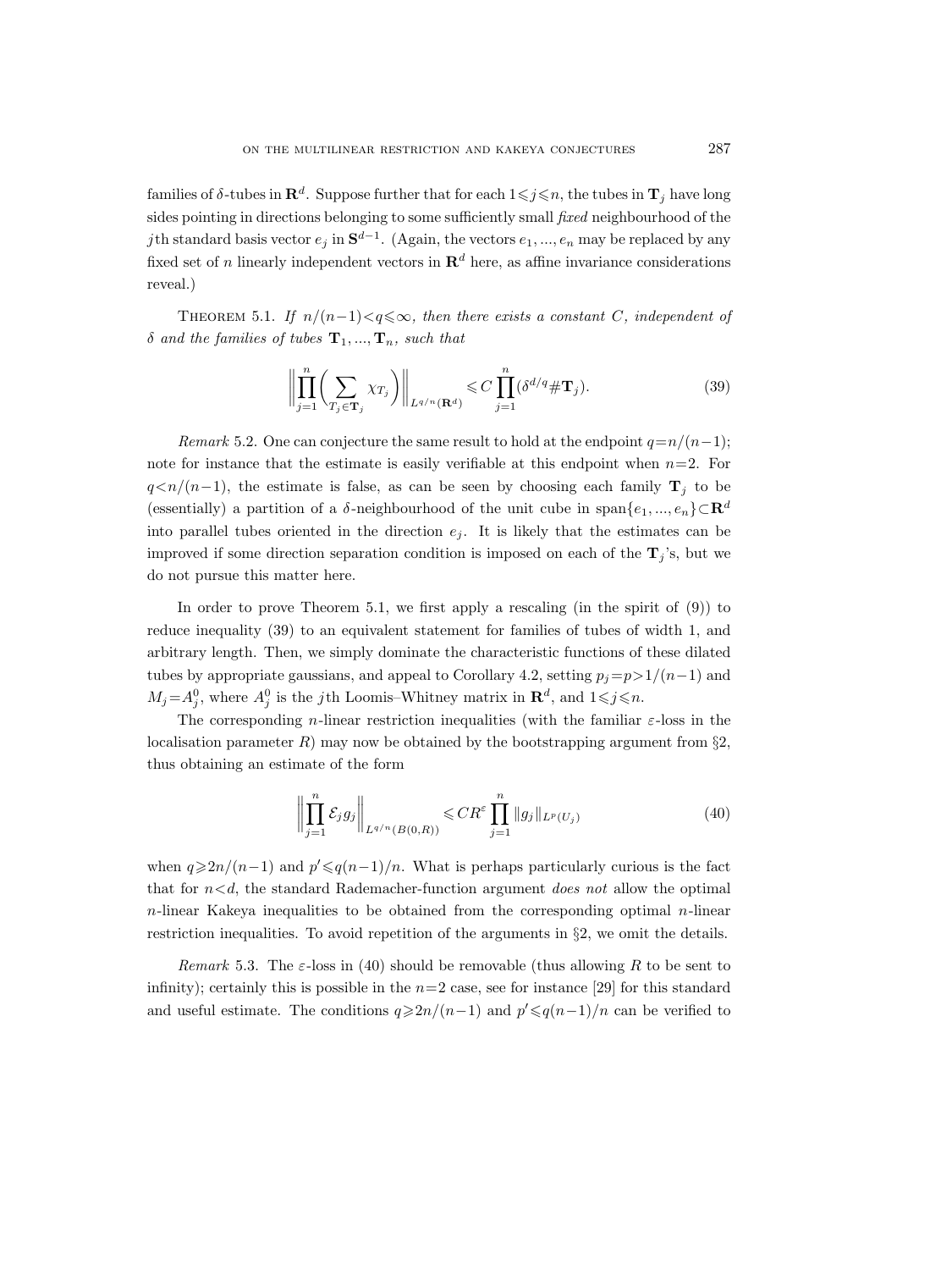be sharp (for example, by considering the Loomis–Whitney case when the maps  $\Sigma_i$  are linear), but can be improved when the  $\Sigma_i$ 's have additional curvature properties (again, see for instance [29] for a survey).

Remark 5.4. One may also obtain nontrivial multilinear estimates for k-plane transforms from Corollary 4.2, by choosing the matrices  $M_i$  to be appropriate projections onto  $(d-k)$ -dimensional subspaces of  $\mathbb{R}^d$ . For example, if  $M_j = I - A_j^0$  and  $n = d$ , Proposition 4.1 implies certain multilinear analogues of the Radon transform estimates of Oberlin and Stein  $[24]$ .<sup>(5</sup>) We leave the details of these implications to the interested reader.

# 6. Variable-coefficient extensions

More general (diffeomorphism-invariant) families of oscillatory integral operators, of which the extension operators are examples, were first considered by Hörmander in  $[17]$ . Hörmander conjectured that, under certain natural nondegeneracy conditions on the associated phase function (see [26]), such operators would satisfy  $L^p \rightarrow L^q$  estimates in agreement with the classical restriction conjecture. It is now well known that this conjecture is in general false; see Bourgain [9]. In this section, we consider the validity of such generalisations of the *multilinear* restriction problem discussed in the introduction, and obtain almost optimal results in this setting.

Let  $\Phi: \mathbf{R}^{d-1} \times \mathbf{R}^d \to \mathbf{R}$  be a smooth phase function,  $\lambda > 0$  and  $\psi: \mathbf{R}^{d-1} \times \mathbf{R}^d \to \mathbf{R}$  be a compactly supported smooth cut-off function. We define the operator  $S_{\lambda}$  by

$$
S_{\lambda}g(\xi) := \int_{\mathbf{R}^{d-1}} e^{i\lambda \Phi(x,\xi)} \psi(x,\xi)g(x) dx,
$$

and the vector field  $X(\Phi)$  by

$$
X(\Phi) := \bigwedge_{k=1}^{d-1} \frac{\partial}{\partial x_k} \nabla_{\xi} \Phi.
$$

Remark 6.1. When the phase  $\Phi$  takes the form  $\Phi(x,\xi)=x\cdot\Sigma(\xi)$ , then the operator  $S_{\lambda}$  is essentially (up to rescaling and cutoffs) an extension operator  $\mathcal{E}$ , and  $X(\Phi)$  is essentially the vector field Y .

Now, we suppose that  $S_{\lambda}^{(1)}$  $\lambda^{(1)}, \ldots, S_{\lambda}^{(d)}$  are such operators associated to phase functions  $\Phi_1, ..., \Phi_d$ , and cut-off functions  $\psi_1, ..., \psi_d$ .

 $(5)$  It turns out that when all the  $A_j$ 's have rank 1, a nonperturbative linear analysis is rather straightforward. We shall return to such matters at a later date.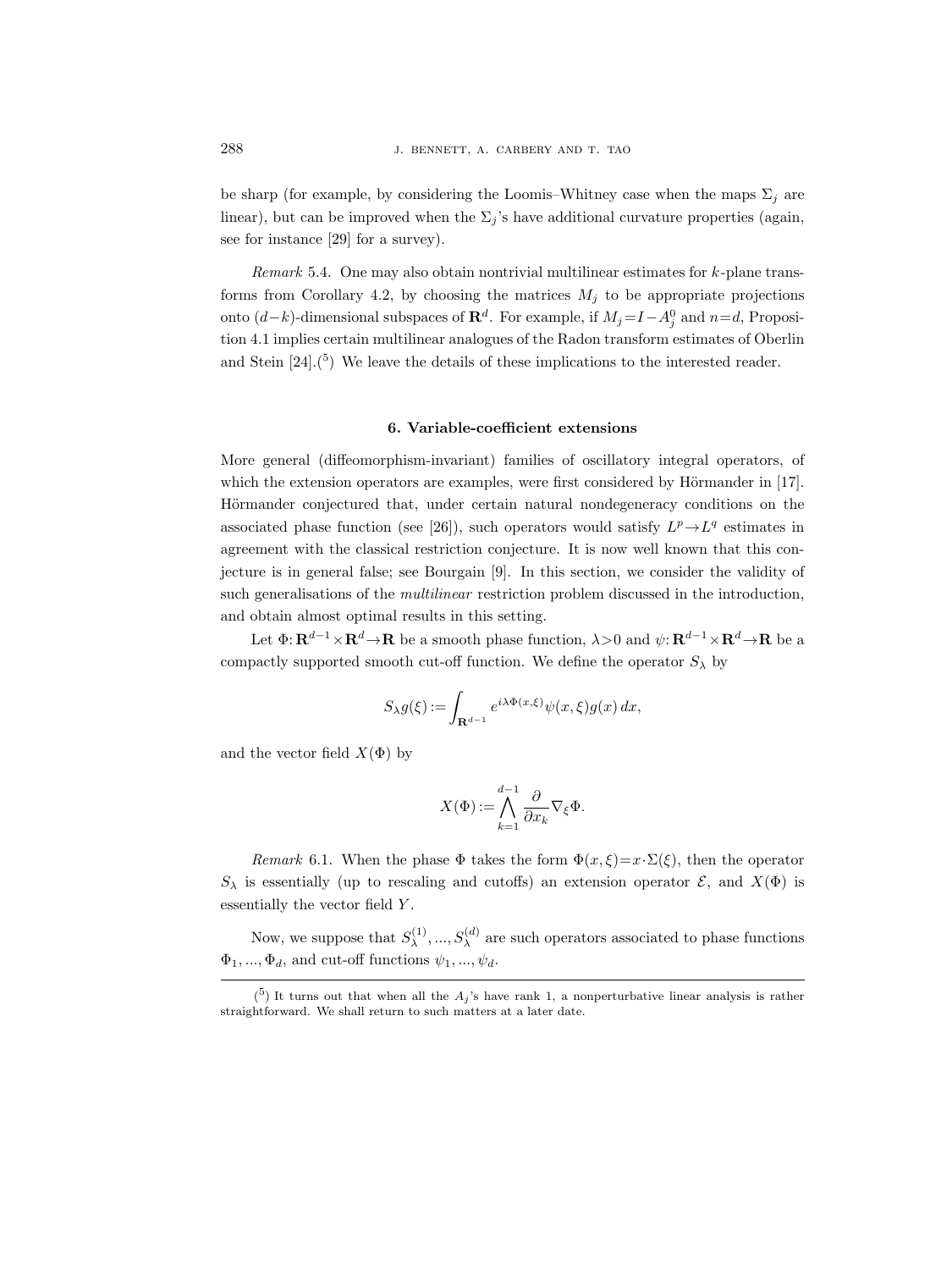Our generalisation of the multilinear transversality condition, which we will impose from this point on, will be that for some constant  $\nu > 0$ ,

$$
\det(X(\Phi_1)(x^{(1)}, \xi), ..., X(\Phi_d)(x^{(d)}, \xi)) > \nu \tag{41}
$$

for all  $(x^{(1)}, \xi) \in \text{supp}(\psi_1), ..., (x^{(d)}, \xi) \in \text{supp}(\psi_d)$ . In addition to this, for each multi-index  $\beta \in N^{d-1}$  let us suppose that for some constant  $A_{\beta} \geqslant 0$ ,

$$
\|\partial_x^{\beta}\Phi_j(x,\cdot)\|_{C^2_{\xi}(\mathbf{R}^d)} \leq A_{\beta} \quad \text{for all } 1 \leq j \leq d \text{ and } x \in \mathbf{R}^{d-1}.
$$
 (42)

THEOREM 6.2. If (41) and (42) hold, then for each  $\varepsilon > 0$ ,  $q \geq 2d/(d-1)$  and  $p' \leq$  $q(d-1)/d$ , there is a constant  $C>0$ , depending only on  $\varepsilon$ , p, q, d, v and finitely many of the  $A_\beta$ 's, for which

$$
\left\| \prod_{j=1}^d S_{\lambda}^{(j)} g_j \right\|_{L^{q/d}(\mathbf{R}^d)} \leqslant C_{\varepsilon} \lambda^{\varepsilon} \prod_{j=1}^d \lambda^{-d/q} \|g_j\|_{L^p(\mathbf{R}^{d-1})}
$$

for all  $g_1, ..., g_d \in L^p(\mathbf{R}^{d-1})$  and  $\lambda > 0$ .

Remark 6.3. As with Theorem 1.16, it is possible that the above inequality continues to hold with  $\varepsilon=0$ , although we have been unable to prove this; for instance, the number of  $A_{\beta}$ 's that we need in our argument goes to infinity as  $\varepsilon \rightarrow 0$ , though this may well be unnecessary. It has been shown recently (in [5], by very different techniques), that if  $\Phi_j(x,\xi)=x\cdot\Gamma_j(\xi)$ , where  $\Gamma_j: \mathbf{R}^d\to\mathbf{R}^{d-1}$  are smooth submersions, then one may indeed set  $\varepsilon = 0$  in the conclusion of Theorem 6.2. In this particular example,  $S_{\lambda}^{(j)}$  $\lambda^{(j)}g_j(\xi)$  is essentially  $\hat{g}_i \circ \Gamma_i(\lambda \xi)$ , and so at the sharp endpoint  $(p=2 \text{ and } q=2d/(d-1))$ , by Plancherel's theorem one may see this example as a nonlinear generalisation of the Loomis–Whitney inequality (5).

Remark 6.4. The implicit conditions  $X(\Phi_1)\neq 0, ..., X(\Phi_d)\neq 0$  are of course equivalent to the statement that the matrices  $\partial^2 \Phi_1/\partial x \partial \xi, ..., \partial^2 \Phi_d/\partial x \partial \xi$  all have full rank  $d-1$ . We point out that in general, given  $(41)$ , one cannot expect further nondegeneracy assumptions on the phase functions  $\Phi_j$  to lead to improvements in the claimed range of the exponents here. Again, this is very much in contrast with what happens at lower levels of multilinearity.

We now come to the corresponding variable-coefficient multilinear Kakeya-type problem. For a discussion of the original linear setting, see Wisewell [32].

For each  $1 \leq j \leq d$ , let  $\mathbf{T}_j$  denote a collection of subsets of  $\mathbf{R}^d$  of the form

$$
\{\xi \in \mathbf{R}^d : |\nabla_x \Phi_j(a,\xi) - \omega| \leq \delta \text{ and } (a,\xi) \in \text{supp}(\psi_j)\},
$$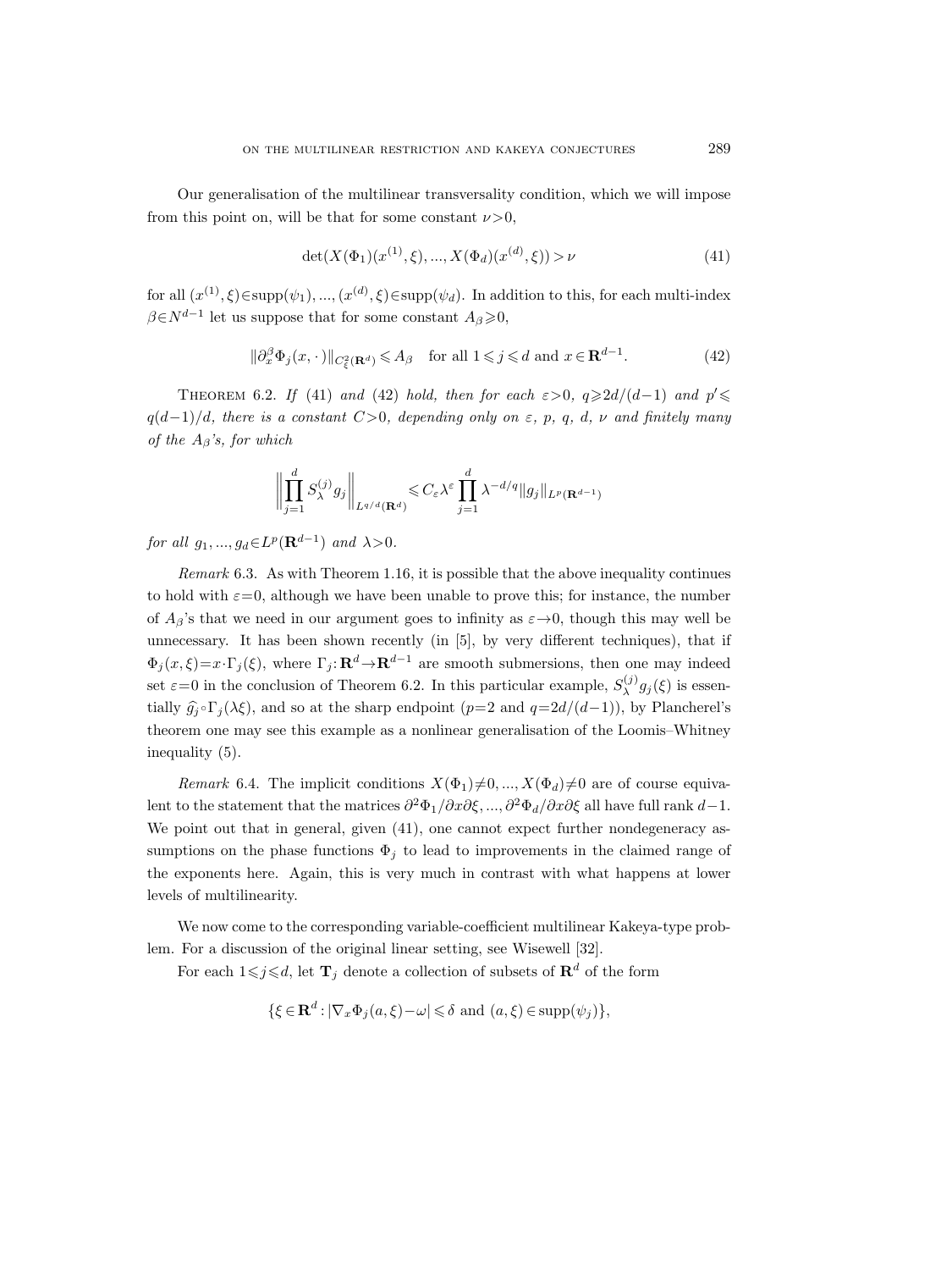where  $a, \omega \in \mathbf{R}^{d-1}$ . It is important for us to observe that the conditions (41) and (42) (with  $|\beta| \leq 1$ ) imply that these sets contain, and are contained in,  $O(\delta)$ -neighbourhoods of smooth curves in  $\mathbb{R}^d$ . For this reason it is convenient to extend the use of our tube notation and terminology from the previous sections. The implicit constants in the Onotation here depend on d,  $\nu$  and the  $A_{\beta}$ 's with  $|\beta| \leq 1$  (these quantities appear in (42)).

THEOREM 6.5. If (41) and (42) hold, then for each  $\varepsilon > 0$  and  $q \ge d/(d-1)$  there exists a constant  $C>0$ , depending only on  $\varepsilon$ , q, d,  $\nu$  and finitely many of the  $A_{\beta}$ 's,(<sup>6</sup>) such that

$$
\left\| \prod_{j=1}^d \sum_{T_j \in \mathbf{T}_j} \chi_{T_j} \right\|_{L^{q/d}(\mathbf{R}^d)} \leqslant C_{\varepsilon} \delta^{-\varepsilon} \prod_{j=1}^d (\delta^{d/q} \# \mathbf{T}_j)
$$

for all collections  $\mathbf{T}_1, ..., \mathbf{T}_d$  and  $\delta > 0$ .

Remark 6.6. Again, it seems possible that the above inequality continues to hold with  $\varepsilon=0$ . Notice that in the special case described in Remark 6.3, the corresponding  $T_j \in \mathbf{T}_j$  are simply unions of fibres of the submersions  $\Gamma_j$ .

The proofs of both Theorems 6.2 and 6.5 follow bootstrapping arguments closely related to that of Bourgain used in  $\S2(7)$  For these we need some further notation.

For  $\alpha > 0$ ,  $q \ge 2d/(d-1)$  and  $p' \le q(d-1)/d$ , let

$$
\mathcal{R}_c^*(p\times\ldots\times p\to q;\alpha)
$$

denote the multilinear oscillatory integral estimate

$$
\left\| \prod_{j=1}^d S_{\lambda}^{(j)} g_j \right\|_{L^{q/d}(\mathbf{R}^d)} \leqslant C\lambda^{\alpha} \prod_{j=1}^d \lambda^{-d/q} \|g_j\|_{L^2(\mathbf{R}^{d-1})},
$$

for some constant C (depending only on  $\alpha$ , p, q, d, v and finitely many of the  $A_{\beta}$ 's), all  $g_1, ..., g_d \in L^2(\mathbf{R}^{d-1})$  and  $\lambda > 0$ .

Similarly, for each  $\alpha > 0$  and  $q \ge d/(d-1)$  let

$$
\mathcal{K}_c^*(1\times \ldots \times 1 \to q; \alpha)
$$

denote the multilinear "curvy" Kakeya estimate

$$
\left\| \prod_{j=1}^{d} \sum_{T_j \in \mathbf{T}_j} \chi_{T_j} \right\|_{L^{q/d}(\mathbf{R}^d)} \leqslant C\delta^{-\alpha} \prod_{j=1}^{d} (\delta^{d/q} \# \mathbf{T}_j),\tag{43}
$$

for a similarly uniform constant C, all  $\delta > 0$  and all families  $\mathbf{T}_1, ..., \mathbf{T}_d$ . (Of course the hypotheses (41) and (42) are assumed implicitly here.)

<sup>(&</sup>lt;sup>6</sup>) In fact, one only really sees the  $A_{\beta}$ 's with  $|\beta|=1$  here; this is easily seen from our proof.

 $\binom{7}{1}$  Variants of such bootstrapping arguments have been considered previously by both Wolff and the third author, although not in a multilinear setting.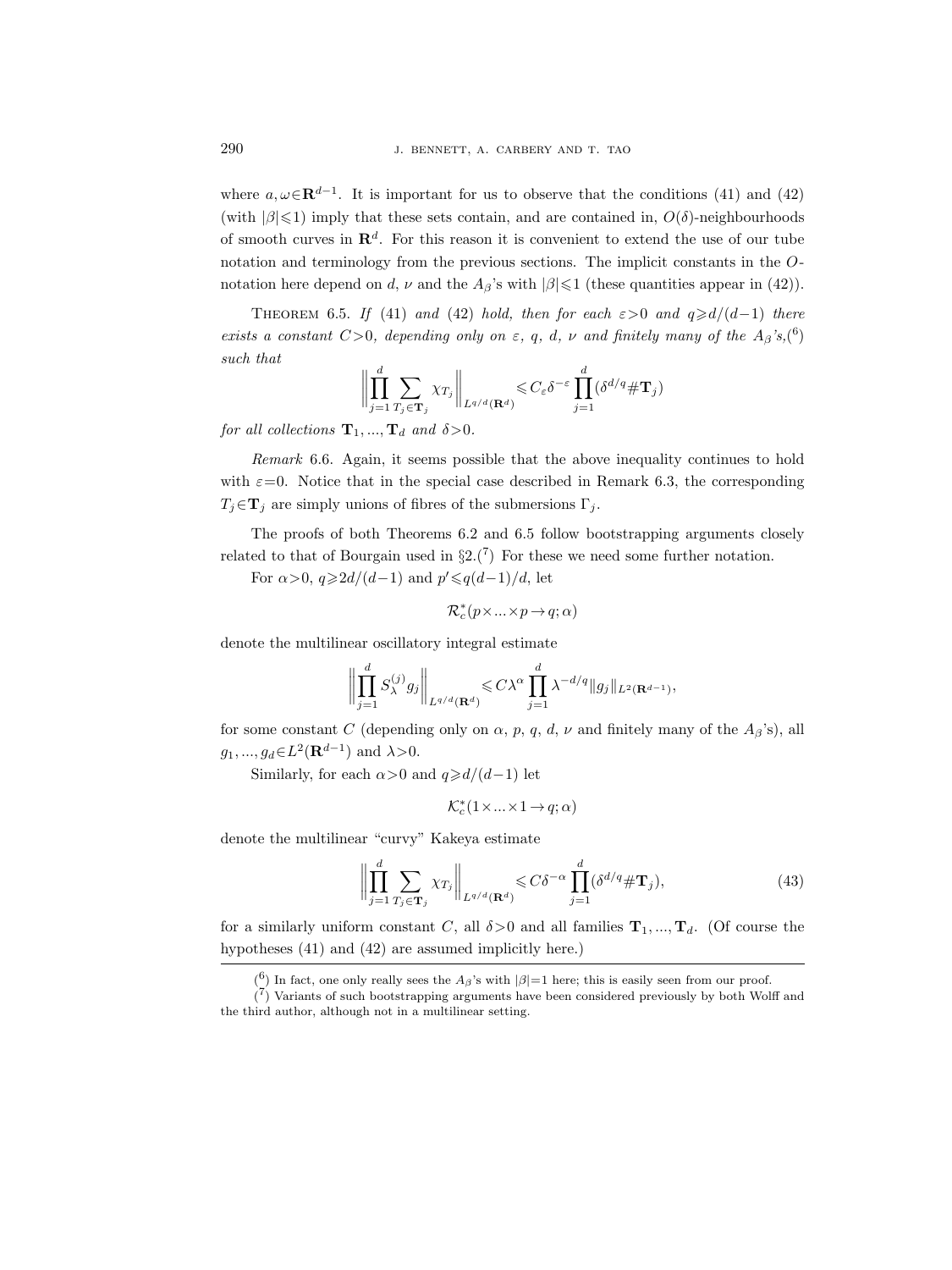*Remark* 6.7. Inequality  $(43)$  is easily seen to be equivalent to the superficially stronger

$$
\left\| \prod_{j=1}^{d} \sum_{T_j \in \mathbf{T}_j} \lambda_{T_j} \chi_{T_j} \right\|_{L^{q/d}(\mathbf{R}^d)} \leqslant C\delta^{-\alpha} \prod_{j=1}^{d} \left( \delta^{d/q} \sum_{T_j \in \mathbf{T}_j} \lambda_{T_j} \right),\tag{44}
$$

uniformly in the non-negative constants  $\lambda_{T_j}$   $(T_j \in \mathbf{T}_j, 1 \leq j \leq d)$ .

Given that the estimate  $\mathcal{K}^*(1 \times ... \times 1 \rightarrow q; 0)$  holds for all  $q>d/(d-1)$  (Theorem 1.15), we may reduce the proof of Theorem 6.5 to a repeated application of the following result. Note that, by Hölder's inequality, it suffices to treat  $q>d/(d-1)$ .

PROPOSITION 6.8. For each  $\alpha, \epsilon > 0$  and  $q > d/(d-1)$ ,

$$
\mathcal{K}_c^*(1 \times \ldots \times 1 \to q; \alpha) \quad \text{and} \quad \mathcal{K}^*(1 \times \ldots \times 1 \to q; \varepsilon) \quad \implies \quad \mathcal{K}_c^*(1 \times \ldots \times 1 \to q; \frac{1}{2}\alpha + \frac{1}{2}\varepsilon).
$$

Given Theorem 6.5 (and Hölder's inequality), we may similarly reduce the proof of Theorem 6.2 to a bootstrapping argument. $(8)$ 

PROPOSITION 6.9. For each  $\alpha, \epsilon, \epsilon_0 > 0$  and  $q > 2d/(d-1)$ ,

$$
\mathcal{R}_c^*(2 \times \ldots \times 2 \to q; \alpha) \quad \text{and} \quad \mathcal{K}_c^*(1 \times \ldots \times 1 \to \frac{1}{2}q; \varepsilon) \quad \implies \quad \mathcal{R}_c^*(2 \times \ldots \times 2 \to q; \frac{1}{2}\alpha + \frac{1}{4}\varepsilon + \varepsilon_0).
$$

*Proof of Proposition* 6.8. Let  ${B}$  be a tiling of  $\mathbb{R}^d$  by cubes of side  $\sqrt{\delta}$ , and write

$$
\left\| \prod_{j=1}^d \sum_{T_j \in \mathbf{T}_j} \chi_{T_j} \right\|_{L^{q/d}(\mathbf{R}^d)}^{q/d} = \sum_B \left\| \prod_{j=1}^d \sum_{T_j \in \mathbf{T}_j} \chi_{T_j \cap B} \right\|_{L^{q/d}(\mathbf{R}^d)}^{q/d}.
$$

Now, by the smoothness of the  $\Phi_j$ 's, each  $T_j \cap B$  is contained in a rectangular tube of dimensions  $O(\delta) \times ... \times O(\delta) \times O(\sqrt{\delta})$ , and furthermore (upon rescaling) the d families of these "rectangular" tubes  $\{T_j \cap B\}_{T_j \in \mathbf{T}_j}$  (1 $\leq j \leq d$ ) have the transversality property required by the hypothesis  $\mathcal{K}^*(1 \times ... \times 1 \rightarrow q; \varepsilon)$ . Hence

$$
\left\| \prod_{j=1}^d \sum_{T_j \in \mathbf{T}_j} \chi_{T_j \cap B} \right\|_{L^{q/d}(\mathbf{R}^d)} \lesssim \delta^{-\varepsilon/2} \prod_{j=1}^d \delta^{d/q} \# \{T_j \in \mathbf{T}_j : T_j \cap B \neq \varnothing \},\
$$

uniformly in  $B$ . We note that the implicit constants in the  $O$  notation above depend only on d,  $\nu$  and the  $A_{\beta}$ 's with  $|\beta|=1$ .<sup>(9</sup>) We next observe the elementary fact that

$$
\#\{T_j\in\mathbf{T}_j: T_j\cap B\neq \varnothing\}\lesssim \sum\limits_{T_j\in\mathbf{T}_j}\chi_{T_j+B(0,c\sqrt{\delta})}(\xi_B),
$$

 $(8)$  In principle, one ought to be able to prove Theorem 6.2 directly using a suitable variant of Theorem 1.16 along with Theorem 6.5. We do not pursue this matter here.

<sup>(&</sup>lt;sup>9</sup>) Here we are using the  $C_{\xi}^2$ -control of the phase functions  $\Phi_j$  to guarantee that the tubes are "locally straight" in the claimed way.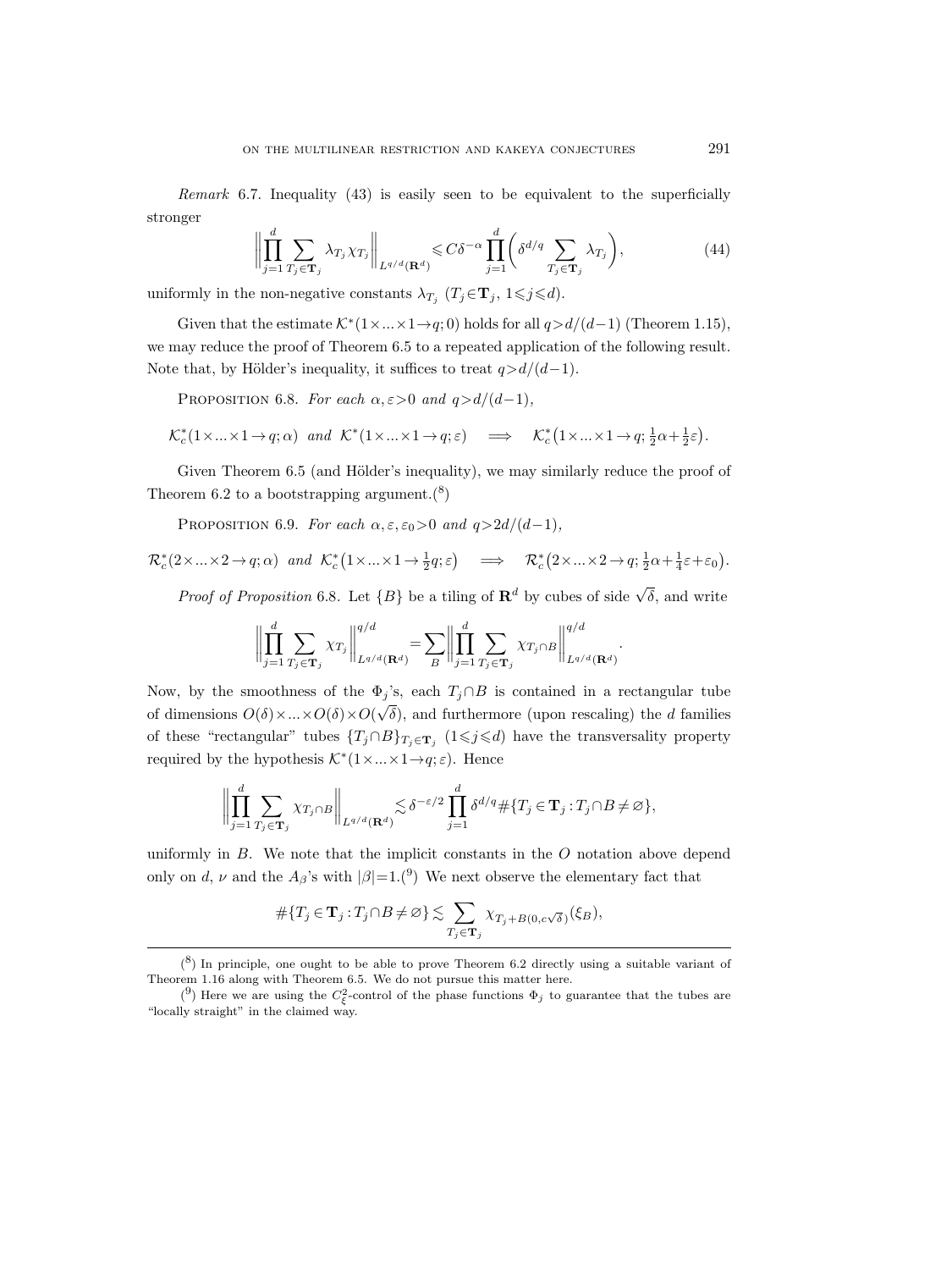uniformly in  $\xi_B \in B$ , where c is a sufficiently large constant, again depending only on d,  $\nu$  and the  $A_{\beta}$ 's with  $|\beta|=1$ . Now, each  $T_i$  is given by

$$
T_j = \{ \xi \in \mathbf{R}^d : |\nabla_x \Phi_j(a_j, \xi) - \omega_j| \leq \delta \text{ and } (a_j, \xi) \in \text{supp}(\psi_j) \}
$$

for some  $a_j, \omega_j \in \mathbf{R}^{d-1}$ , and so, by our geometric interpretation of such tubes, we see that  $T_j + B(0, c\sqrt{\delta}) \subset \widetilde{T}_j$ , where

$$
\widetilde{T}_j := \left\{ \xi \in \mathbf{R}^d : |\nabla_x \Phi_j(a_j, \xi) - \omega_j| \lesssim \sqrt{\delta} \text{ and } (a_j, \xi) \in \text{supp}(\psi_j) + B\big(0, O\big(\sqrt{\delta}\big)\big) \right\},\
$$

yielding

$$
\bigg\|\prod_{j=1}^d\sum_{T_j\in{\bf T}_j}\chi_{T_j}\bigg\|_{L^{q/d}({\bf R}^d)}\lesssim \delta^{-\varepsilon/2}\bigg(\sum_{B}\bigg(\prod_{j=1}^d\delta^{d/q}\sum_{\widetilde{T}_j}\chi_{\widetilde{T}_j}(\xi_B)\bigg)^{q/d}\bigg)^{d/q},
$$

uniformly in the choice of  $\xi_B$ . Hence, upon averaging, we obtain

$$
\left\| \prod_{j=1}^d \sum_{T_j \in \mathbf{T}_j} \chi_{T_j} \right\|_{L^{q/d}(\mathbf{R}^d)} \lesssim \delta^{-\varepsilon/2 + d^2/2q} \left\| \prod_{j=1}^d \sum_{\widetilde{T}_j: T_j \in \mathbf{T}_j} \chi_{\widetilde{T}_j} \right\|_{L^{q/d}(\mathbf{R}^d)},
$$

which, by the remaining hypothesis(<sup>10</sup>)  $\mathcal{K}_c^*(1 \times ... \times 1 \times q; \alpha)$ , is

$$
\lesssim \delta^{-\varepsilon/2-\alpha/2} \prod_{j=1}^d \delta^{d/q} \#\mathbf{T}_j,
$$

completing the proof of the proposition.

Remark 6.10. Our approach to Proposition 6.9 is somewhat different technically from that of Proposition 2.1. This is largely due to our desire to avoid formulating a potentially cumbersome generalisation of Lemma 2.2. The drawback of the resulting (slightly cruder) argument, which is largely aesthetic, is the additional  $\varepsilon$ -loss present in the statement, and the role played by the high order derivatives in (42).

Proof of Proposition 6.9. The argument that we give here has essentially one additional ingredient to that of Proposition 6.8—a "wavepacket" decomposition, and thus one is forced to deal with the additional technicalities associated with the uncertainty principle; i.e. the fact that wavepackets are not genuinely supported on tubes, but rather

<sup>(&</sup>lt;sup>10</sup>) There is an extremely minor issue here, which is that the tubes  $\tilde{T}_j$  are defined with  $(a_j, \xi)$ ranging in supp $(\psi_j)$  +  $B(0, O(\sqrt{\delta}))$  rather than supp $(\psi_j)$ . But this negligible enlargement of the support can be dealt with by modifying  $\psi_i$  very slightly, and checking that the various bounds on the geometry do not change very much. We omit the details.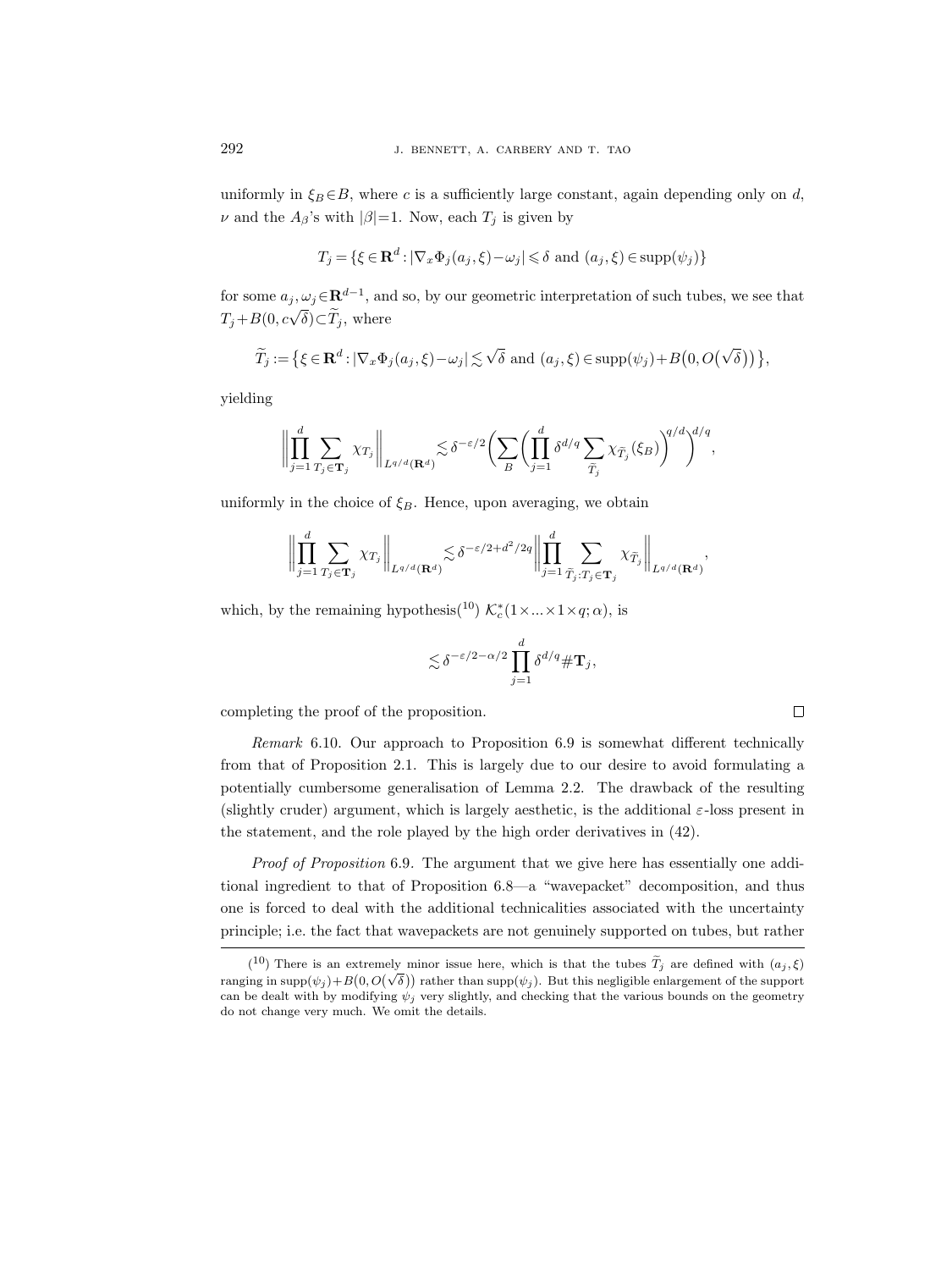decay rapidly away from them. Let  ${Q}$  be a tiling of  $\mathbf{R}^{d-1}$  by cubes  $Q$  of side  $\lambda^{-1/2}$ , and for such a  $Q$ , let  $x_Q$  be its centre. We now decompose each  $g_i$  into local Fourier series at an appropriate scale. Let  $\{\chi_Q\}$  be a (smooth) partition of unity adapted to the tiling  ${Q}$ . For uniformity purposes, let us suppose that  $\chi_Q(x) = \chi(\lambda^{1/2}(x - x_Q))$  for some smooth compactly supported function  $\chi$ . Now, for each  $g_j$ , we may write

$$
g_j = \sum_{Q} \sum_{l \in \lambda^{-1/2} \mathbf{Z}^{d-1}} a_{Q,l}^{(j)} e_{Q,l},
$$

where  $e_{Q,l}$  is the modulated cap

$$
e_{Q,l}(x) := \chi_Q(x)e^{il\cdot x},
$$

and the  $a_{Q,l}^{(j)}$ 's are complex numbers. By linearity of  $S_\lambda^{(j)}$  $\lambda^{(J)},$ 

$$
S_\lambda^{(j)} g_j = \sum_{Q,l} a_{Q,l}^{(j)} S_\lambda^{(j)} e_{Q,l}.
$$

Now, we localise the  $S_{\lambda}^{(j)}$  $\lambda^{(j)} e_{Q,l}$  to tubes. Let  $\eta := q \varepsilon_0 / d^2$ . For each  $l \in \lambda^{-1/2} \mathbb{Z}^{d-1}$  and  $1 \leq j \leq d$ , let  $R_{Q,l}^{(j)}$  be the curved tube

$$
R_{Q,l}^{(j)} := \{ \xi \in \mathbf{R}^d : |\nabla_x \Phi_j(x_Q, \xi) - l| \le \lambda^{-1/2 + \eta} \text{ and } (x_Q, \xi) \in \text{supp}(\psi_j) \}.
$$

By a standard repeated integration by parts argument, we have that for each  $M \in \mathbb{N}$ ,

$$
|S_{\lambda}^{(j)}e_{Q,l}(\xi)| \lesssim \lambda^{-M\eta - (d-1)/2},\tag{45}
$$

for all  $\xi \in \mathbf{R}^d \setminus R_{Q,l}^{(j)}$ . Naturally the implicit constants here depend on d and the smoothness bounds  $A_\beta$  with  $|\beta| \leqslant M$ .

We now tile  $\mathbf{R}^d$  by cubes B of side  $\lambda^{-1/2}$ . The idea is to use the oscillatory integral estimate in our hypothesis on each  $B$ , and then use the curvy Kakeya estimate to reassemble them. Let  $P$  denote the set of nonempty subsets  $P$  of the set of integers  $\{1, ..., d\}$ , and for each  $P \in \mathcal{P}$  let  $P^c$  denote the complement of P in  $\{1, ..., d\}$ . Now, by the triangle inequality,

$$
\left\| \prod_{j=1}^d S_{\lambda}^{(j)} g_j \right\|_{L^{q/d}(\mathbf{R}^d)} = \left( \sum_B \left\| \prod_{j=1}^d S_{\lambda}^{(j)} g_j \right\|_{L^{q/d}(B)}^{q/d} \right)^{d/q} \leqslant I + \sum_{P \in \mathcal{P}} I_P,
$$

where

$$
I:=\bigg(\sum_{B}\bigg\|\prod_{j=1}^d\bigg(\sum_{Q,l:R_{Q,l}^{(j)}\cap B\not=\varnothing}a_{Q,l}^{(j)}S^{(j)}_{\lambda}e_{Q,l}\bigg)\bigg\|_{L^{q/d}(B)}^{q/d}\bigg)^{d/q}
$$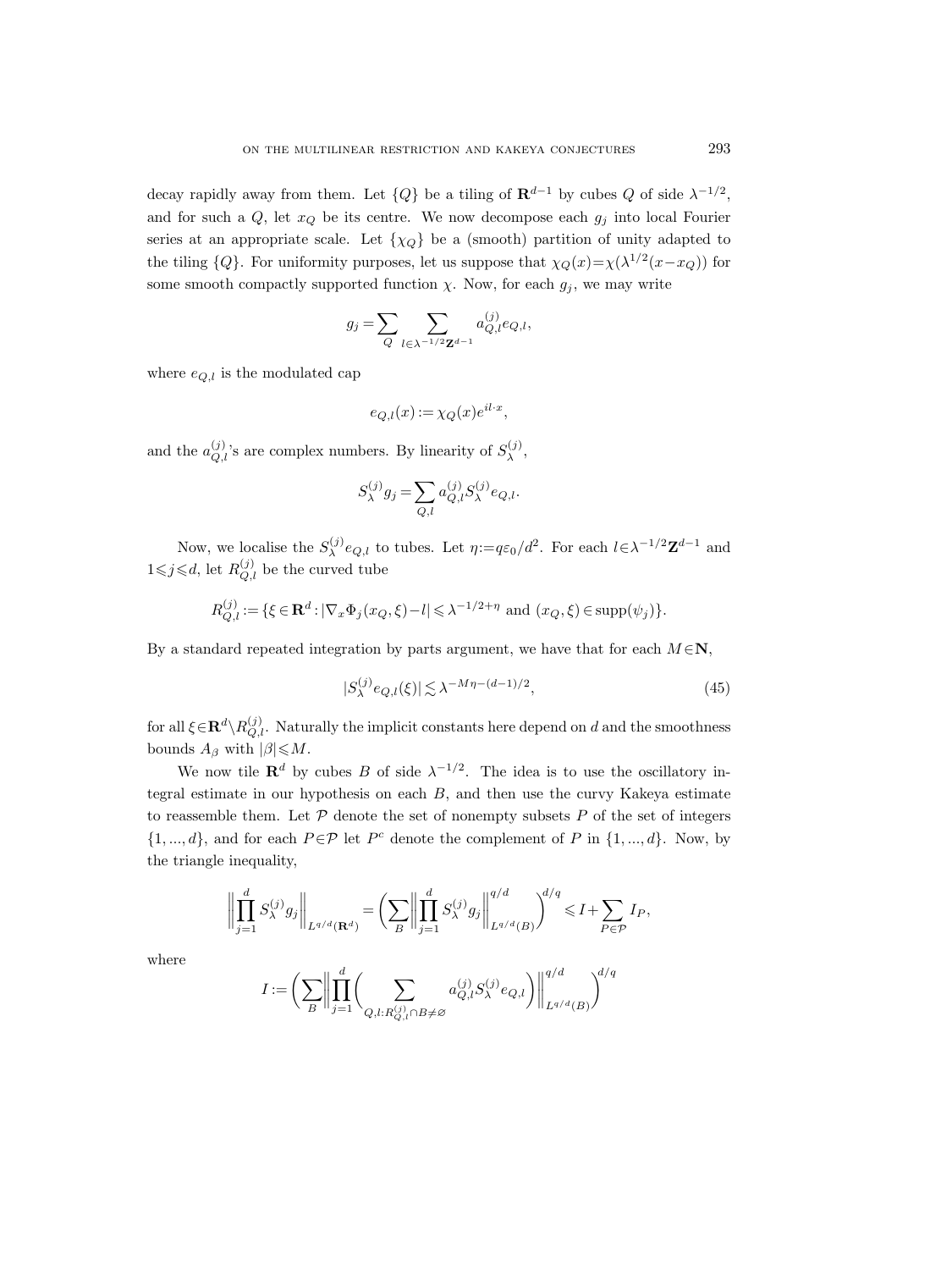and  $I_P$  is given by

$$
I_P^{q/d}:=\sum_{B} \bigg\|\bigg(\prod_{j\in P}\sum_{Q,l: R^{(j)}_{Q,l}\cap B=\varnothing}a^{(j)}_{Q,l}S^{(j)}_{\lambda}e_{Q,l}\bigg)\bigg(\prod_{k\in P^c}\sum_{Q,l: R^{(k)}_{Q,l}\cap B\neq\varnothing}a^{(k)}_{Q,l}S^{(k)}_{\lambda}e_{Q,l}\bigg)\bigg\|_{L^{q/d}(B)}^{q/d}.
$$

We first estimate the principal term I. By rescaling the hypothesis  $\mathcal{R}_c^*(2 \times ... \times 2 \to q; \alpha)$ , and observing the scale-invariance<sup>(11</sup>) of conditions (41) and (42), we have that

$$
I \lesssim \lambda^{\alpha/2 + d^2/q} \bigg(\sum_B \prod_{j=1}^d \bigg\|\sum_{Q,l: R_{Q,l}^{(j)} \cap B \neq \varnothing} a_{Q,l}^{(j)} e_{Q,l} \bigg\|_2^{q/d} \bigg)^{d/q},
$$

which, by the almost orthogonality of the  $e_{Q,l}$ 's, is further bounded by

$$
\begin{split} \lambda^{\alpha/2-d^2/q} \bigg( & \sum_{B} \prod_{j=1}^d \bigg( \sum_Q \lambda^{-(d-1)/2} \sum_{l: R_{Q,l}^{(j)} \cap B \neq \varnothing} |a_{Q,l}^{(j)}|^2 \bigg)^{q/2d} \bigg)^{d/q} \\ & \lesssim \lambda^{\alpha/2-d^2/q-d(d-1)/4} \bigg( \sum_{B} \prod_{j=1}^d \bigg( \sum_{Q,l} |a_{Q,l}^{(j)}|^2 \chi_{R_{Q,l}^{(j)}}(\xi_B) \bigg)^{q/2d} \bigg)^{d/q}, \end{split}
$$

uniformly in  $\xi_B \in B$ . Strictly speaking, the tubes in this last line should be replaced by slightly dilated versions of themselves; however, we shall gloss over this detail. On averaging and applying the remaining hypothesis  $\mathcal{K}_c^*(1 \times ... \times 1 \to \frac{1}{2}q; \varepsilon)$  (in the equivalent form (44)) to the above expression, we obtain

$$
\begin{split} & I \lesssim \lambda^{\alpha/2-d^2/q-d(d-1)/4} \bigg( \lambda^{-d/2} \int_{\mathbf{R}^d} \bigg( \prod_{j=1}^d \sum_{Q,l} |a_{Q,l}^{(j)}|^2 \chi_{R_{Q,l}^{(j)}}(x) \bigg)^{q/2d} \, dx \bigg)^{d/q} \\ & \lesssim \lambda^{\alpha/2-d^2/2q-d(d-1)/4+\varepsilon(1-2\eta)/4-(1-2\eta)d^2/2q} \bigg( \prod_{j=1}^d \sum_{Q,l} |a_{Q,l}^{(j)}|^2 \bigg)^{1/2} \\ & \lesssim \lambda^{\alpha/2+\varepsilon/4+\varepsilon_0} \prod_{j=1}^d \lambda^{-d/q} \|g_j\|_2. \end{split}
$$

In the last step, we have used Plancherel's theorem and the fact that  $\eta = q\varepsilon_0/d^2$ .

It is enough now to show that for each  $P \in \mathcal{P}$  and  $N > 0$  we have the error estimates

$$
I_P \lesssim \lambda^{-N\eta} \prod_{j=1}^d \|g_j\|_2.
$$

However, this is an elementary consequence of Hölder's inequality and the decay estimate (45). This proves Proposition 6.9.  $\Box$ 

 $(11)$  There is a minor technical issue here. The terms in condition (42) containing zero  $\xi$ -derivatives actually fail to be invariant in the appropriate way. However, this may be easily rectified by subtracting off harmless affine factors from the phases  $\Phi_j$ , and absorbing them into the functions  $g_j$ .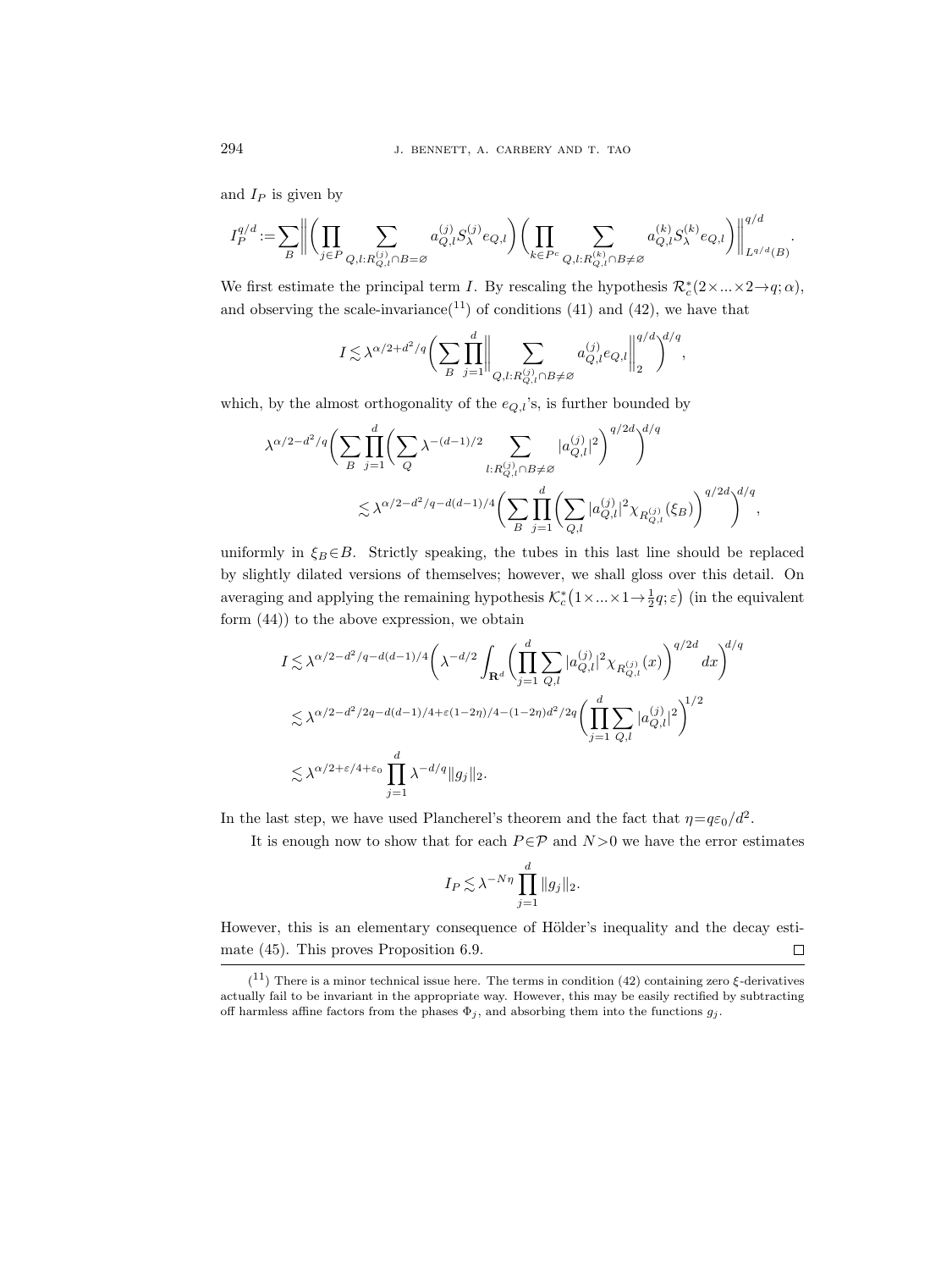## 7. An application to the joints problem

We now give an application of the multilinear Kakeya estimate (Theorem 1.15) to a discrete geometry problem, namely the "joints" problem studied in [12], [25] and [16].

Let us recall the setup for this problem. Consider a collection L of n lines in  $\mathbb{R}^3$ . Define a joint to be a point in  $\mathbb{R}^3$  which is contained in at least one triple  $(l, l', l'')$  of concurrent lines in  $L$  which are not coplanar. (Note that a single joint may arise from multiple triples, but in such cases we only count those joints once.) The joints problem is to determine, for each fixed  $n$ , the maximum number of joints one can attain for a configuration  $L$  of  $n$  lines. This problem was observed to be formally related to the Kakeya problem in [33]; in this paper we establish for the first time a rigorous connection between the two problems. $(12)$ 

An easy lattice construction (where the lines are parallel to the coordinate axes and have two of the coordinates fixed to be integers between 1 and  $\sqrt{n}$ ) shows that one can have at least  $\sim n^{3/2}$  joints. In the other direction, one trivially observes that each line in L can contain at most n joints, and hence we have an upper bound of  $n^2$  for the total number of joints. There has been some progress in improving the upper bound; the most recent result in [12] shows that the number of joints is at most  $O(n^{112/69} \log^{6/23} n) \leq O(n^{1.6232})$ . It is tentatively conjectured that the lower bound of  $n^{3/2}$  is essentially sharp up to logarithms.

It turns out that the multilinear Kakeya estimate in Theorem 1.15 can support this conjecture, provided that the joints are sufficiently transverse. For any  $0 < \theta \leq 1$ , let us say that three concurrent lines l, l' and l'' are  $\theta$ -transverse if the parallelepiped generated by the unit vectors parallel to  $l, l',$  and  $l''$  (henceforth referred to as the *directions* of  $l$ , l' and l'') has volume at least θ. Let us define a θ-transverse joint to be a point in  $\mathbb{R}^3$ which is contained in at least one triple  $(l, l', l'')$  of  $\theta$ -transverse concurrent lines in L. Note that every joint is  $\theta$ -transverse for some  $\theta$ .

THEOREM 7.1. For any  $0 < \theta \leq 1$ , the number of  $\theta$ -transverse joints is

$$
O_{\varepsilon}(n^{3/2+\varepsilon}\theta^{-1/2-\varepsilon})
$$

for any  $\varepsilon > 0$ , where the subscripting of O by  $\varepsilon$  means that the implied constant can depend on  $\varepsilon$ .

This theorem suggests that the hard case of the joints problem arises when considering nearly-coplanar joints, with different joints being approximately coplanar in different

 $(1^2)$  We note that this problem has an equally natural formulation in higher dimensions, where similar arguments apply.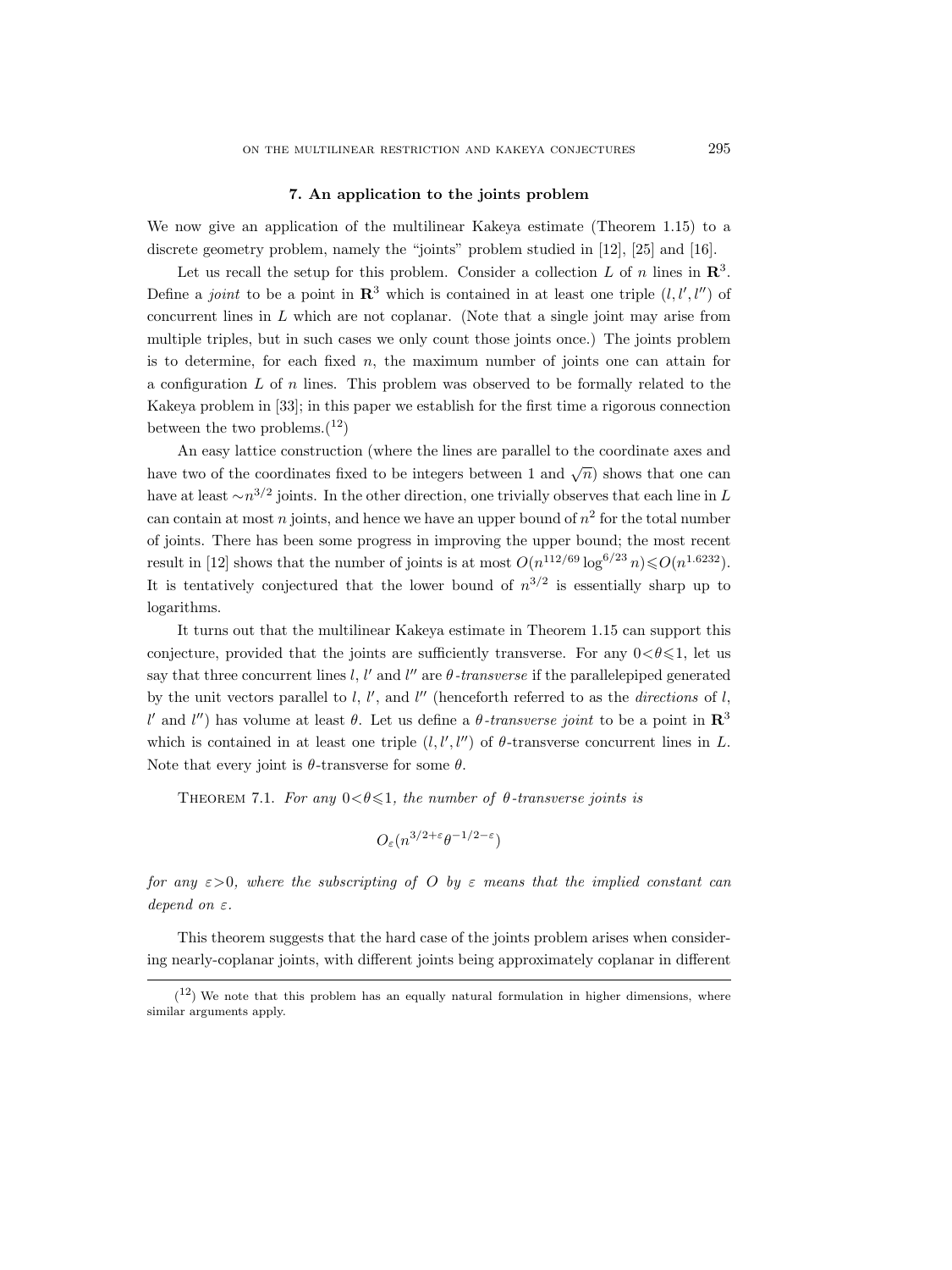orientations. This resembles the experience in [18], when the "plany" case of the Kakeya problem was by far the most difficult to handle.

*Proof.* We first establish this conjecture in the case  $\theta \sim 1$ . We cover the unit sphere  $S^2$  by  $O(1)$  finitely overlapping caps  $C_1, ..., C_k$  of width  $\theta/1000$ . Observe that if l, l' and  $l''$  are a  $\theta$ -transverse collection of lines, then the directions of l, l' and l'' will lie in three distinct caps  $C_i$ ,  $C_{i'}$  and  $C_{i''}$ , which are transverse in the sense of (1). Since the number of such triples of caps is  $O(1)$ , it thus suffices to show that

$$
\# \{ p \in \mathbf{R}^3 : p \in l, l', l'' \text{ for some } l \in L_i, l' \in L_{i'} \text{ and } l'' \in L_{i''} \} = O(n^{3/2}) \tag{46}
$$

for each such transverse triple  $(C_i, C_{i'}, C_{i''})$ , where  $L_i$  is the collection of lines in L with directions in  $C_i$ .

By rescaling, we may assume that all the joints are contained in the ball of radius 1/1000 centred at the origin. Let  $\delta > 0$  be a small parameter (eventually it will go to zero), and for each line  $l\in L$ , let  $T_l$  denote the  $\delta \times ... \times \delta \times 1$  tube with axis l and centre equal to the closest point of l to the origin. Let  $\mathbf{T}_i$  denote the collection of all the tubes  $T_l$ associated to lines l in  $L_i$ , and similarly define  $\mathbf{T}_{i'}$  and  $\mathbf{T}_{i''}$ . From elementary geometry, we see that if  $p$  is an element of the set in  $(46)$ , then we have

$$
\sum_{T_i \in \mathbf{T}_i} \chi_{T_i}(x) \geq 1
$$

whenever  $|x-p| < c\delta$ , where  $c>0$  is a small absolute constant depending on the transversality constant of  $(C_i, C_{i'}, C_{i''})$ . Similarly for  $\mathbf{T}_{i'}$  and  $\mathbf{T}_{i''}$ . Since the number of joints is finite, we see that for  $\delta$  sufficiently small, the balls  $\{x \in \mathbb{R}^3 : |x-p| < c\delta\}$  will be disjoint. We conclude that

$$
\left\| \left( \sum_{T_i \in \mathbf{T}_i} \chi_{T_i} \right) \left( \sum_{T_{i'} \in \mathbf{T}_{i'}} \chi_{T_{i'}} \right) \left( \sum_{T_{i''} \in \mathbf{T}_{i''}} \chi_{T_{i''}} \right) \right\|_{L^{q/3}(\mathbf{R}^3)} \geqslant c_q N^{3/q} \delta^{9/q}
$$

for any  $\frac{3}{2} < q \leq \infty$ , where N denotes the left-hand side of (46) and  $c_q > 0$  is a constant depending only on  $c$  and  $q$ . Applying Theorem 1.15, we obtain

$$
N^{3/q} \delta^{9/q} \leqslant C_q (\delta^{3/q} \# L_i) (\delta^{3/q} \# L_{i'}) (\delta^{3/q} \# L_{i''}),
$$

or in other words

$$
N \leq C_q^{q/3} (\#L_i \#L_{i'} \#L_{i''})^{q/3}.
$$
\n(47)

Since  $\#L_i, \#L_{i'}, \#L_{i''} \leq n$  and q can be arbitrarily close to  $\frac{3}{2}$ , the claim follows.

Now, we handle the case when  $\theta$  is much smaller than 1, using some (slightly inefficient) trilinear variants of the bilinear rescaling arguments employed in [30].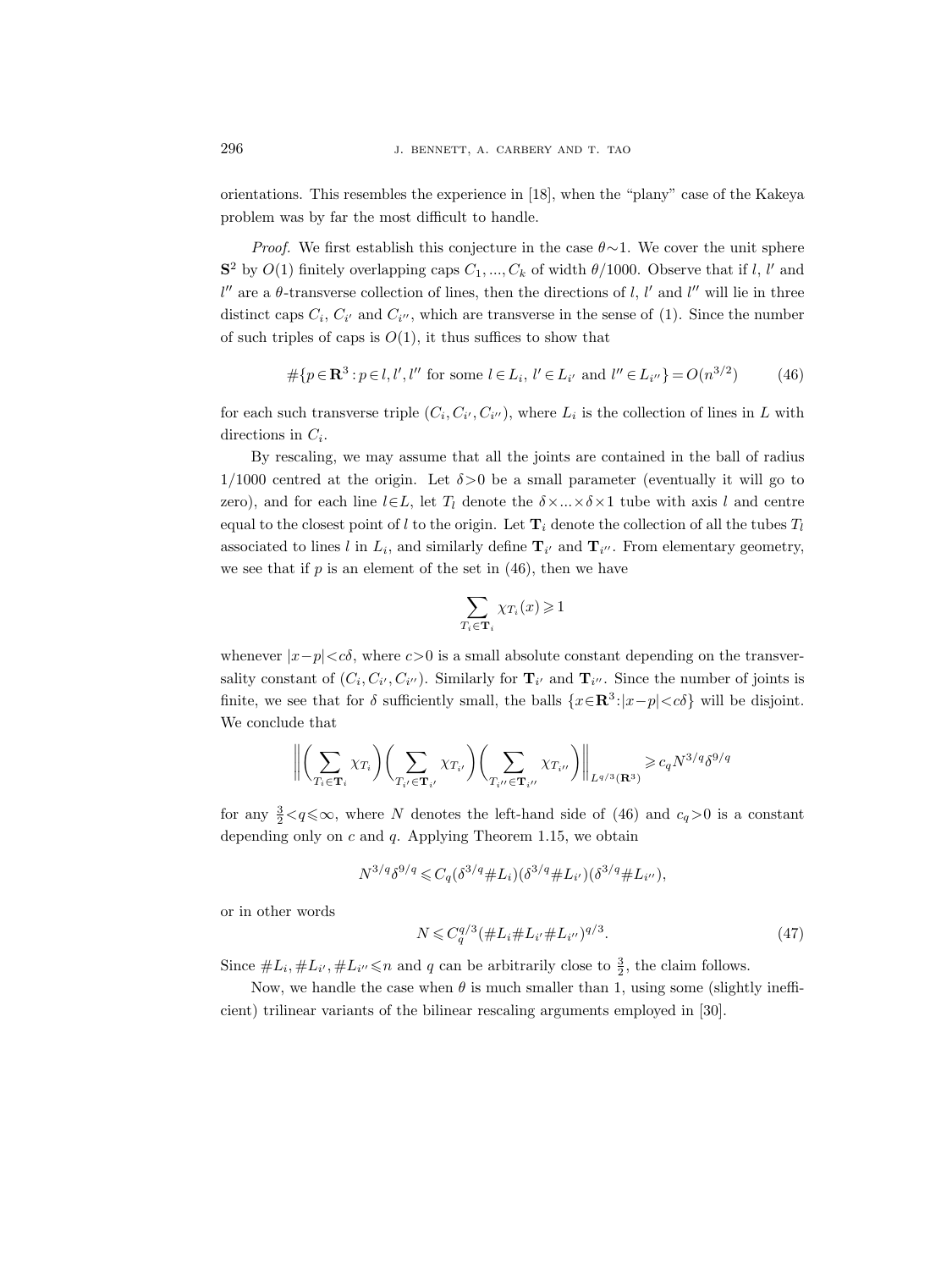Suppose that  $(l, l', l'')$  are  $\theta$ -transverse. Each pair of lines in  $(l, l', l'')$  determines an angle; without loss of generality, we may take  $l$  and  $l'$  to subtend the largest angle. Calling this angle  $\alpha$ , we see from elementary geometry that  $\theta^{1/2} \le \alpha \le 1$ , and that l'' makes an angle of at least  $\gtrsim \theta/\alpha$  and at most  $\alpha$  with respect to the plane spanned by l and l'. To exploit this, let us say that  $(l, l', l'')$  are  $(\alpha, \beta)$ -transverse for some  $0 < \beta \leq \alpha \leq 1$  if l and l' make an angle of  $\sim \alpha$  and l'' makes an angle of  $\sim \beta$  with respect to the plane spanned by l and l'. Define an  $(\alpha, \beta)$ -transverse joint similarly. A simple dyadic decomposition argument (giving up some harmless factors of  $\log 1/\theta$ ) then shows that it suffices to prove that the number of  $(\alpha, \beta)$ -transverse joints is  $O_{\varepsilon}(n^{3/2+\varepsilon}(\alpha\beta)^{-1/2+\varepsilon})$  for every  $\varepsilon > 0$ . In fact, we will prove the sharper bound of  $O_{\varepsilon}(n^{3/2+\varepsilon}(\beta/\alpha)^{-1/2+\varepsilon})$ .

Let us first handle the case when  $\alpha \sim 1$ , so that l and l' make an angle of  $\sim 1$ . By symmetry, we may also assume that  $l''$  makes a smaller angle with  $l'$  than it does with  $l$ , so l and l'' also make an angle of  $\sim$ 1. By a decomposition of the sphere into  $O(1)$  pieces, we can then assume that there exist transverse subsets  $S$  and  $S'$  of the sphere such that the direction of l lies in S, and the directions of l' and l'' lie in S'. (Note that S' may be somewhat larger than  $S$ .)

Let  $\omega_1, ..., \omega_K$  be a maximal  $\beta$ -separated set of directions on the sphere, thus  $K=$  $O(1/\beta^2)$ . For each direction  $\omega_k$ , let  $L_k$  denote the family of lines with direction in S which make an angle of  $\pi/2-O(\beta)$  with  $\omega_k$ , thus they are nearly orthogonal to  $\omega_k$ . Define  $L'_{k}$  similarly, but with S replaced by S'. From elementary geometry, we see that if  $(l, l', l'')$  are  $(\alpha, \beta)$ -transverse, then there exists k such that  $l \in L_k$  and  $l', l'' \in L'_k$ . Thus, the number of  $(\alpha, \beta)$ -transverse joints can be bounded by

$$
\sum_{k=1}^K \# \{p : p \in l, l', l'' \text{ for some } (\alpha, \beta) \text{-transverse } l \in L_k \text{ and } l', l'' \in L'_k \}.
$$

Next, observe from elementary geometry that if  $(l, l', l'')$  are  $(\alpha, \beta)$ -transverse in  $L_k \cup L'_k$ , then, after applying a dilation by  $1/\beta$  in the  $\omega_k$  direction, the resulting lines become c-transverse for some  $c \sim 1$  (here we are using the hypothesis that  $\alpha \sim 1$ ). Applying (47), we conclude that

 $\#\{p : p \in l, l', l'' \text{ for some } (\alpha, \beta) \text{-transverse } l \in L_k \text{ and } l', l'' \in L'_k\} = O_{\varepsilon}(n^{\varepsilon})(\#L_k)^{1/2}\#L'_k,$ 

so it suffices to establish the bound

$$
\sum_{k=1}^K (\#L_k)^{1/2} \#L'_k \leq C n^{3/2} \beta^{-1/2}.
$$

Now, observe from transversality of  $S$  and  $S'$  that if l has direction in  $S$  and l' has direction in S', then there are at most  $O(1)$  values of k for which  $l \in L_k$  and  $l' \in L'_k$ . This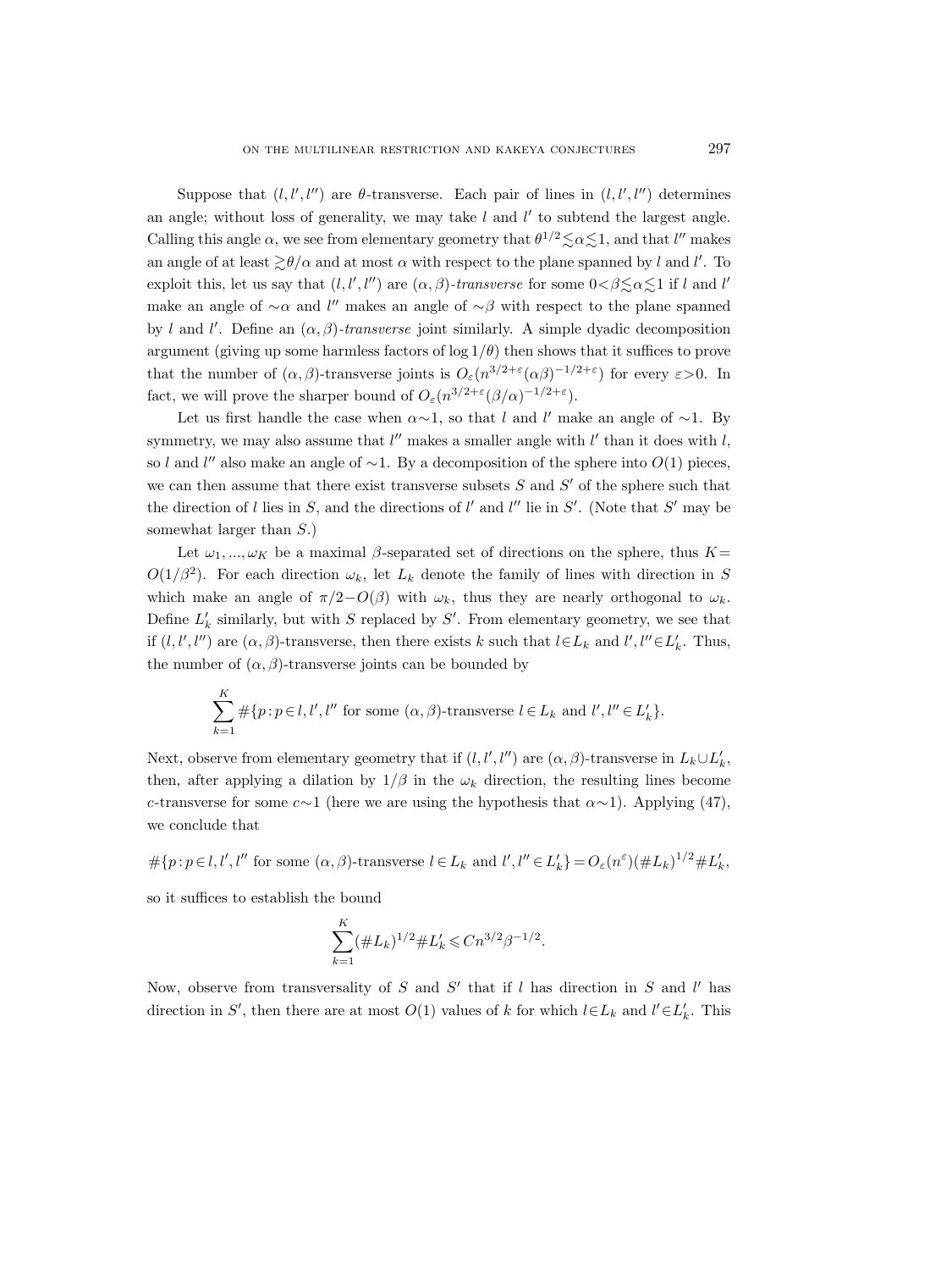leads to the bound

$$
\sum_{k=1}^K \#L_k \#L'_k \leq Cn^2.
$$

On the other hand, observe that every line l' belongs to at most  $O(1/\beta)$  families  $L'_k$ . This leads to the bound

$$
\sum_{k=1}^K \#L'_k \leqslant Cn\beta^{-1}.
$$

The claim now follows from the Cauchy–Schwarz inequality.

Finally, we handle the case when  $\alpha$  is very small, using the bilinear rescaling argument from [30]. Let  $\tilde{\omega}_1, ..., \tilde{\omega}_{\tilde{K}}$  be a maximal  $\alpha$ -separated set of directions of the sphere, and for each  $\tilde{\omega}_k$  let  $\tilde{L}_k$  be all the lines in L which make an angle of  $O(\alpha)$  with  $\tilde{\omega}_k$ . Observe that if  $(l, l', l'')$  are  $(\alpha, \beta)$ -transverse, then there exists k such that all of l, l' and l'' lie in  $\tilde{L}_k$ . Thus, we can bound the total number of  $(\alpha, \beta)$ -joints in this case by

$$
\sum_{k=1}^{\tilde{K}} \# \{p : p \in l, l', l'' \text{ for some } (\alpha, \beta) \text{-transverse } l, l', l'' \in \tilde{L}_k \}.
$$

Next, observe from elementary geometry that if  $l, l', l'' \in \tilde{L}_k$  are  $(\alpha, \beta)$ -transverse, then if we dilate  $l, l', l''$  in the directions orthogonal to  $\tilde{\omega}_k$  by  $1/\alpha$ , then the resulting triple of lines becomes  $(1, \beta/\alpha)$ -transverse. Since we have already established the desired bound in the  $\alpha \sim 1$  case, we conclude that

 $\#\{p: p\in\mathcal{l}, \mathcal{l}', \mathcal{l}'' \text{ for some } (\alpha,\beta) \text{-transverse } \mathcal{l}, \mathcal{l}', \mathcal{l}'' \in \tilde{L}_k\} \leqslant O_{\varepsilon}(n^{\varepsilon})(\#\tilde{L}_k)^{3/2+\varepsilon}(\beta/\alpha)^{-1/2-\varepsilon}$ and so it will suffice to show that

$$
\sum_{k=1}^{\tilde{K}} (\#\tilde{L}_k)^{3/2+\varepsilon} \leq Cn^{3/2+\varepsilon}.
$$

Using the crude bound  $\#\tilde{L}_k \leq n$ , it suffices to show that

$$
\sum_{k=1}^K \#\tilde{L}_k \leqslant Cn.
$$

But it is clear that each line  $l \in L$  can belong to at most  $O(1)$  families  $\tilde{L}_k$ , and the claim follows.  $\Box$ 

Remark 7.2. If one had the endpoint  $q=d/(d-1)$  in Conjecture 1.8, then one could remove the  $\varepsilon$ -losses from the n exponent, and possibly from the  $\theta$  exponent as well. The deterioration of the bound as  $\theta \rightarrow 0$  is closely related to the reason that the multilinear Kakeya estimate is currently unable to imply any corresponding linear Kakeya estimate. Thus, a removal of this  $\theta$ -dependence in the joints estimate may lead to a new *linear* Kakeya estimate.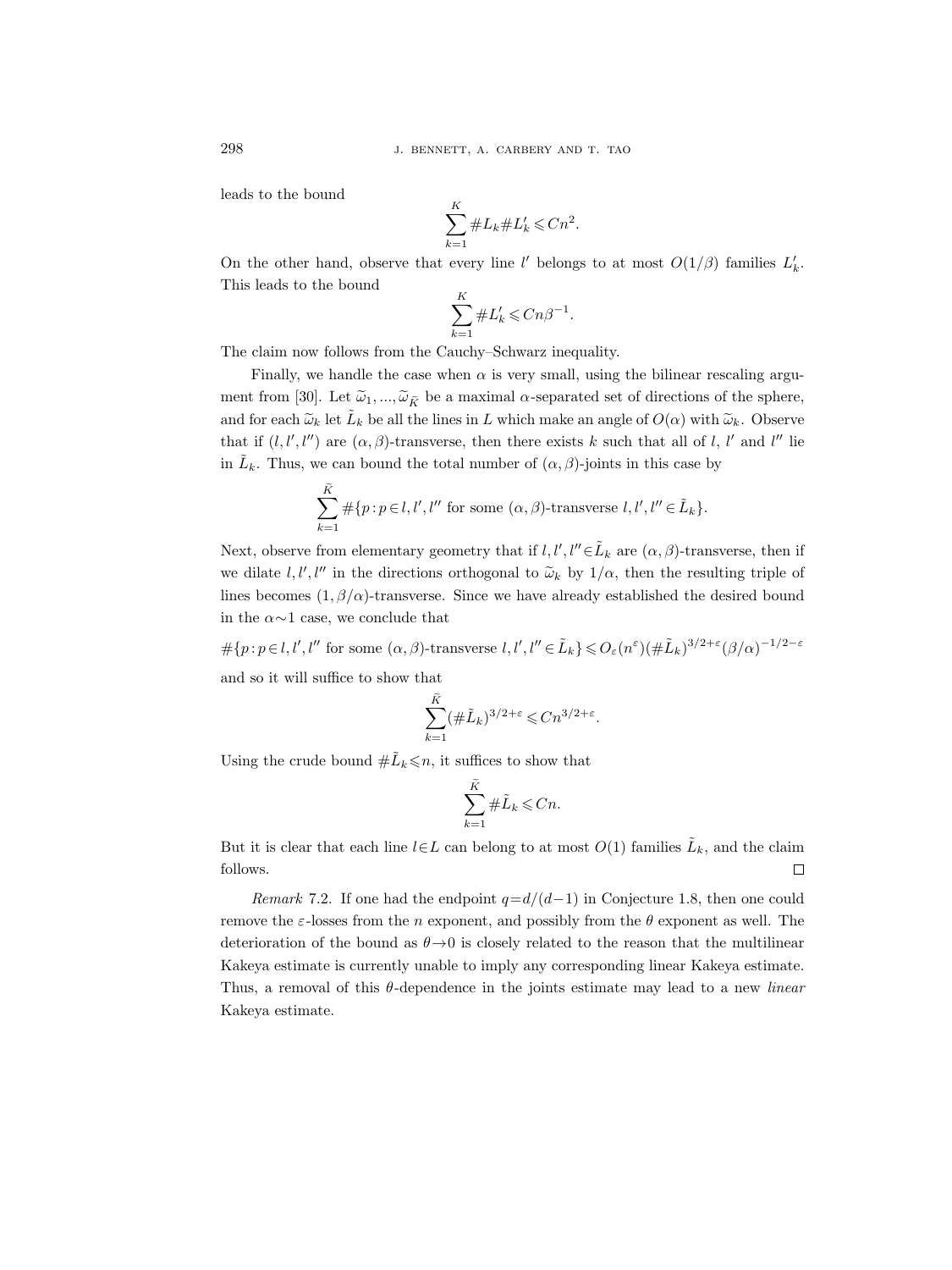Remark 7.3. One can also phrase the joints problem for other families of curves than lines, in the spirit of §6. If one could remove the loss of  $\delta^{-\epsilon}$  in Theorem 6.5, one could obtain a result similar to Theorem 7.1 in this setting, but, as Theorem 6.5 stands, one would only obtain a rather unaesthetic result in which certain "entropy numbers" of the joints are controlled. We omit the details.

# 8. Appendix: A polynomial extrapolation lemma

The main aim of this paper (the contents of  $\S 3$  and  $\S 4$ ) is to obtain monotonicity formulae for spatial  $L^p$ -norms of certain multilinear expressions. As we have seen, this can be done quite explicitly for integer values of the exponent  $p$ , and in such a way that the identities obtained make sense at least for noninteger p. The pay-off of having proved such precise *identities* for  $p \in \mathbb{N}$  is that we may use a density argument (e.g. using the Weierstrass approximation theorem) to deduce that they must also hold for  $p \notin \mathbb{N}$ . This is very much analogous to the classical result that a compactly supported probability distribution is determined uniquely by its moments.

Remark 8.1. As we noted in §3, there is a satisfactory way of avoiding this "integer  $p$  first" approach to the unperturbed situation (Proposition 3.1). This involves finding an appropriate function of divergence form which differs from the integrand in (22) by a manifestly non-negative quantity. See [4] and [11]. In principle, one could take a similar approach to Proposition 4.1, although as yet it seems quite unclear how to directly exhibit an appropriate divergence term.

LEMMA 8.2. Let  $f_1, ..., f_n: \mathbf{R}^d \to \mathbf{R}$  be non-negative bounded measurable functions for which the product  $f_1 \dots f_n$  is rapidly decreasing. Suppose that  $G_1, G_2: \mathbf{R}^n \times \mathbf{R}^d \to \mathbf{R}$  are polynomial in their first n variables  $p=(p_1, ..., p_n)$ , with coefficients which are measurable, and of polynomial growth in their last d ones. If the identity

$$
\int_{\mathbf{R}^d} G_1(p,x) f_1(x)^{p_1} \dots f_n(x)^{p_n} dx = \int_{\mathbf{R}^d} G_2(p,x) f_1(x)^{p_1} \dots f_n(x)^{p_n} dx
$$

holds for all  $p \in \mathbb{N}^n$ , then it holds for all  $p \in (0,\infty)^n$ .

*Proof.* By linearity, we may assume that  $G_2=0$  and rename  $G_1$  as G. Write

$$
G(p,x) = \sum_{|\alpha| \leqslant N} p^{\alpha} w_{\alpha}(x),
$$

where  $w_{\alpha}$  is measurable and of polynomial growth. We may further assume that  $||f_j||_{\infty}=1$ for all  $j$ . Since the function

$$
p \longmapsto \int_{\mathbf{R}^d} G(p, x) f_1(x)^{p_1} \dots f_n(x)^{p_n} dx
$$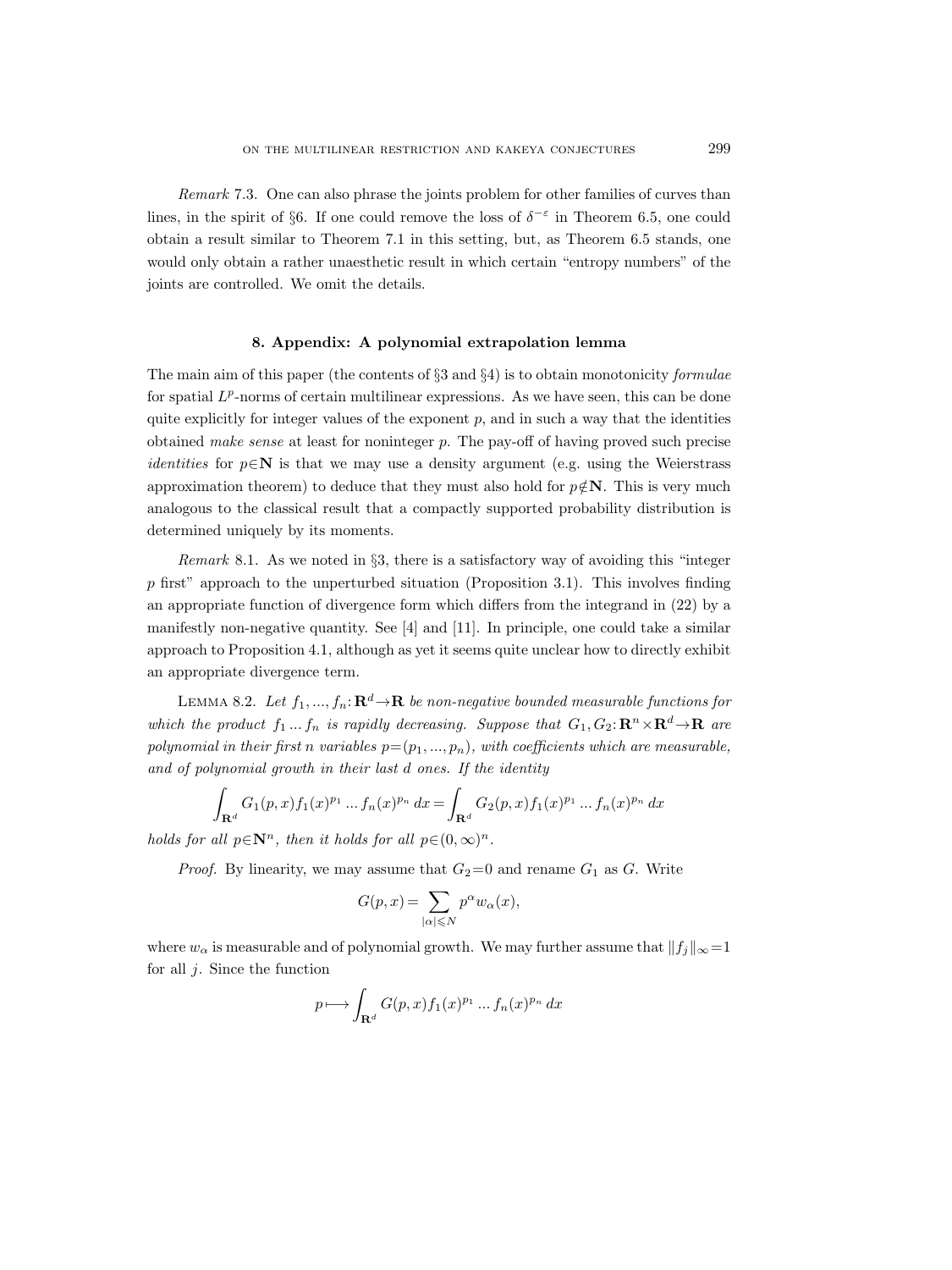is an analytic function of each  $p_j>0$ , it suffices to prove the result when  $p_j\ge N$  for all j. Let  $\phi_p(t) := \phi_p(t_1, ..., t_n) = t_1^{p_1} ... t_n^{p_n}$  for  $t \in [0, 1]^n$ . Note that  $\phi_p(t) = 0$  if any  $t_j = 0$ . Observe that we may write

$$
G(p,x)f^p(x)=\sum_{|\alpha|\leqslant N}\widetilde{w}_{\alpha}(x)\phi_{p}^{(\alpha)}(f(x)),
$$

where  $\widetilde{w}_{\alpha}(x) := r_{\alpha}(x) \prod_{j:\alpha_j\neq 0} f_j(x)$  and  $\phi_p^{(\alpha)}$  denotes differentiation of order  $\alpha$ , and where  $r_{\alpha}$  is of polynomial growth. In particular, if each  $\alpha_j \geq 1$ , then  $\widetilde{w}_{\alpha} \in L^1$ . By hypothesis, if  $\phi$  is any polynomial which vanishes on the coordinate axes, then

$$
\int_{\mathbf{R}^d} \sum_{|\alpha| \leqslant N} \widetilde{w}_{\alpha}(x) \phi^{(\alpha)}(f(x)) dx = 0.
$$
\n(48)

We wish to show that the same still holds for  $\phi$  replaced by  $\phi_p$  when each  $p_j \ge N$ . For such  $\phi_p$ 's (which belong to the class  $\mathcal{C} := \{ \psi \in C^N([0,1]^n) : \psi(t) = 0$  whenever some  $t_j = 0 \}$ ) we can approximate it to within any given  $\varepsilon$  by a polynomial  $\phi$  of class C in the norm  $\|\psi\|_* := \max\{\|\psi^{(\alpha)}\|_{\infty} : \alpha_j \geq 1 \text{ for all } j \text{ and } |\alpha| \leq N\}.$  So

$$
\int_{\mathbf{R}^d} \sum_{|\alpha| \le N} \widetilde{w}_{\alpha}(x) \phi_p^{(\alpha)}(f(x)) dx = \int_{\mathbf{R}^d} \sum_{|\alpha| \le N} \widetilde{w}_{\alpha}(x) [\phi_p^{(\alpha)} - \phi^{(\alpha)}](f(x)) dx + 0.
$$

When  $\alpha$  is such that each  $\alpha_j \geq 1$ , we can dominate its contribution to the right-hand side by  $\int_{\mathbf{R}^d} |\tilde{w}_\alpha(x)| dx ||\phi_p - \phi||_*$  which is as small as we like, since  $\tilde{w}_\alpha$  is in  $L^1$ .

When some of the  $\alpha_j$ 's are zero, say  $\alpha_1, ..., \alpha_k = 0$  and  $\alpha_{k+1}, ..., \alpha_n \neq 0$ , we set  $\tilde{\alpha}$ =(1, ..., 1,  $\alpha_{k+1}$ , ...,  $\alpha_n$ ) and write

$$
\phi_p^{(\alpha)}(t) - \phi^{(\alpha)}(t) = \int_0^{t_1} \dots \int_0^{t_k} [\phi_p^{(\widetilde{\alpha})} - \phi^{(\widetilde{\alpha})}] (s_1, ..., s_k, t_{k+1}, ..., t_n) ds_1 ... ds_k
$$

Thus,  $[\phi_p^{\alpha} - \phi^{\alpha}] (f(x)) \leq f_1(x) ... f_k(x) ||\phi_p - \phi||_*,$  and so for these  $\alpha$  we get

$$
\int_{\mathbf{R}^d} |\widetilde{w}_\alpha(x)| \cdot |[\phi_p^\alpha - \phi^\alpha](f(x))| dx \leqslant \int_{\mathbf{R}^d} f_1(x) \dots f_k(x) f_{k+1}(x) \dots f_n(x) |r_\alpha(x)| dx ||\phi_p - \phi||_*,
$$

which is likewise as small as we like, since  $r_{\alpha}$  is of polynomial growth and the product  $f_1 \dots f_n$  is rapidly decreasing.

 $\Box$ 

Thus, formula (48) continues to hold for  $\phi_p$  and we are finished.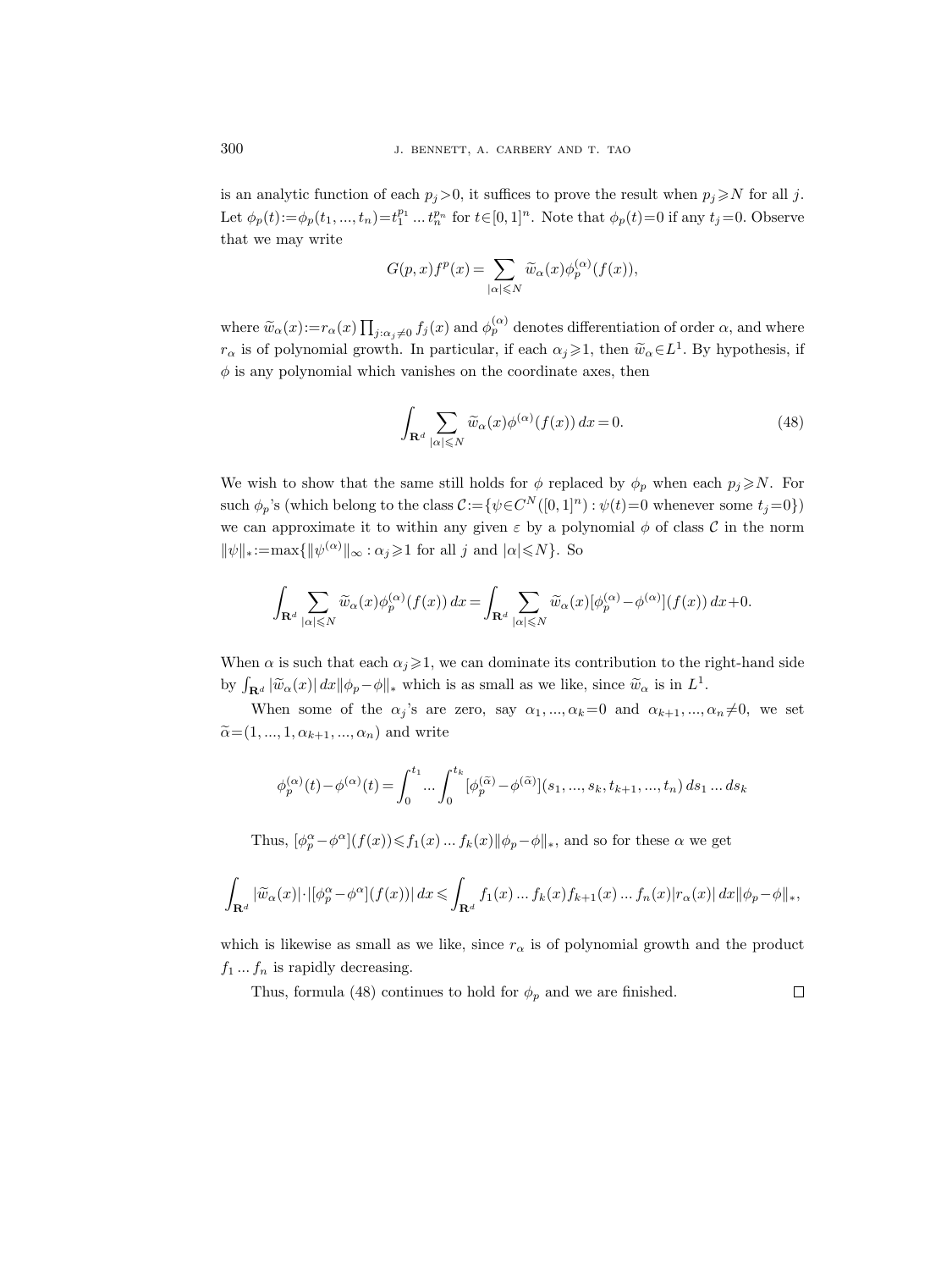#### References

- [1] BARCELÓ, J. A., BENNETT, J. M. & CARBERY, A., A multilinear extension inequality in  $\mathbb{R}^n$ . Bull. London Math. Soc., 36 (2004), 407-412.
- [2] Beckner, W., Carbery, A., Semmes, S. & Soria, F., A note on restriction of the Fourier transform to spheres. Bull. London Math. Soc., 21 (1989), 394–398.
- [3] BENNETT, J., A trilinear restriction problem for the paraboloid in  $\mathbb{R}^3$ . Electron. Res. Announc. Amer. Math. Soc., 10 (2004), 97–102.
- [4] BENNETT, J., CARBERY, A., CHRIST, M. & TAO, T., The Brascamp–Lieb inequalities: finiteness, structure and extremals. To appear in Geom. Funct. Anal.
- [5] BENNETT, J., CARBERY, A. & WRIGHT, J., A non-linear generalisation of the Loomis-Whitney inequality and applications. Math. Res. Lett., 12 (2005), 443-457.
- [6] BERGH, J. & LÖFSTRÖM, J., Interpolation Spaces. An Introduction. Springer, Berlin, 1976.
- [7] Blei, R. C., Fractional Cartesian products of sets. Ann. Inst. Fourier (Grenoble), 29:2 (1979), 79–105.
- [8] BOURGAIN, J., Besicovitch type maximal operators and applications to Fourier analysis. Geom. Funct. Anal., 1 (1991), 147–187.
- $[9]$   $p$ -estimates for oscillatory integrals in several variables. Geom. Funct. Anal., 1 (1991), 321–374.
- [10] Fourier transform restriction phenomena for certain lattice subsets and applications to nonlinear evolution equations. I, II. Geom. Funct. Anal., 3 (1993), 107–156, 209–262.
- [11] CARLEN, E. A., LIEB, E. H. & LOSS, M., A sharp analog of Young's inequality on  $S<sup>N</sup>$  and related entropy inequalities. J. Geom. Anal., 14 (2004), 487–520.
- [12] Chazelle, B., Edelsbrunner, H., Guibas, L. J., Pollack, R., Seidel, R., Sharir, M. & Snoeyink, J., Counting and cutting cycles of lines and rods in space. Comput. Geom., 1 (1992), 305–323.
- [13] CÓRDOBA, A., Multipliers of  $\mathcal{F}(L^p)$ , in *Euclidean Harmonic Analysis* (Proc. Sem., Univ. Maryland, College Park, MD, 1979), Lecture Notes in Math., 779, pp. 162–177. Springer, Berlin, 1980.
- [14] ERDOGAN, M. B., A bilinear Fourier extension theorem and applications to the distance set problem. Int. Math. Res. Not., 2005:23 (2005), 1411–1425.
- [15] Fefferman, C., The multiplier problem for the ball. Ann. of Math., 94 (1971), 330–336.
- [16] Feldman, S. & Sharir, M., An improved bound for joints in arrangements of lines in space. Discrete Comput. Geom., 33 (2005), 307–320.
- [17] HÖRMANDER, L., Oscillatory integrals and multipliers on  $FL^p$ . Ark. Mat., 11 (1973), 1-11.
- [18] Katz, N. H., Laba, I. & Tao, T., An improved bound on the Minkowski dimension of Besicovitch sets in  $\mathbb{R}^3$ . Ann. of Math., 152 (2000), 383-446.
- [19] Klainerman, S. & Machedon, M., Space-time estimates for null forms and the local existence theorem. Comm. Pure Appl. Math., 46 (1993), 1221–1268.
- [20] Lee, S., Improved bounds for Bochner–Riesz and maximal Bochner–Riesz operators. Duke Math. J., 122 (2004), 205–232.
- [21] LIEB, E. H., Gaussian kernels have only Gaussian maximizers. Invent. Math., 102 (1990), 179–208.
- [22] Loomis, L. H. & Whitney, H., An inequality related to the isoperimetric inequality. Bull. Amer. Math. Soc, 55 (1949), 961–962.
- [23] Moyua, A., Vargas, A. & Vega, L., Restriction theorems and maximal operators related to oscillatory integrals in  $\mathbb{R}^3$ . Duke Math. J., 96 (1999), 547–574.
- [24] OBERLIN, D. M. & STEIN, E. M., Mapping properties of the Radon transform. Indiana Univ. Math. J., 31 (1982), 641–650.